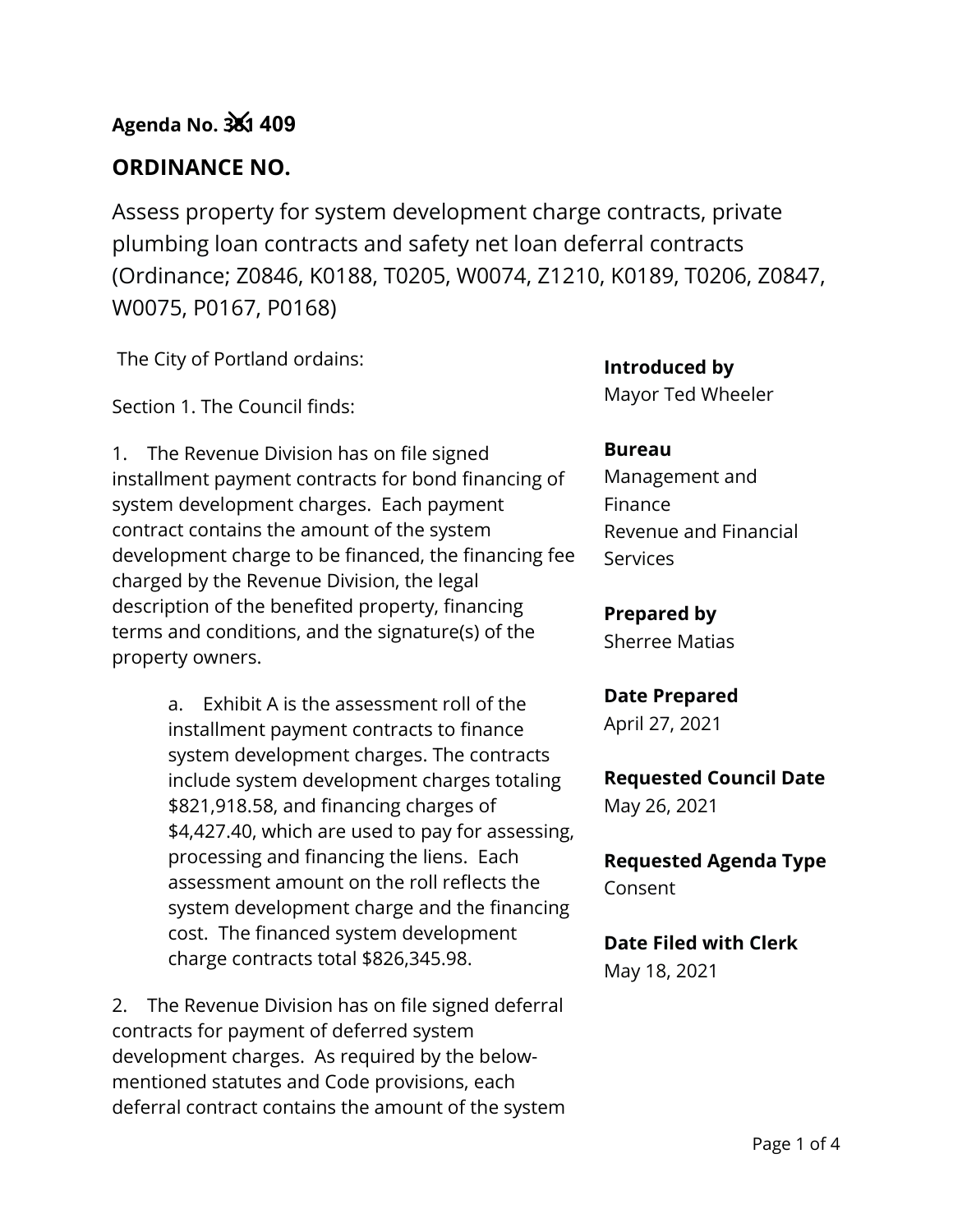development charge, the legal description of the benefited property, deferral terms and conditions, and the signature(s) of the property owners.

a. Exhibit B is the assessment roll of the deferral contracts to defer system development charges. The deferred system development charge contracts total \$9,005,434.73.

3. City Code Chapter 17.14 provides for financing system development charges.

4. On March 3, 1993, the Council adopted Ordinance No. 166291, establishing the Private Plumbing Loan program to expand private plumbing options available to eligible property owners with incomes that exceed 80% of the regional median income.

5. The Revenue Division has on file signed private plumbing contracts from qualified property owners who wish to participate in the program. As required by the below-mentioned statutes and Code provisions, each contract contains the amount of the private plumbing charge, the loan origination fee, the financing fee, the legal description of the benefited property, financing terms and conditions, and the signature(s) of the property owners.

a. Exhibit C is the assessment roll of the private plumbing contracts. The contracts include sewer connection charges totaling \$21,130.00, financing charges of \$ 120.00, and loan origination fees of \$ 150.00 which are used to pay for the cost of assessing and processing the liens. Each assessment amount on the roll reflects the sewer connection charge and the financing costs. The private plumbing contracts total \$23,400.00.

6. City Code Section 17.33.070 states that the City shall provide sewer connection assistance to eligible property owners based on administrative rules and procedures adopted by the Director.

7. Portland Policy Document (PPD) ENB-4.28, section "General Public Loans Programs," includes rules and procedures for the deferral of private plumbing costs.

8. The Revenue Division has on file signed private plumbing charge deferral contracts from qualified property owners who wish to participate in the program. As required by the above-mentioned statutes, Code provisions, and Policy Document each deferral contract contains the amount of the private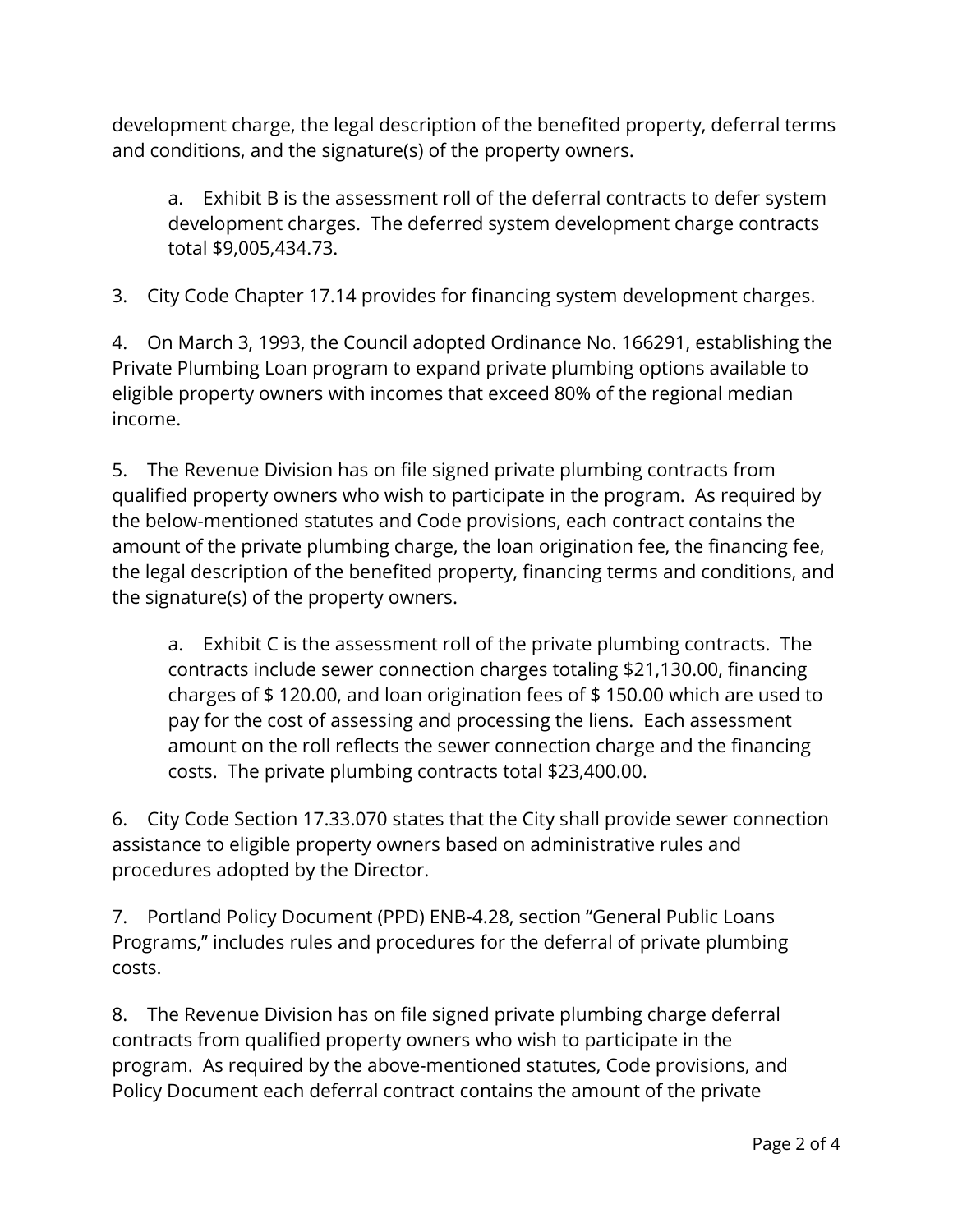plumbing charge, the legal description of the benefited property, the deferral ending date, financing terms and conditions, and the signature(s) of the property owners.

a. Exhibit D is the assessment roll of the deferral contracts to defer private plumbing charges. The private plumbing charge deferral contracts total \$83,121.00.

9. The combined total of the system development charge installment contracts, system development charge deferral contracts, private plumbing contracts, and private plumbing deferral contracts to be assessed by this Ordinance is \$9,938,301.71.

NOW, THEREFORE, the Council directs:

a. System development charges and financing fees on benefited property as described in Exhibit A, deferred system development charges as described in Exhibit B, private plumbing charges as described in Exhibit C, and private plumbing deferral charges as described in Exhibit D are hereby approved and assessed.

b. The Revenue Division to enter these assessments into the Docket of City Liens. The assessments represent liens on benefited property for financed system development charges and private plumbing loans with their financing fees, and the deferral of system development charges and private plumbing loans.

c. That, as allowed by City Code Section 17.12.060, this ordinance will be in full force and effect from and after its passage by Council.

Passed by Council:

# **MARY HULL CABALLERO**

Auditor of the City of Portland

By

Action Taken: May 26, 2021 Passed to Second Reading June 2, 2021 at 9:30 am

Deputy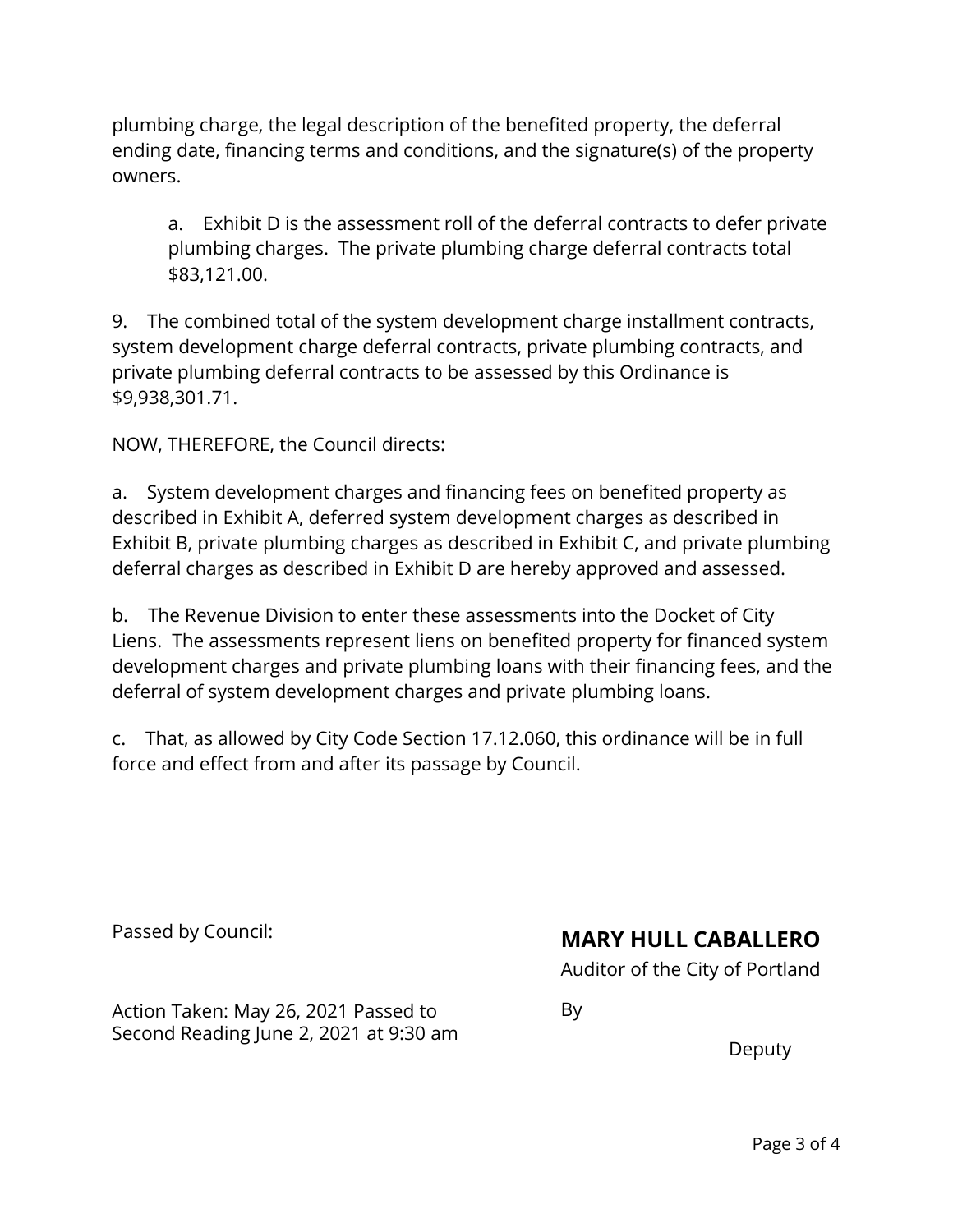Commissioners voted as follows (Yea or Nay)

Rubio -

Ryan -

Hardesty -

Mapps -

Wheeler -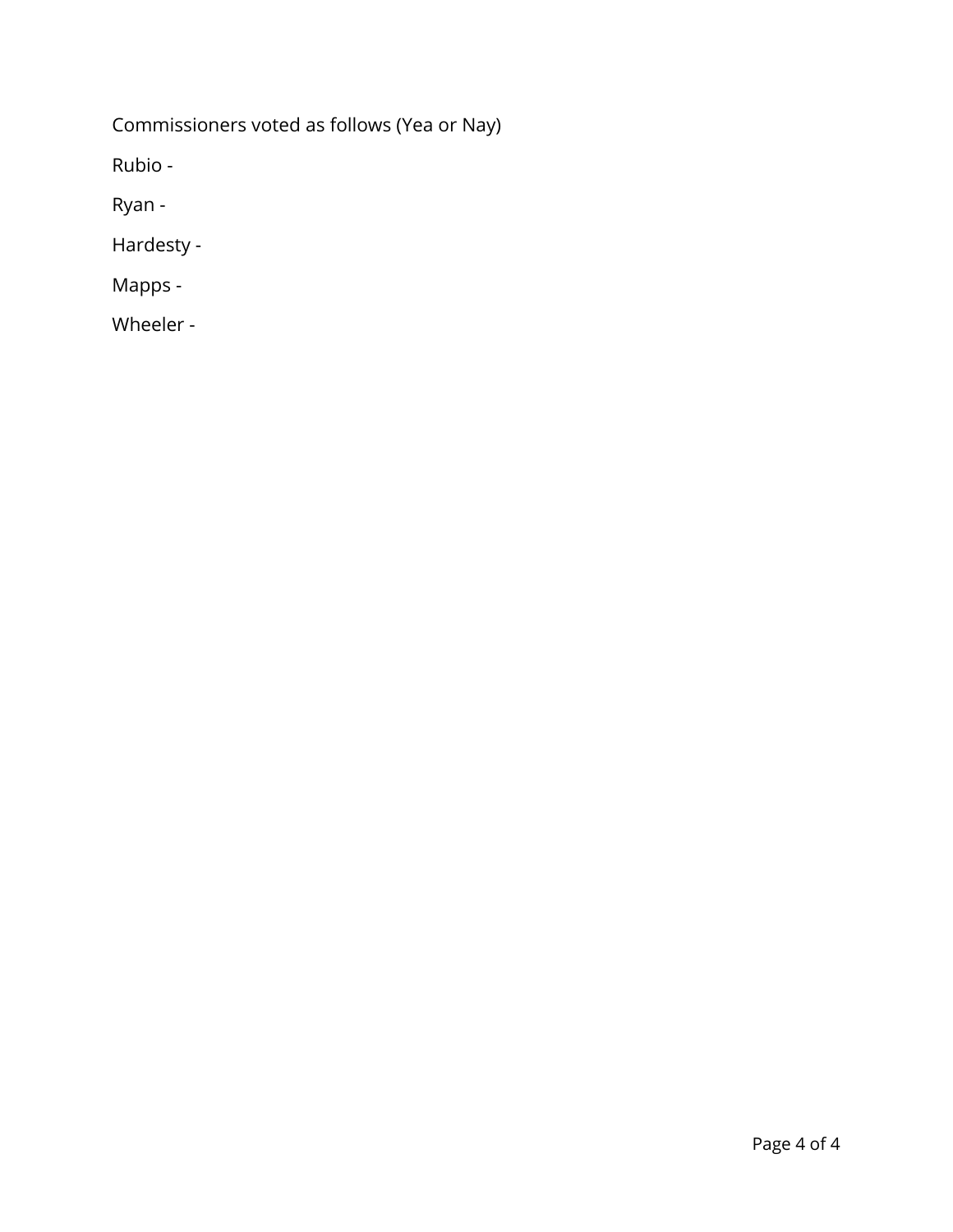| Account Number<br>Legal Description |                                                             | <b>Property Address</b><br>Mailing Name/Address | Assessment Amount<br>Assessment Value |
|-------------------------------------|-------------------------------------------------------------|-------------------------------------------------|---------------------------------------|
|                                     | FOR BUREAU OF ENVIRONMENTAL SERVICES                        |                                                 |                                       |
|                                     | FOR PERIOD ENDING APRIL 2021                                |                                                 | Registry (Notice) Date:<br>04/27/2021 |
|                                     | Auditor File No Z0846 BES SYSTEM DEVELOPMENT CHARGES - LOAN |                                                 |                                       |
|                                     |                                                             |                                                 | Assessment:                           |
| Proposed Assessment Notice Register |                                                             |                                                 | Formation: 99999999<br>04/27/2021     |
| Lien Accounting System              |                                                             |                                                 | Ordinance #<br>Approval Date          |
| City of Portland                    |                                                             |                                                 | Run date: 04/27/2021                  |
| Volume: Unassigned                  |                                                             |                                                 | Page:                                 |

| Account Number<br>Legal Description                                                                                                                                   | Property Address<br>Mailing Name/Address                                                                                                                                      |                                                                                                       | Assessment Amount<br>Assessment Value               |
|-----------------------------------------------------------------------------------------------------------------------------------------------------------------------|-------------------------------------------------------------------------------------------------------------------------------------------------------------------------------|-------------------------------------------------------------------------------------------------------|-----------------------------------------------------|
| County Code: M Account Id: 172748<br>Tax Number: R649791860<br>Property Id: R240525<br>Full Legal Description:<br>PARTITION PLAT 1999-47, LOT 2 EXC PT IN ST          | Full Address:<br>3291 SE 122ND AVE<br>PORTLAND OR 97236<br>Mailing Name & Address:<br>TRAN, TUAN A TR &<br>TRAN, JANISS Y TR<br>10826 SE RICHMOND CT<br>HAPPY VALLEY OR 97086 | Assmt Amt:<br>Assmt Value:<br>Inv $\#$ :<br>Lot Size:<br># Branches:<br>Finance Plan: 0001<br>Option: | 45,783.59<br>0.00<br>19-269664-CO<br>0<br>0.00<br>4 |
| Tax Number: R851326870<br>County Code: M<br>Account Id: 172977<br>Property Id: R292705<br>Full Legal Description:<br>UNIVERSITY PK, BLOCK 151, LOT 29-32 EXC PT IN ST | Full Address:<br>8514 N CHAUTAUQUA BLVD<br>PORTLAND OR 97217<br>Mailing Name & Address:<br>SHEPHERD, SHAUN D<br>8514 N CHAUTAUQUA BLVD<br>PORTLAND OR 97217                   | Assmt Amt:<br>Assmt Value:<br>Inv $\#$ :<br>Lot Size:<br># Branches:<br>Finance Plan: 0001<br>Option: | 32,730.15<br>21-006202-US<br>0<br>0.00<br>3         |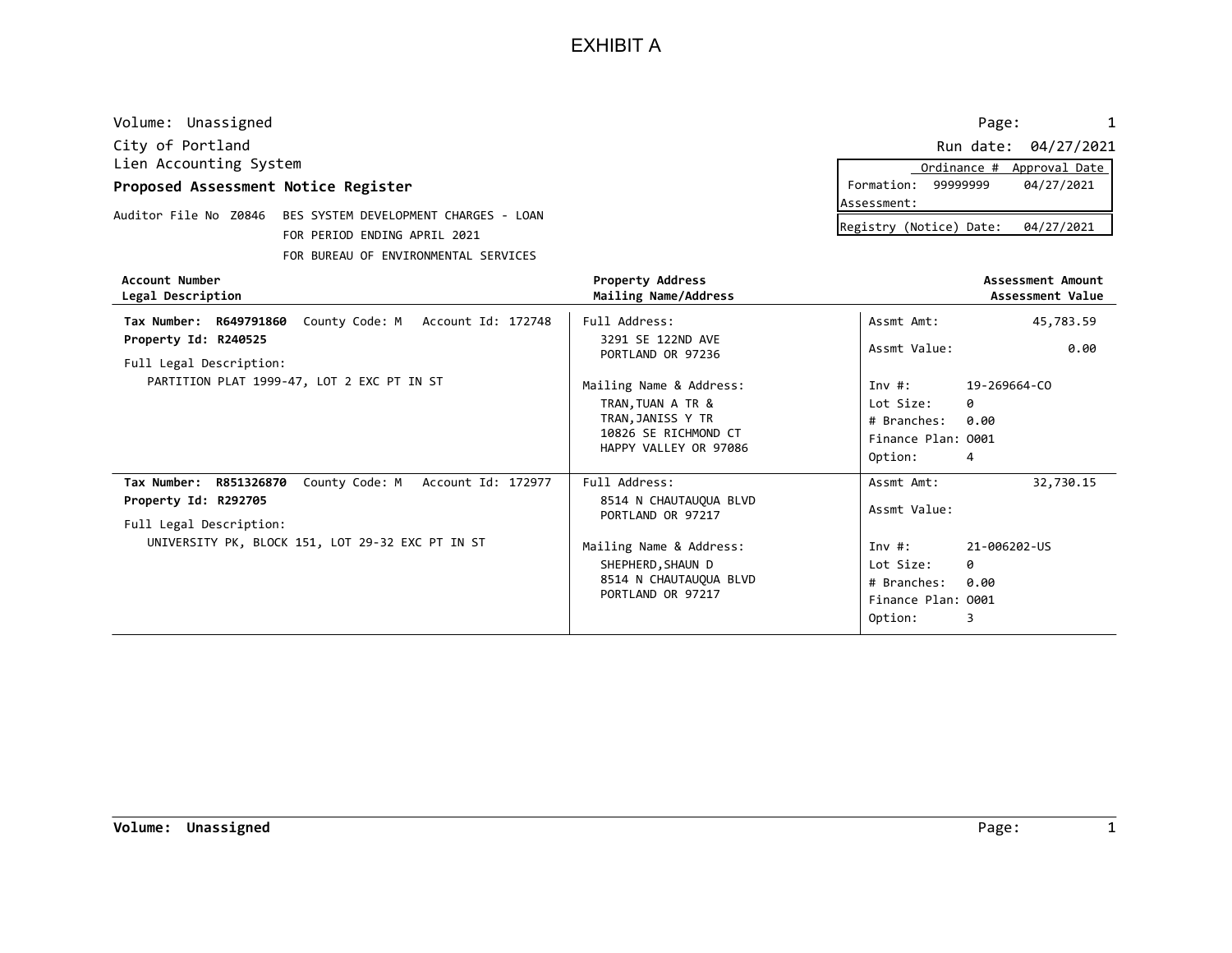| Volume: Unassigned                  |                                 | Page:<br>2                            |
|-------------------------------------|---------------------------------|---------------------------------------|
| City of Portland                    |                                 | Run date: 04/27/2021                  |
| Lien Accounting System              |                                 | Approval Date<br>Ordinance #          |
| Proposed Assessment Notice Register |                                 | 99999999<br>04/27/2021<br>Formation:  |
| Auditor's File No. Z0846            |                                 | Assessment:                           |
|                                     |                                 | Registry (Notice) Date:<br>04/27/2021 |
|                                     |                                 | Objection Deadline:                   |
|                                     |                                 | Hearing Date:                         |
| Account Number                      | <b>Property Address</b>         | <b>Assessment Amount</b>              |
| Legal Description                   | Mailing Name<br>Mailing Address | Assessment Value                      |
| Total Number of Accounts:           |                                 |                                       |
| Total Property Assessment:          | 78,513.74                       |                                       |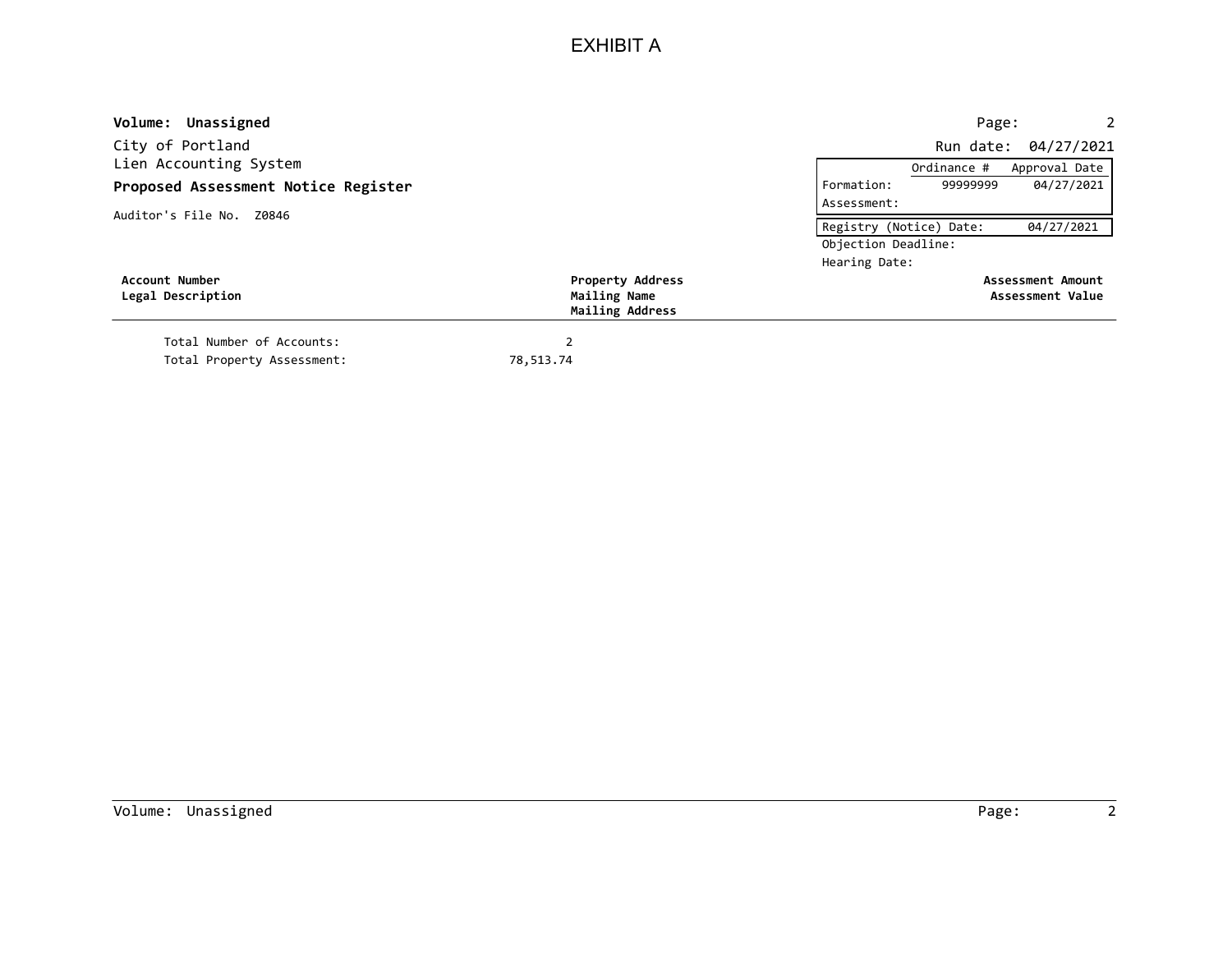| Volume: Unassigned                                               |                  | Page:                                 |
|------------------------------------------------------------------|------------------|---------------------------------------|
| City of Portland                                                 |                  | Run date: 04/27/2021                  |
| Lien Accounting System                                           |                  | Ordinance #<br>Approval Date          |
| Proposed Assessment Notice Register                              |                  | 99999999<br>04/27/2021<br>Formation:  |
|                                                                  |                  | lAssessment:                          |
| Auditor File No K0188<br>PARKS SYSTEM DEVELOPMENT CHARGES - LOAN |                  | Registry (Notice) Date:<br>04/27/2021 |
| FOR PERIOD ENDING APRIL 2021                                     |                  |                                       |
| FOR BUREAU OF PARKS AND RECREATION                               |                  |                                       |
| Account Numbon                                                   | Dnonontu Addnocc | Accoccmont Amount                     |

| <b>Account Number</b><br>Legal Description                                                                                                                   | <b>Property Address</b><br>Mailing Name/Address                                                                                                                               |                                                                                                       | Assessment Amount<br>Assessment Value                            |
|--------------------------------------------------------------------------------------------------------------------------------------------------------------|-------------------------------------------------------------------------------------------------------------------------------------------------------------------------------|-------------------------------------------------------------------------------------------------------|------------------------------------------------------------------|
| Tax Number: R045800190 County Code: M Account Id: 172761<br>Property Id: R110688<br>Full Legal Description:                                                  | Full Address:<br>5505 NE GLISAN ST<br>PORTLAND OR 97213                                                                                                                       | Assmt Amt:<br>Assmt Value:                                                                            | 143, 121.68<br>0.00                                              |
| AVALON, BLOCK 2, LOT 7 EXC PT IN ST                                                                                                                          | Mailing Name & Address:<br>PROVI 3 PDX LLC<br>PO BOX 96068<br>PORTLAND OR 97296                                                                                               | Inv#:<br>Lot Size:<br># Branches:<br>Finance Plan: 0001<br>Option:                                    | 19-258356-CO<br>ø<br>0.00<br>4                                   |
| Tax Number: R649791860<br>County Code: M Account Id: 172124<br>Property Id: R240525<br>Full Legal Description:<br>PARTITION PLAT 1999-47, LOT 2 EXC PT IN ST | Full Address:<br>3291 SE 122ND AVE<br>PORTLAND OR 97236<br>Mailing Name & Address:<br>TRAN, TUAN A TR &<br>TRAN, JANISS Y TR<br>10826 SE RICHMOND CT<br>HAPPY VALLEY OR 97086 | Assmt Amt:<br>Assmt Value:<br>Inv $\#$ :<br>Lot Size:<br># Branches:<br>Finance Plan: 0001<br>Option: | 77,875.53<br>0.00<br>19-269664-CO<br>ø<br>0.00<br>3              |
| Tax Number: R649910690<br>County Code: M Account Id: 172123<br>Property Id: R697777<br>Full Legal Description:<br>PARTITION PLAT 2019-18, LOT 1              | Full Address:<br>4525 SW 53RD AVE<br>PORTLAND OR 97221<br>Mailing Name & Address:<br>BANICA, AURICA<br>5310 SW HAMILTON ST<br>PORTLAND OR 97221                               | Assmt Amt:<br>Assmt Value:<br>Inv #:<br>Lot Size:<br># Branches:<br>Finance Plan: 0001<br>Option:     | 14,744.70<br>0.00<br>19-242481-RS<br>ø<br>0.00<br>$\overline{2}$ |

Volume: Unassigned Page: The Page: The Page: Page: 1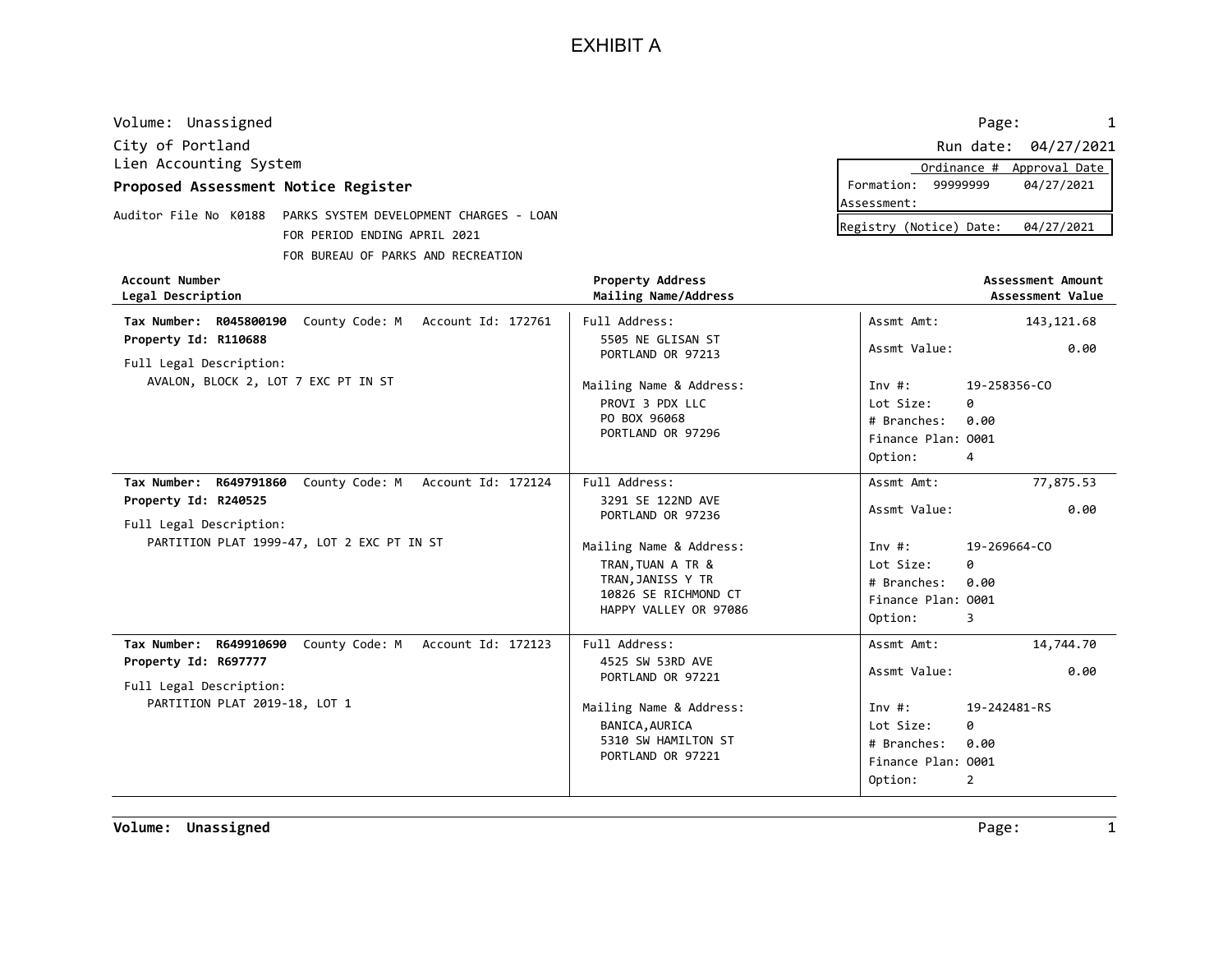| Volume: Unassigned                  |                                         |                      | Page:                                 |
|-------------------------------------|-----------------------------------------|----------------------|---------------------------------------|
| City of Portland                    |                                         |                      | Run date: 04/27/2021                  |
| Lien Accounting System              |                                         |                      | Ordinance #<br>Approval Date          |
| Proposed Assessment Notice Register |                                         |                      | 04/27/2021<br>Formation:<br>99999999  |
|                                     |                                         |                      | lAssessment:                          |
| Auditor File No K0188               | PARKS SYSTEM DEVELOPMENT CHARGES - LOAN |                      | Registry (Notice) Date:<br>04/27/2021 |
|                                     | FOR PERIOD ENDING APRIL 2021            |                      |                                       |
|                                     | FOR BUREAU OF PARKS AND RECREATION      |                      |                                       |
| Account Number                      |                                         | Property Address     | Assessment Amount                     |
| Legal Description                   |                                         | Mailing Name/Address | Assessment Value                      |
|                                     |                                         |                      |                                       |

| Legal Description                                                                                              | Mailing Name/Address                                                                          | Assessment Value                                                                                      |
|----------------------------------------------------------------------------------------------------------------|-----------------------------------------------------------------------------------------------|-------------------------------------------------------------------------------------------------------|
| County Code: M Account Id: 172906<br>Tax Number: R942311600                                                    | Full Address:                                                                                 | 184,585.15<br>Assmt Amt:                                                                              |
| Property Id: R319306<br>Full Legal Description:                                                                | 5980 E BURNSIDE ST<br>PORTLAND OR 97215                                                       | 0.00<br>Assmt Value:                                                                                  |
| SECTION 31 1N 2E, TL 7000 0.17 ACRES                                                                           | Mailing Name & Address:<br>BURNSIDE PDX LLC<br>3621 NW YEON AVE FRONTAGE<br>PORTLAND OR 97210 | 19-269743-CO<br>Inv #:<br>Lot Size:<br>0<br># Branches:<br>0.00<br>Finance Plan: 0001<br>Option:<br>4 |
| County Code: M Account Id: 172905<br>Tax Number: R942312680<br>Property Id: R319385<br>Full Legal Description: | Full Address:<br>5960 E BURNSIDE ST<br>PORTLAND OR 97215                                      | 273, 195.94<br>Assmt Amt:<br>Assmt Value:<br>0.00                                                     |
| SECTION 31 1N 2E, TL 7200 0.19 ACRES                                                                           | Mailing Name & Address:<br>BURNSIDE PDX LLC<br>3621 NW YEON AVE FRONTAGE<br>PORTLAND OR 97210 | 19-269744-CO<br>Inv #:<br>0<br>Lot Size:<br>0.00<br># Branches:<br>Finance Plan: 0001<br>Option:<br>4 |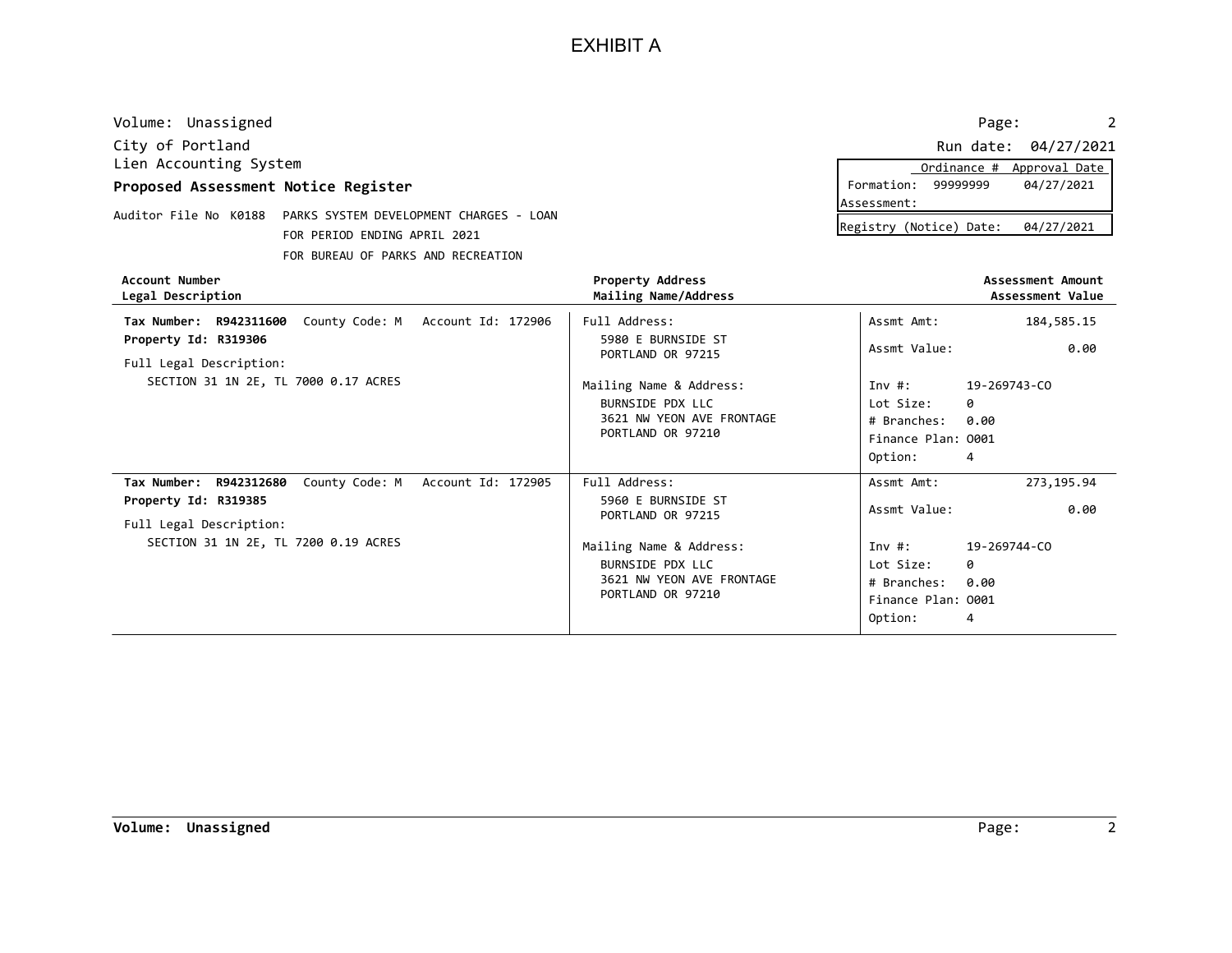| Volume: Unassigned                         |                                         |                         | Page:       | 3                                     |
|--------------------------------------------|-----------------------------------------|-------------------------|-------------|---------------------------------------|
| City of Portland                           |                                         |                         |             | Run date: 04/27/2021                  |
| Lien Accounting System                     |                                         |                         | Ordinance # | Approval Date                         |
| Proposed Assessment Notice Register        |                                         | Formation:              | 9999999     | 04/27/2021                            |
| Auditor's File No. K0188                   |                                         | Assessment:             |             |                                       |
|                                            |                                         | Registry (Notice) Date: |             | 04/27/2021                            |
|                                            |                                         | Objection Deadline:     |             |                                       |
|                                            |                                         | Hearing Date:           |             |                                       |
| <b>Account Number</b><br>Legal Description | <b>Property Address</b><br>Mailing Name |                         |             | Assessment Amount<br>Assessment Value |
|                                            | Mailing Address                         |                         |             |                                       |
| Total Number of Accounts:                  |                                         |                         |             |                                       |
| Total Property Assessment:                 | 693,523.00                              |                         |             |                                       |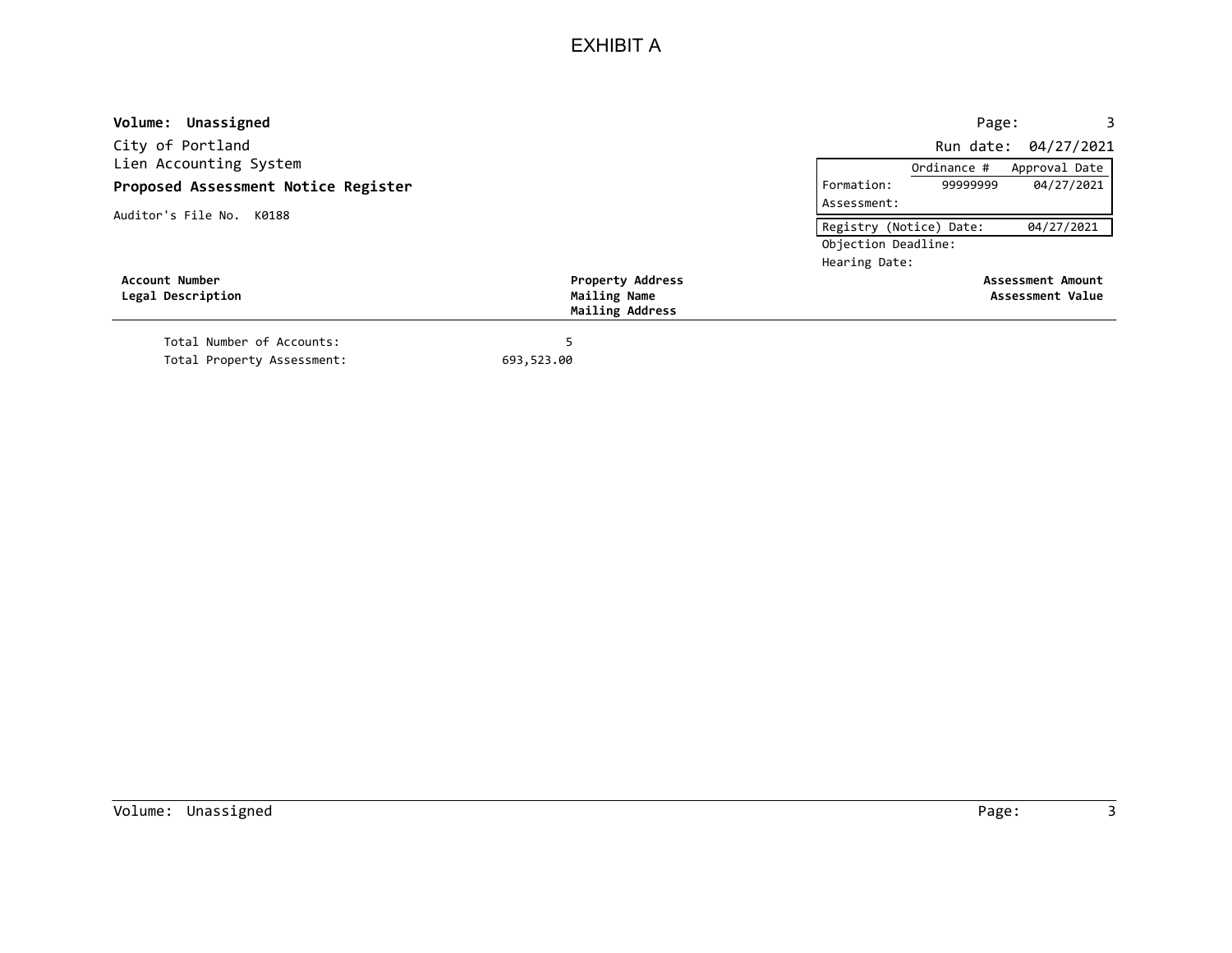| Volume: Unassigned                                                        |                                       | Page:                   | $\mathbf{1}$         |
|---------------------------------------------------------------------------|---------------------------------------|-------------------------|----------------------|
| City of Portland                                                          |                                       |                         | Run date: 04/27/2021 |
| Lien Accounting System                                                    |                                       | Ordinance #             | Approval Date        |
| Proposed Assessment Notice Register                                       |                                       | Formation:<br>99999999  | 04/27/2021           |
| Auditor File No T0205<br>TRANSPORTATION SYSTEM DEVELOPMENT CHARGES - LOAN |                                       | Assessment:             |                      |
|                                                                           |                                       | Registry (Notice) Date: | 04/27/2021           |
|                                                                           | FOR PERIOD ENDING APRIL 2021          |                         |                      |
|                                                                           | FOR PORTLAND BUREAU OF TRANSPORTATION |                         |                      |

|                                       |                     | Ordinance # Approval Date |  |  |
|---------------------------------------|---------------------|---------------------------|--|--|
|                                       | Formation: 99999999 | 04/27/2021                |  |  |
| Assessment:                           |                     |                           |  |  |
| Registry (Notice) Date:<br>04/27/2021 |                     |                           |  |  |

| Account Number<br>Legal Description                                                                                                                | Property Address<br>Mailing Name/Address                                                                                                        |                                                                                                      | Assessment Amount<br>Assessment Value                           |
|----------------------------------------------------------------------------------------------------------------------------------------------------|-------------------------------------------------------------------------------------------------------------------------------------------------|------------------------------------------------------------------------------------------------------|-----------------------------------------------------------------|
| County Code: M Account Id: 172747<br>Tax Number: R649791860                                                                                        | Full Address:                                                                                                                                   | Assmt Amt:                                                                                           | 21,376.04                                                       |
| Property Id: R240525<br>Full Legal Description:                                                                                                    | 3291 SE 122ND AVE<br>PORTLAND OR 97236                                                                                                          | Assmt Value:                                                                                         | 0.00                                                            |
| PARTITION PLAT 1999-47, LOT 2 EXC PT IN ST                                                                                                         | Mailing Name & Address:<br>TRAN, TUAN A TR &<br>TRAN,JANISS Y TR<br>10826 SE RICHMOND CT<br>HAPPY VALLEY OR 97086                               | Inv $#$ :<br>Lot Size:<br># Branches:<br>Finance Plan: 0001<br>Option:                               | 19-269664-CO<br>0<br>0.00<br>4                                  |
| County Code: M Account Id: 172142<br>R649910690<br>Tax Number:<br>Property Id: R697777<br>Full Legal Description:<br>PARTITION PLAT 2019-18, LOT 1 | Full Address:<br>4525 SW 53RD AVE<br>PORTLAND OR 97221<br>Mailing Name & Address:<br>BANICA, AURICA<br>5310 SW HAMILTON ST<br>PORTLAND OR 97221 | Assmt Amt:<br>Assmt Value:<br>Inv $#$ :<br>Lot Size:<br># Branches:<br>Finance Plan: 0001<br>Option: | 5,459.43<br>0.00<br>19-242481-RS<br>ø<br>0.00<br>$\overline{2}$ |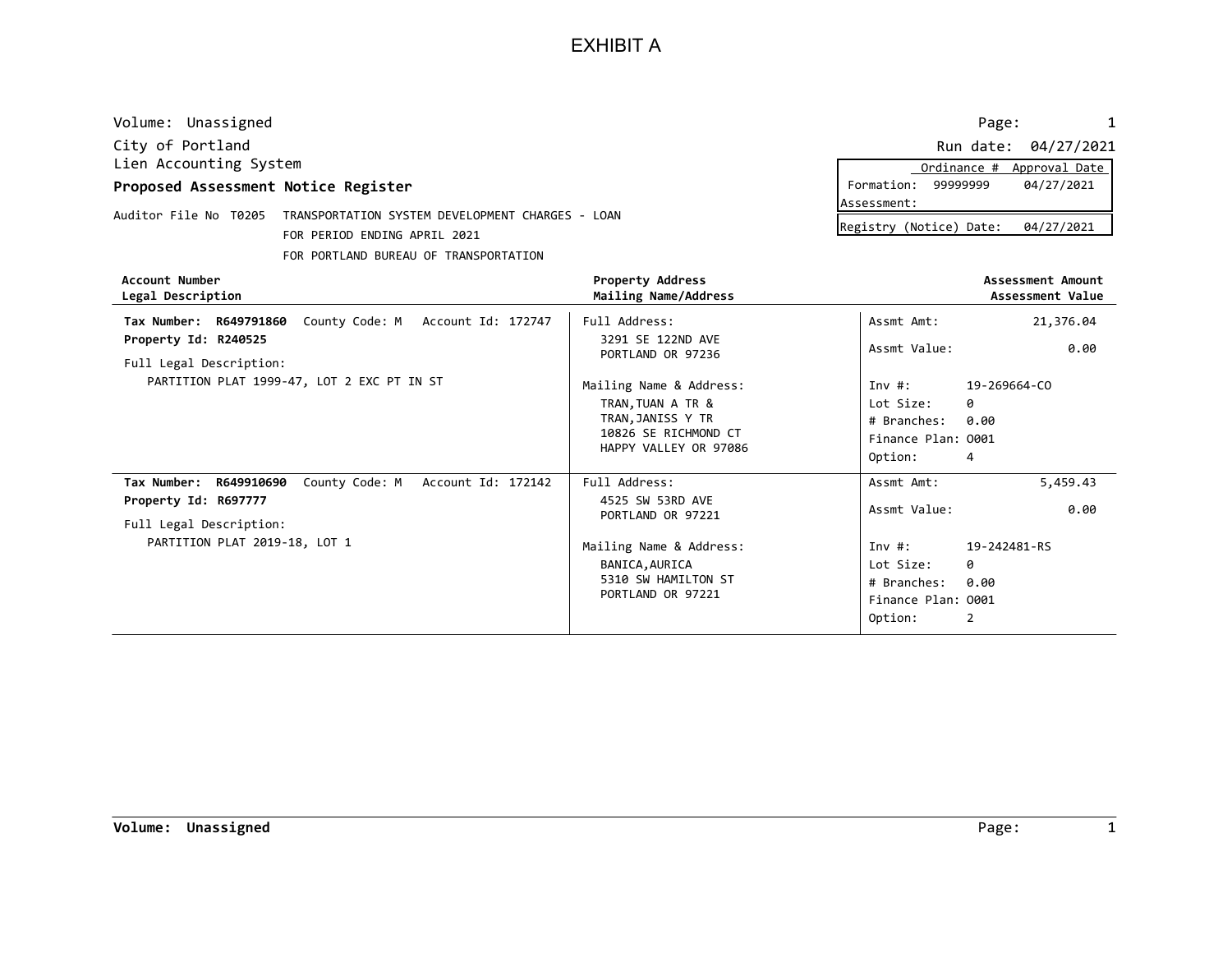| Volume: Unassigned                  |                                                            | $2^{\circ}$<br>Page:                  |
|-------------------------------------|------------------------------------------------------------|---------------------------------------|
| City of Portland                    |                                                            | Run date: 04/27/2021                  |
| Lien Accounting System              |                                                            | Approval Date<br>Ordinance #          |
| Proposed Assessment Notice Register |                                                            | 04/27/2021<br>9999999<br>Formation:   |
| Auditor's File No. T0205            |                                                            | Assessment:                           |
|                                     |                                                            | 04/27/2021<br>Registry (Notice) Date: |
|                                     |                                                            | Objection Deadline:                   |
|                                     |                                                            | Hearing Date:                         |
| Account Number<br>Legal Description | <b>Property Address</b><br>Mailing Name<br>Mailing Address | Assessment Amount<br>Assessment Value |
| Total Number of Accounts:           |                                                            |                                       |
| Total Property Assessment:          | 26,835.47                                                  |                                       |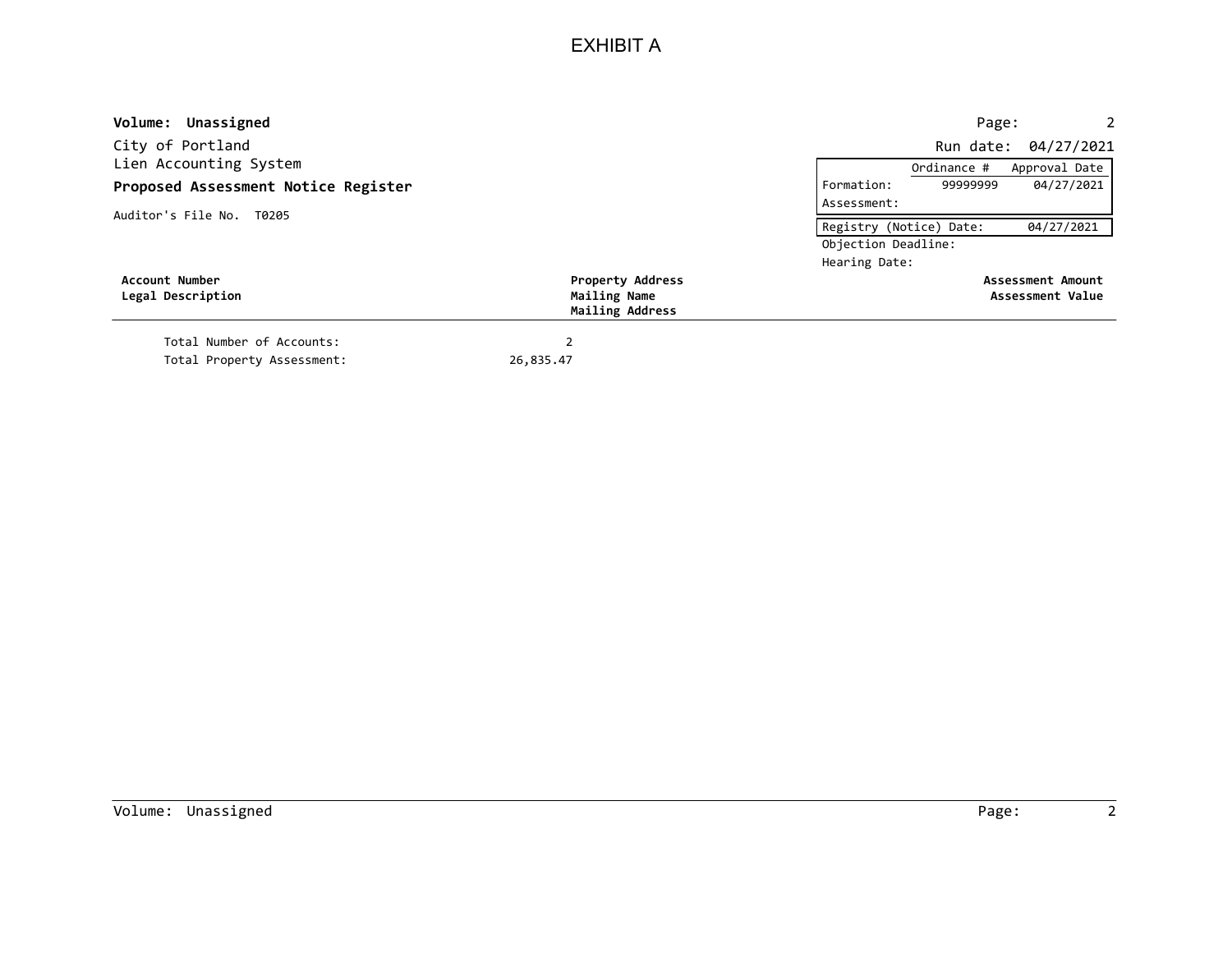| Volume: Unassigned                  |                                                               |                                                 |                          | 1<br>Page:                            |
|-------------------------------------|---------------------------------------------------------------|-------------------------------------------------|--------------------------|---------------------------------------|
| City of Portland                    |                                                               |                                                 |                          | Run date: 04/27/2021                  |
| Lien Accounting System              |                                                               |                                                 | Ordinance #              | Approval Date                         |
| Proposed Assessment Notice Register |                                                               |                                                 | 99999999<br>Formation:   | 04/27/2021                            |
|                                     |                                                               |                                                 | Assessment:              |                                       |
|                                     | Auditor File No W0074 WATER SYSTEM DEVELOPMENT CHARGES - LOAN |                                                 | Registry (Notice) Date:  | 04/27/2021                            |
|                                     | FOR PERIOD ENDING APRIL 2021                                  |                                                 |                          |                                       |
|                                     | FOR THE WATER BUREAU                                          |                                                 |                          |                                       |
| Account Number<br>Legal Description |                                                               | <b>Property Address</b><br>Mailing Name/Address |                          | Assessment Amount<br>Assessment Value |
| Tax Number: R649791860              | County Code: M Account Id: 172803                             | Full Address:                                   | Assmt Amt:               | 27,473.77                             |
| Property Id: R240525                |                                                               | 3291 SE 122ND AVE<br>PORTLAND OR 97236          | Assmt Value:             | 0.00                                  |
| Full Legal Description:             |                                                               |                                                 |                          |                                       |
|                                     | PARTITION PLAT 1999-47, LOT 2 EXC PT IN ST                    | Mailing Name & Address:                         | Inv#:                    | 19-269664-CO                          |
|                                     |                                                               | TRAN, TUAN A TR & TRAN, JANISS Y TR             | Lot Size:                | ø                                     |
|                                     |                                                               | 10826 SE RICHMOND CT                            | # Branches:              | 0.00                                  |
|                                     |                                                               | HAPPY VALLEY OR 97086                           | $E1$ nance $D1$ an: 0001 |                                       |

HAPPY VALLEY OR 97086 Finance Plan: 0001

4

Option: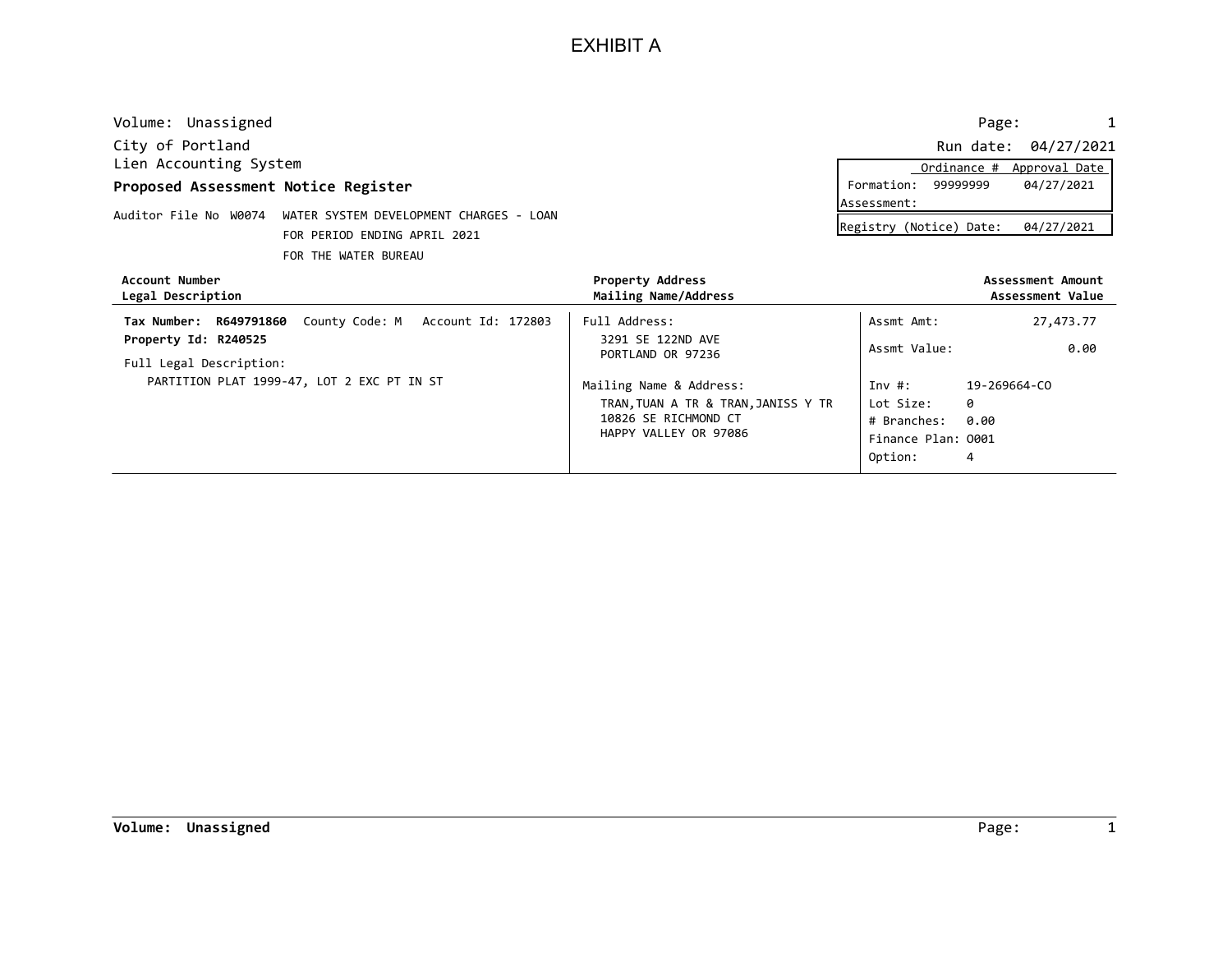| Volume: Unassigned                  |                                 | Page:<br>2                            |
|-------------------------------------|---------------------------------|---------------------------------------|
| City of Portland                    |                                 | Run date: 04/27/2021                  |
| Lien Accounting System              |                                 | Approval Date<br>Ordinance #          |
| Proposed Assessment Notice Register |                                 | 04/27/2021<br>99999999<br>Formation:  |
| Auditor's File No. W0074            |                                 | Assessment:                           |
|                                     |                                 | 04/27/2021<br>Registry (Notice) Date: |
|                                     |                                 | Objection Deadline:                   |
|                                     |                                 | Hearing Date:                         |
| Account Number                      | <b>Property Address</b>         | <b>Assessment Amount</b>              |
| Legal Description                   | Mailing Name<br>Mailing Address | Assessment Value                      |
| Total Number of Accounts:           | 1                               |                                       |
| Total Property Assessment:          | 27,473.77                       |                                       |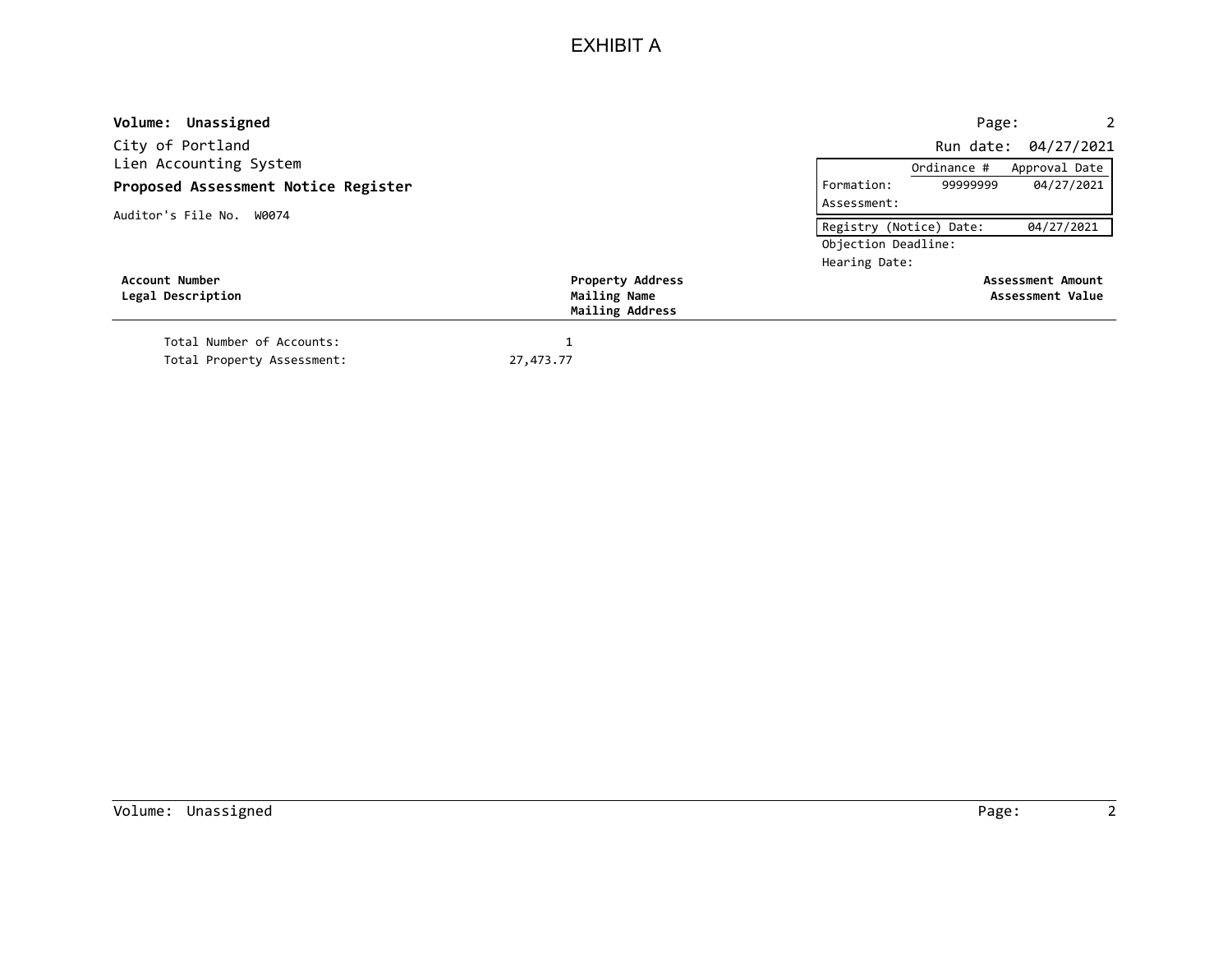|                                                                                                                                                      |                                                                                                                       | Page:<br>1                                                      |
|------------------------------------------------------------------------------------------------------------------------------------------------------|-----------------------------------------------------------------------------------------------------------------------|-----------------------------------------------------------------|
|                                                                                                                                                      |                                                                                                                       | Run date: 04/27/2021                                            |
|                                                                                                                                                      | Formation:                                                                                                            | Ordinance # Approval Date                                       |
| Auditor File No Z1210 BES SYSTEM DEVELOPMENT CHARGES - SAFETY NET DEFERRAL<br><b>Property Address</b>                                                | Registry (Notice) Date:<br>Objection Deadline:<br>Hearing Date:                                                       | 4/27/2021<br>4/27/2021<br>Assessment Amount<br>Assessment Value |
| Full Address:<br>2925 NE SISKIYOU ST<br>PORTLAND OR 97212                                                                                            | Assmt Amt:<br>Assmt Value:                                                                                            | 7,103.00                                                        |
| Mailing Name & Address:<br>SUSAN ELIZABETH ELDER LIV TR<br>2925 NE SISKIYOU ST<br>PORTLAND OR 97212                                                  | Inv $#$ :<br>Lot Size:<br>0<br># Branches:<br>Finance Plan: 0001<br>Option:<br>1                                      | 20-216004-US<br>0.00                                            |
| Full Address:<br>7629 SE CLINTON ST<br>PORTLAND OR 97206<br>Mailing Name & Address:<br>ROBERTSON, KAREN W<br>7629 SE CLINTON ST<br>PORTLAND OR 97206 | Assmt Amt:<br>Assmt Value:<br>Inv#:<br>Lot Size:<br>0<br># Branches:<br>Finance Plan: 0001<br>Option:<br>$\mathbf{1}$ | 6,742.00<br>0.00                                                |
| Full Address:<br>5618 SE 40TH AVE<br>PORTLAND OR 97202<br>Mailing Name & Address:<br>MCDONOUGH, DONENE R<br>5618 SE 40TH AVE<br>PORTLAND OR 97202    | Assmt Amt:<br>Assmt Value:<br>Inv $#$ :<br>Lot Size:<br>ø<br># Branches:<br>Finance Plan: 0001                        | 23,888.00<br>19-223442-US<br>0.00                               |
|                                                                                                                                                      | Mailing Name/Address                                                                                                  | Assessment:<br>Option:<br>$\mathbf{1}$                          |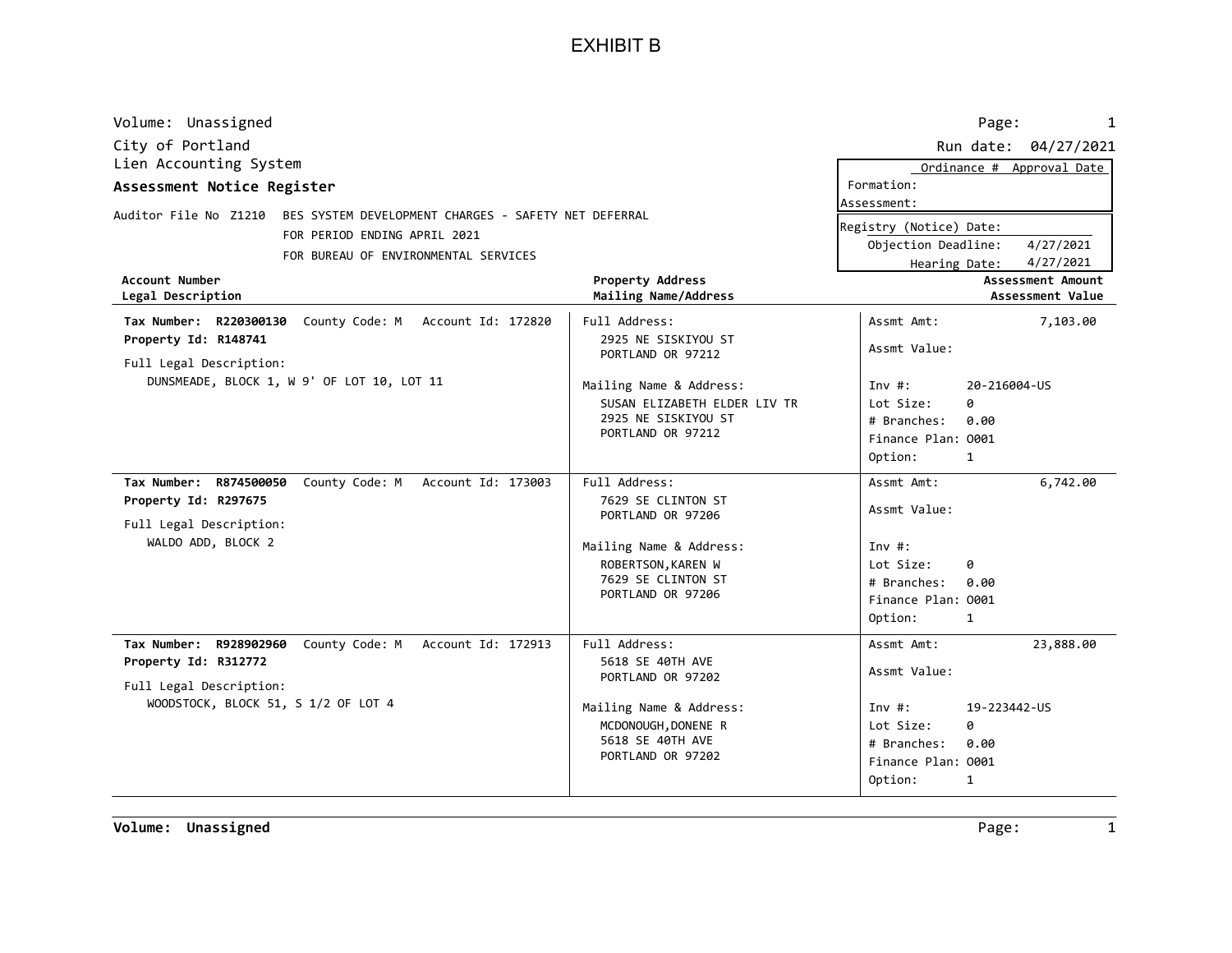| Volume: Unassigned         |                                 | Page:<br>$2^{\circ}$                      |
|----------------------------|---------------------------------|-------------------------------------------|
| City of Portland           |                                 | Run date: 04/27/2021                      |
| Lien Accounting System     |                                 | Approval Date<br>Ordinance #              |
| Assessment Notice Register |                                 | Formation:                                |
| Auditor's File No. Z1210   |                                 | Assessment:                               |
|                            |                                 | Registry (Notice) Date:                   |
|                            |                                 | Objection Deadline:<br>014//2277//2209211 |
|                            |                                 | Hearing Date:<br>014/2277/22092211        |
| <b>Account Number</b>      | <b>Property Address</b>         | Assessment Amount                         |
| Legal Description          | Mailing Name<br>Mailing Address | Assessment Value                          |
| Total Number of Accounts:  |                                 |                                           |
| Total Property Assessment: | 37,733.00                       |                                           |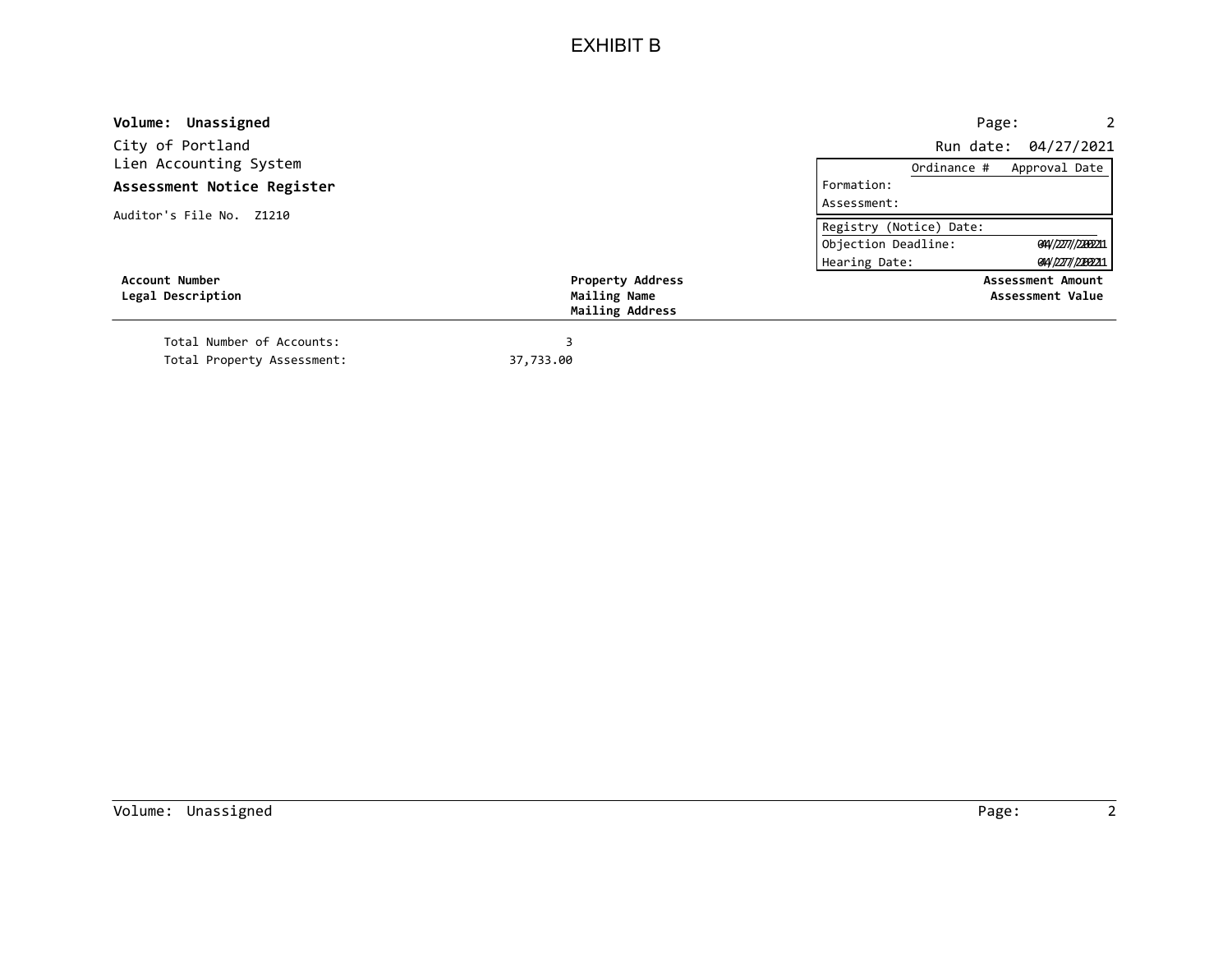| Volume: Unassigned                              |                                             |                                          | Page:                     | 1                                     |
|-------------------------------------------------|---------------------------------------------|------------------------------------------|---------------------------|---------------------------------------|
| City of Portland                                |                                             |                                          |                           | Run date: 04/27/2021                  |
| Lien Accounting System                          |                                             |                                          | Ordinance #               | Approval Date                         |
| Proposed Assessment Notice Register             |                                             |                                          | Formation:<br>99999999    | 04/27/2021                            |
| Auditor File No K0189                           | PARKS SYSTEM DEVELOPMENT CHARGES - DEFERRAL |                                          | Assessment:               |                                       |
|                                                 | FOR PERIOD ENDING APRIL 2021                |                                          | Registry (Notice) Date:   | 04/27/2021                            |
|                                                 | FOR BUREAU OF PARKS AND RECREATION          |                                          |                           |                                       |
| <b>Account Number</b><br>Legal Description      |                                             | Property Address<br>Mailing Name/Address |                           | Assessment Amount<br>Assessment Value |
| R084302360<br>Tax Number:                       | County Code: M<br>Account Id: 172804        | Full Address:                            | Assmt Amt:                | 13,217.00                             |
| Property Id: R117659<br>Full Legal Description: |                                             | 2605 NW SUSSEX AVE<br>PORTLAND OR 97210  | Assmt Value:              | 0.00                                  |
| BLYTHSWOOD, LOT 52                              |                                             | Mailing Name & Address:                  | 20-114755-RS<br>Inv $#$ : |                                       |
|                                                 |                                             | MAIN STREET DEVELOPMENT INC              | Lot Size:<br>ø            |                                       |
|                                                 |                                             | 5331 S MACADAM AVE #258 PMB 208          | # Branches:<br>0.00       |                                       |
|                                                 |                                             | PORTLAND OR 97239                        | Finance Plan: 0001        |                                       |
|                                                 |                                             |                                          | Option:<br>1              |                                       |
| Tax Number:<br>R084302360                       | County Code: M<br>Account Id: 172805        | Full Address:                            | Assmt Amt:                | 13,217.00                             |
| Property Id: R117659                            |                                             | 2615 NW SUSSEX AVE                       | Assmt Value:              | 0.00                                  |
| Full Legal Description:                         |                                             | PORTLAND OR 97210                        |                           |                                       |

| Full Legal Description: |  |
|-------------------------|--|
| BLYTHSWOOD, LOT 52      |  |

| BLYTHSWOOD, LOT 52                                          | Mailing Name & Address:<br>MAIN STREET DEVELOPMENT INC<br>5331 S MACADAM AVE #258 PMB 208<br>PORTLAND OR 97239 | Inv#:<br>Lot Size:<br># Branches: 0.00<br>Finance Plan: 0001<br>Option: | 20-114774-RS<br>0<br>1 |
|-------------------------------------------------------------|----------------------------------------------------------------------------------------------------------------|-------------------------------------------------------------------------|------------------------|
| County Code: M Account Id: 172806<br>Tax Number: R084302360 | Full Address:                                                                                                  | Assmt Amt:                                                              | 13,217.00              |
| Property Id: R117659                                        | 2621 NW SUSSEX AVE                                                                                             | Assmt Value:                                                            | 0.00                   |
| Full Legal Description:                                     | PORTLAND OR 97210                                                                                              |                                                                         |                        |
| BLYTHSWOOD, LOT 52                                          | Mailing Name & Address:                                                                                        | Inv#:                                                                   | 20-114779-RS           |
|                                                             | MAIN STREET DEVELOPMENT INC                                                                                    | Lot Size:                                                               | 0                      |
|                                                             | 5331 S MACADAM AVE #258 PMB 208                                                                                | # Branches:                                                             | 0.00                   |
|                                                             | PORTLAND OR 97239                                                                                              | Finance Plan: 0001                                                      |                        |
|                                                             |                                                                                                                | Option:                                                                 | 1                      |

|           | Ordinance # | Approval Date |
|-----------|-------------|---------------|
| ormation: | 99999999    | 04/27/2021    |
| sessment: |             |               |
|           |             |               |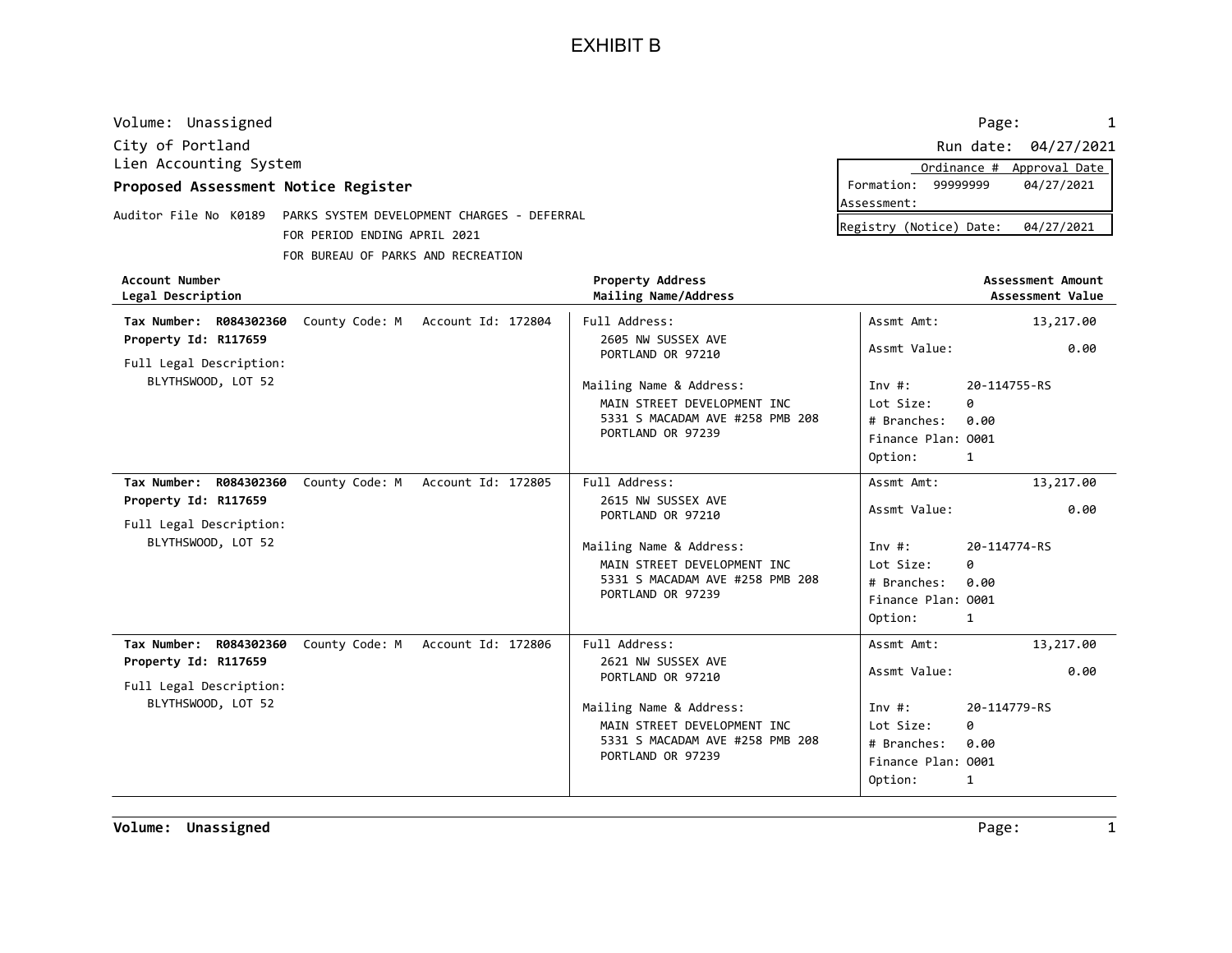| Volume: Unassigned                              |                                             |                                                        | Page:                                | 2                                     |
|-------------------------------------------------|---------------------------------------------|--------------------------------------------------------|--------------------------------------|---------------------------------------|
| City of Portland                                |                                             |                                                        | Run date:                            | 04/27/2021                            |
| Lien Accounting System                          |                                             |                                                        | Ordinance #                          | Approval Date                         |
| Proposed Assessment Notice Register             |                                             |                                                        | Formation:<br>9999999<br>Assessment: | 04/27/2021                            |
| Auditor File No K0189                           | PARKS SYSTEM DEVELOPMENT CHARGES - DEFERRAL |                                                        |                                      |                                       |
|                                                 | FOR PERIOD ENDING APRIL 2021                |                                                        | Registry (Notice) Date:              | 04/27/2021                            |
|                                                 | FOR BUREAU OF PARKS AND RECREATION          |                                                        |                                      |                                       |
| <b>Account Number</b><br>Legal Description      |                                             | <b>Property Address</b><br>Mailing Name/Address        |                                      | Assessment Amount<br>Assessment Value |
| Tax Number: R084302360                          | County Code: M<br>Account Id: 172807        | Full Address:                                          | Assmt Amt:                           | 13,217.00                             |
| Property Id: R117659                            |                                             | 2627 NW SUSSEX AVE<br>PORTLAND OR 97210                | Assmt Value:                         | 0.00                                  |
| Full Legal Description:<br>BLYTHSWOOD, LOT 52   |                                             | Mailing Name & Address:<br>MAIN STREET DEVELOPMENT INC | Inv $#$ :<br>0<br>Lot Size:          | 20-114781-RS                          |
|                                                 |                                             | 5331 S MACADAM AVE #258 PMB 208<br>PORTLAND OR 97239   | # Branches:<br>0.00                  |                                       |
|                                                 |                                             |                                                        | Finance Plan: 0001                   |                                       |
|                                                 |                                             |                                                        | Option:<br>1                         |                                       |
| R084302360<br>Tax Number:                       | Account Id: 172808<br>County Code: M        | Full Address:                                          | Assmt Amt:                           | 13,217.00                             |
| Property Id: R117659<br>Full Legal Description: |                                             | 2635 NW SUSSEX AVE<br>PORTLAND OR 97210                | Assmt Value:                         | 0.00                                  |

|  | LATT LEGAT DESCLIPTION |  |  |
|--|------------------------|--|--|
|  | BLYTHSWOOD, LOT 52     |  |  |

| BLYTHSWOOD, LOT 52                                       |  |                         | Mailing Name & Address:<br>MAIN STREET DEVELOPMENT INC<br>5331 S MACADAM AVE #258 PMB 208<br>PORTLAND OR 97239 | Inv $#$ :<br>Lot Size:<br># Branches:<br>Finance Plan: 0001<br>Option: | 20-114792-RS<br>0<br>0.00<br>1 |
|----------------------------------------------------------|--|-------------------------|----------------------------------------------------------------------------------------------------------------|------------------------------------------------------------------------|--------------------------------|
| Tax Number: R084302360 County Code: M Account Id: 172809 |  |                         | Full Address:                                                                                                  | Assmt Amt:                                                             | 13,217.00                      |
| Property Id: R117659                                     |  |                         | 2609 NW SUSSEX AVE                                                                                             | Assmt Value:                                                           | 0.00                           |
| Full Legal Description:                                  |  |                         | PORTLAND OR 97210                                                                                              |                                                                        |                                |
| BLYTHSWOOD, LOT 52                                       |  | Mailing Name & Address: | Inv $#$ :                                                                                                      | 20-114767-RS                                                           |                                |
|                                                          |  |                         | MAIN STREET DEVELOPMENT INC                                                                                    | Lot Size:                                                              | 0                              |
|                                                          |  |                         | 5331 S MACADAM AVE #258 PMB 208                                                                                | # Branches:                                                            | 0.00                           |
|                                                          |  | PORTLAND OR 97239       | Finance Plan: 0001                                                                                             |                                                                        |                                |
|                                                          |  |                         |                                                                                                                | Option:                                                                | 1                              |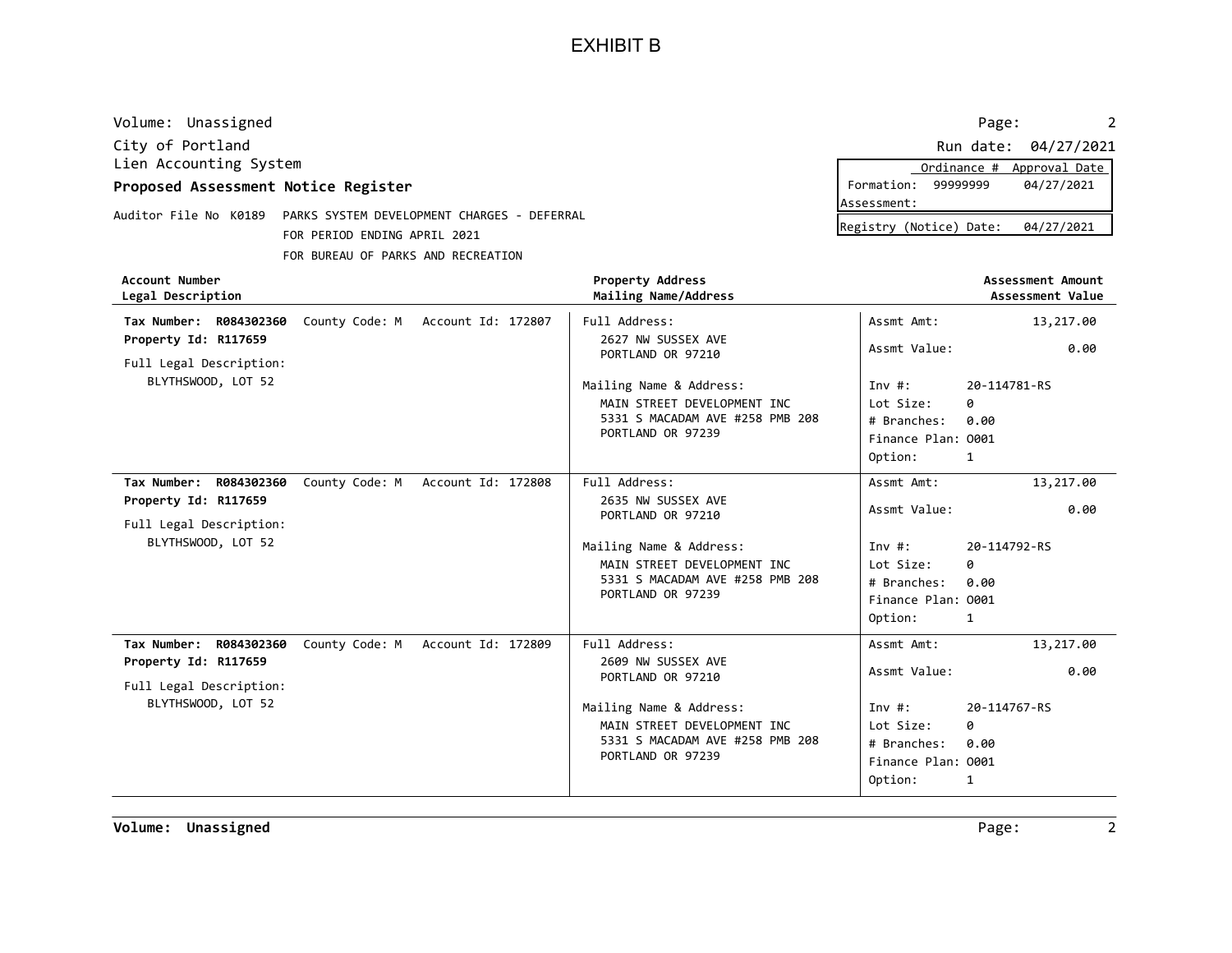| Volume: Unassigned                              |                                                                             |                                                 |                                        | Page:                                 |
|-------------------------------------------------|-----------------------------------------------------------------------------|-------------------------------------------------|----------------------------------------|---------------------------------------|
| City of Portland                                |                                                                             |                                                 |                                        | 04/27/2021<br>Run date:               |
| Lien Accounting System                          |                                                                             |                                                 | Ordinance #                            | Approval Date                         |
| Proposed Assessment Notice Register             |                                                                             |                                                 | 99999999<br>Formation:                 | 04/27/2021                            |
| Auditor File No K0189                           | PARKS SYSTEM DEVELOPMENT CHARGES - DEFERRAL<br>FOR PERIOD ENDING APRIL 2021 |                                                 | Assessment:<br>Registry (Notice) Date: | 04/27/2021                            |
|                                                 | FOR BUREAU OF PARKS AND RECREATION                                          |                                                 |                                        |                                       |
| Account Number<br>Legal Description             |                                                                             | <b>Property Address</b><br>Mailing Name/Address |                                        | Assessment Amount<br>Assessment Value |
| Tax Number: R084302360                          | County Code: M Account Id: 172810                                           | Full Address:                                   | Assmt Amt:                             | 13,217.00                             |
| Property Id: R117659<br>Full Legal Description: |                                                                             | 2641 NW SUSSEX AVE<br>PORTLAND OR 97210         | Assmt Value:                           | 0.00                                  |
| BLYTHSWOOD, LOT 52                              |                                                                             | Mailing Name & Address:                         | Inv#:                                  | 20-114797-RS                          |
|                                                 |                                                                             | MAIN STREET DEVELOPMENT INC                     | Lot Size:                              | 0                                     |
|                                                 |                                                                             | 5331 S MACADAM AVE #258 PMB 208                 | # Branches:                            | 0.00                                  |
|                                                 |                                                                             | PORTLAND OR 97239                               | Finance Plan: 0001                     |                                       |

|                                                                 | <b>FUILLAIND UN JILJJ</b>               | Finance Plan: 0001 |              |
|-----------------------------------------------------------------|-----------------------------------------|--------------------|--------------|
|                                                                 |                                         | Option:            | 1            |
| County Code:<br>Account Id: 172757<br>Tax Number:<br>R088300564 | Full Address:                           | Assmt Amt:         | 14,615.00    |
| Property Id: R688425                                            | 6655 SE TAGGART ST<br>PORTLAND OR 97206 | Assmt Value:       | 0.00         |
| Full Legal Description:                                         |                                         |                    |              |
| BONADAIR, BLOCK 5, LOT 7&8 TL 13301                             | Mailing Name & Address:                 | Inv #:             | 19-174058-RS |
|                                                                 | HARGER, SCOT                            | Lot Size:          | 0            |
|                                                                 | 1510 SE 72ND AVE                        | # Branches:        | 0.00         |
|                                                                 | PORTLAND OR 97215                       | Finance Plan: 0001 |              |
|                                                                 |                                         | Option:            | 1            |
| County Code: M Account Id: 172749<br>Tax Number:<br>R304601340  | Full Address:                           | Assmt Amt:         | 9,190.80     |
| Property Id: R167792                                            | 8213 N FISKE AVE<br>PORTLAND OR 97203   | Assmt Value:       | 0.00         |
| Full Legal Description:                                         |                                         |                    |              |
| GARDEN PK, BLOCK 6, LOT 1&2                                     | Mailing Name & Address:                 | Inv $\#$ :         | 20-142222-RS |
|                                                                 | WILDE PROPERTIES INC                    | Lot Size:          | 0            |
|                                                                 | 5933 NE FLANDERS ST                     | # Branches:        | 0.00         |
|                                                                 | PORTLAND OR 97213-3739                  | Finance Plan: 0001 |              |
|                                                                 |                                         | Option:            | 1            |
|                                                                 |                                         |                    |              |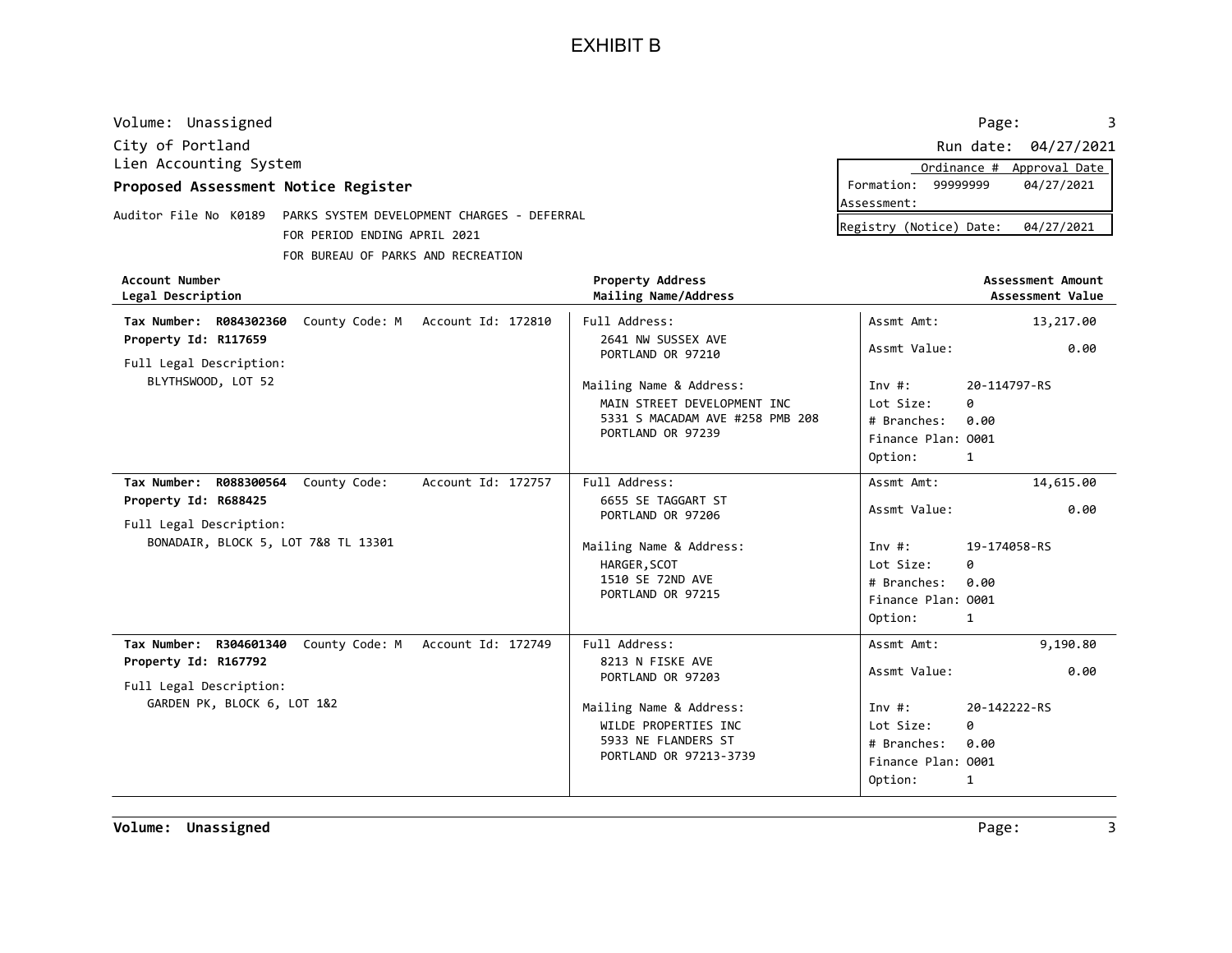| Volume: Unassigned                              |                                             |                                                 |                         | 4<br>Page:                            |
|-------------------------------------------------|---------------------------------------------|-------------------------------------------------|-------------------------|---------------------------------------|
| City of Portland                                |                                             |                                                 |                         | Run date: 04/27/2021                  |
| Lien Accounting System                          |                                             |                                                 | Ordinance #             | Approval Date                         |
| Proposed Assessment Notice Register             |                                             |                                                 | 99999999<br>Formation:  | 04/27/2021                            |
| Auditor File No K0189                           | PARKS SYSTEM DEVELOPMENT CHARGES - DEFERRAL |                                                 | Assessment:             |                                       |
|                                                 |                                             |                                                 | Registry (Notice) Date: | 04/27/2021                            |
|                                                 | FOR PERIOD ENDING APRIL 2021                |                                                 |                         |                                       |
|                                                 | FOR BUREAU OF PARKS AND RECREATION          |                                                 |                         |                                       |
| Account Number<br>Legal Description             |                                             | <b>Property Address</b><br>Mailing Name/Address |                         | Assessment Amount<br>Assessment Value |
| Tax Number: R332302200                          | County Code: M Account Id: 172156           | Full Address:                                   | Assmt Amt:              | 134,453.00                            |
| Property Id: R171863<br>Full Legal Description: |                                             | 6942 N MONTANA AVE<br>PORTLAND OR 97217         | Assmt Value:            | 0.00                                  |
| GOOD MORNING ADD, BLOCK 12, LOT 6&7             |                                             | Mailing Name & Address:                         | Inv $#$ :               | 20-115165-CO                          |
|                                                 |                                             | 6942 MONTANTA LLC                               | Lot Size:<br>ø          |                                       |
|                                                 |                                             | 12835 SE STALEY AVE                             | # Branches:<br>0.00     |                                       |
|                                                 |                                             | DAMASCUS OR 97089                               | Finance Plan: 0001      |                                       |
|                                                 |                                             |                                                 | Option:                 |                                       |
|                                                 |                                             |                                                 |                         |                                       |

| County Code: M Account Id: 172161<br>Tax Number: R425804370                                                       | Full Address:                                                                                  | Assmt Amt:                                                              | 173,823.00                     |
|-------------------------------------------------------------------------------------------------------------------|------------------------------------------------------------------------------------------------|-------------------------------------------------------------------------|--------------------------------|
| Property Id: R191985<br>Full Legal Description:                                                                   | 7373 N PHILADELPHIA AVE<br>PORTLAND OR 97203                                                   | Assmt Value:                                                            | 0.00                           |
| JAMES JOHNS ADD, BLOCK 39, SELY 1/2 OF LOT 4 EXC PT<br>IN ALLEY, SELY 1/2 OF NWLY 1/2 OF LOT 4 EXC PT IN<br>ALLEY | Mailing Name & Address:<br>ST JOHN-3 LLC<br>10260 SW GREENBURG RD #1180<br>PORTLAND OR 97223   | Inv #:<br>Lot Size:<br># Branches:<br>Finance Plan: 0001<br>Option:     | 18-114385-CO<br>0<br>0.00<br>1 |
| County Code: M Account Id: 172491<br>Tax Number: R565200920                                                       | Full Address:                                                                                  | Assmt Amt:                                                              | 15,046.00                      |
| Property Id: R217856<br>Full Legal Description:                                                                   | 15851 E BURNSIDE ST<br>PORTLAND OR 97233                                                       | Assmt Value:                                                            | 0.00                           |
| MEYERMEAD, BLOCK 1, LOT 12&13 TL 5700                                                                             | Mailing Name & Address:<br>BRIAR ROSE APARTMENTS INC<br>14015 SE STARK ST<br>PORTLAND OR 97233 | Inv $\#$ :<br>Lot Size:<br># Branches:<br>Finance Plan: 0001<br>Option: | 20-145697-RS<br>0<br>0.00<br>1 |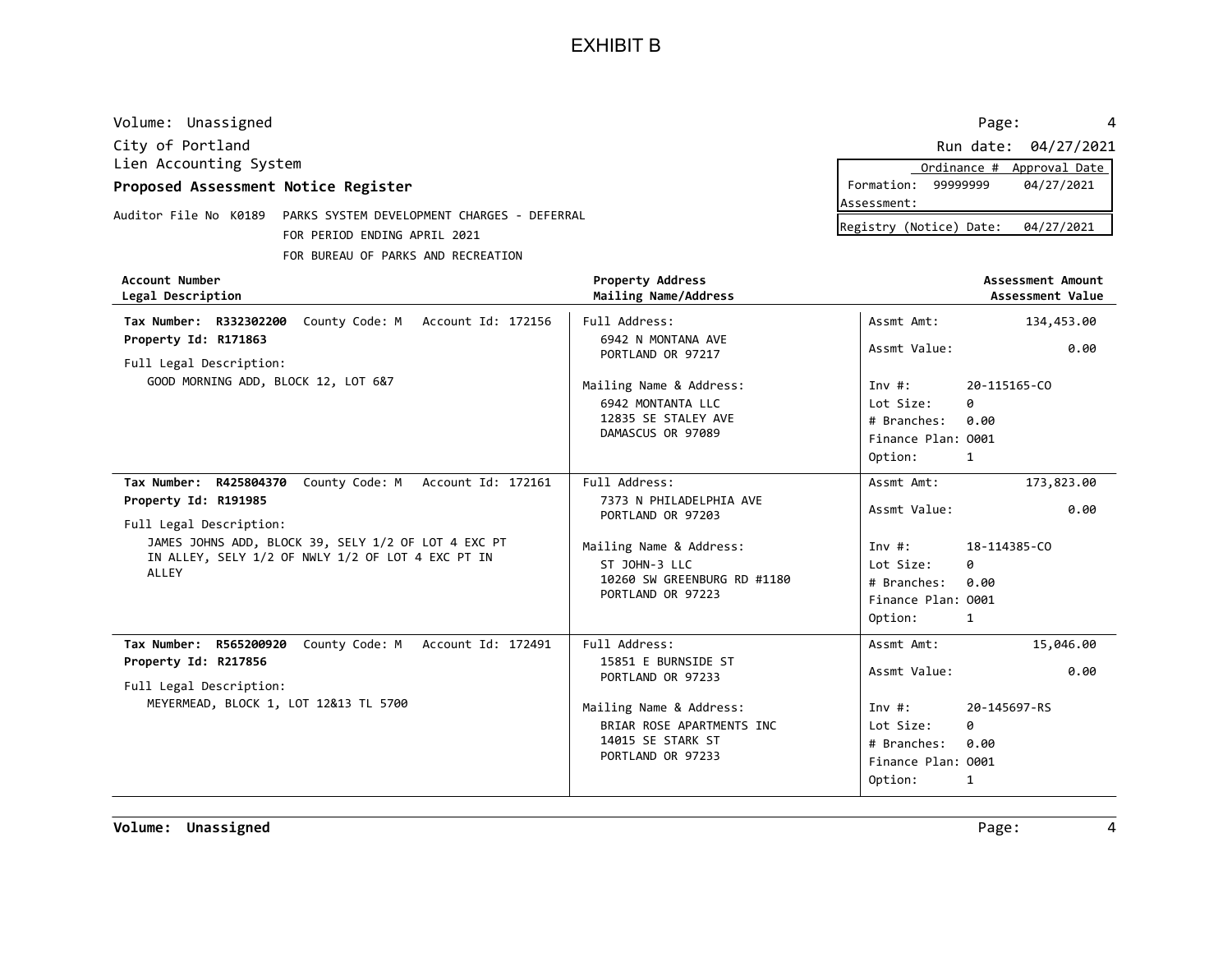| Volume: Unassigned                                                   |                                                               | Page:                                                          | 5 |
|----------------------------------------------------------------------|---------------------------------------------------------------|----------------------------------------------------------------|---|
| City of Portland                                                     |                                                               | Run date:<br>04/27/2021                                        |   |
| Lien Accounting System                                               |                                                               | Approval Date<br>Ordinance #                                   |   |
| Proposed Assessment Notice Register                                  |                                                               | 99999999<br>04/27/2021<br>Formation:                           |   |
| Auditor File No K0189<br>PARKS SYSTEM DEVELOPMENT CHARGES - DEFERRAL |                                                               | Assessment:                                                    |   |
| FOR PERIOD ENDING APRIL 2021                                         |                                                               | Registry (Notice) Date:<br>04/27/2021                          |   |
| FOR BUREAU OF PARKS AND RECREATION                                   |                                                               |                                                                |   |
| Account Number<br>Legal Description                                  | <b>Property Address</b><br>Mailing Name/Address               | Assessment Amount<br>Assessment Value                          |   |
| County Code: M<br>Tax Number: R581000390<br>Account Id: 172407       | Full Address:                                                 | 14,633.00<br>Assmt Amt:                                        |   |
| Property Id: R638353<br>Full Legal Description:                      | 285 SE 90TH AVE<br>PORTLAND OR 97216                          | Assmt Value:<br>0.00                                           |   |
| MONTICELLO ADD, BLOCK 2, LOT 11&12 TL 15901                          | Mailing Name & Address:<br>HARGER, SCOT L<br>1510 SE 72ND AVE | 19-225477-RS<br>Inv#:<br>Lot Size:<br>0<br>0.00<br># Branches: |   |
|                                                                      | PORTLAND OR 97215                                             | Finance Plan: 0001                                             |   |

|                                                                       |                                                                                                                 | Option:                                                             |                                |
|-----------------------------------------------------------------------|-----------------------------------------------------------------------------------------------------------------|---------------------------------------------------------------------|--------------------------------|
| County Code: M<br>Tax Number: R667723140<br>Account Id: 173000        | Full Address:                                                                                                   | Assmt Amt:                                                          | 2,198,724.66                   |
| Property Id: R246456<br>Full Legal Description:                       | 970 SW WASHINGTON ST<br>PORTLAND OR 97205                                                                       | Assmt Value:                                                        | 0.00                           |
| PORTLAND, BLOCK 216, LOT 1-8                                          | Mailing Name & Address:<br>BDC/WASHINGTON STREET, LLC<br>1455 SW BROADWAY #1700<br>PORTLAND OR 97201            | Inv #:<br>Lot Size:<br># Branches:<br>Finance Plan: 0001<br>Option: | 19-130673-MG<br>ø<br>0.00<br>1 |
| County Code: M<br>Tax Number: R668005420<br>Account Id: 172817        | Full Address:                                                                                                   | Assmt Amt:                                                          | 279,168.55                     |
| Property Id: R247313<br>Full Legal Description:                       | 3178 SW 12TH AVE<br>PORTLAND OR 97239                                                                           | Assmt Value:                                                        | 0.00                           |
| PORTLAND CITY HMSTD, BLOCK 80&91 TL 1700, POTENTIAL<br>ADDITIONAL TAX | Mailing Name & Address:<br>SWS 12TH AVENUE APARTMENTS LLC<br>6340 N CAMPBELL AVE #240<br><b>TUCSON AZ 85718</b> | Inv $\#$ :<br>Lot Size:<br># Branches:                              | 20-137487-CO<br>ø<br>0.00      |

TUCSON AZ 85718 <br>
Finance Plan: 0001

1

Option: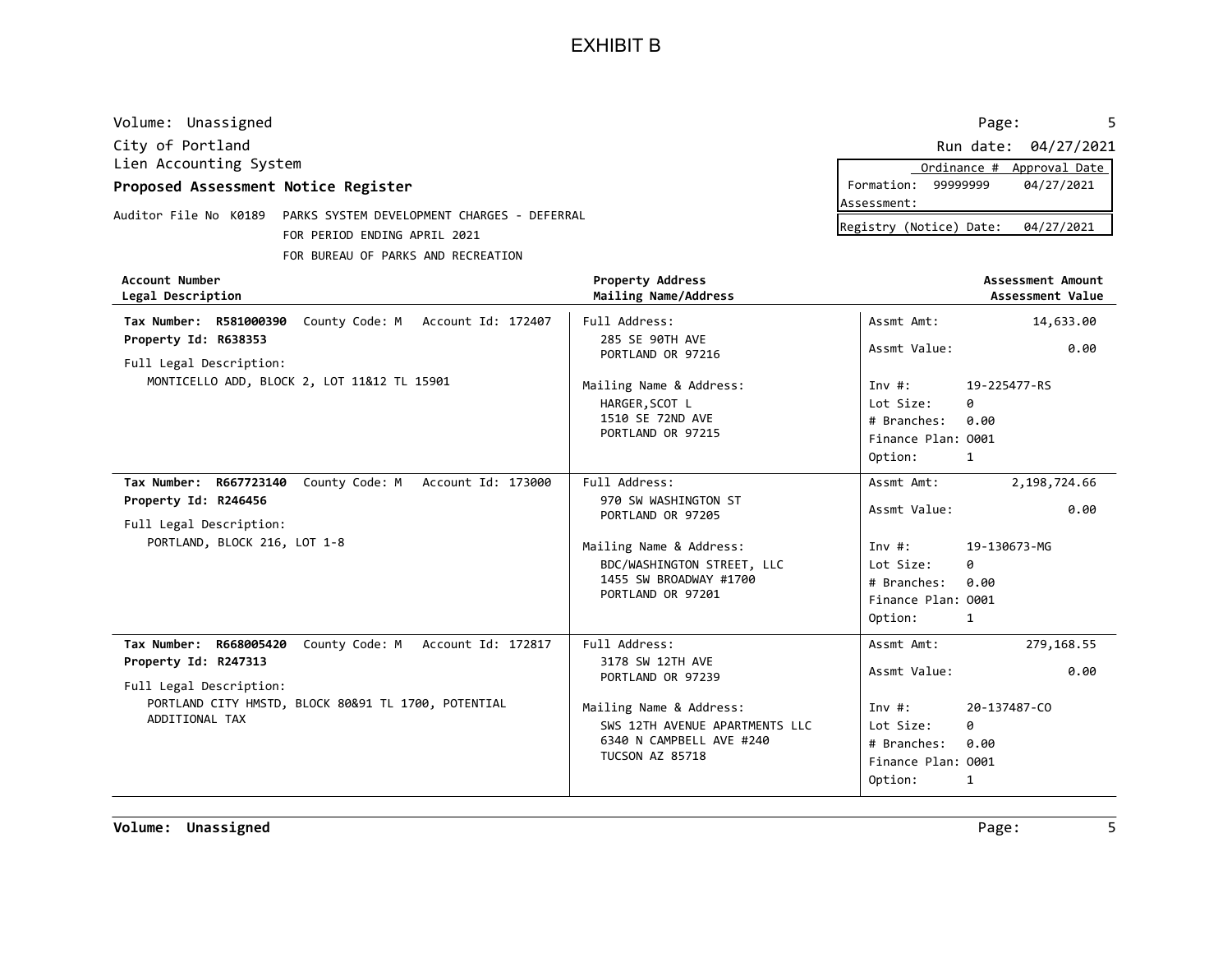| Volume: Unassigned                                                   |                                                 | Page:<br>6                            |
|----------------------------------------------------------------------|-------------------------------------------------|---------------------------------------|
| City of Portland                                                     |                                                 | Run date: 04/27/2021                  |
| Lien Accounting System                                               |                                                 | Approval Date<br>Ordinance #          |
| Proposed Assessment Notice Register                                  |                                                 | Formation:<br>99999999<br>04/27/2021  |
|                                                                      |                                                 | Assessment:                           |
| Auditor File No K0189<br>PARKS SYSTEM DEVELOPMENT CHARGES - DEFERRAL |                                                 | Registry (Notice) Date:<br>04/27/2021 |
| FOR PERIOD ENDING APRIL 2021                                         |                                                 |                                       |
| FOR BUREAU OF PARKS AND RECREATION                                   |                                                 |                                       |
| Account Number<br>Legal Description                                  | <b>Property Address</b><br>Mailing Name/Address | Assessment Amount<br>Assessment Value |
| County Code: M<br>R851308460<br>Account Id: 172907<br>Tax Number:    | Full Address:                                   | Assmt Amt:<br>11,641.00               |
| Property Id: R292163<br>Full Legal Description:                      | 7380 N FISKE AVE<br>PORTLAND OR 97203           | Assmt Value:<br>0.00                  |
| UNIVERSITY PK, BLOCK 73, NLY 1/2 OF LOT 1-3                          | Mailing Name & Address:                         | Inv $#$ :<br>20-172950-RS             |
|                                                                      | SENTAUR INC                                     | Lot Size:<br>0                        |
|                                                                      | 3880 SE HARRISON ST #100                        | 0.00<br># Branches:                   |
|                                                                      | MILWAUKIE OR 97222                              | Finance Plan: 0001                    |
|                                                                      |                                                 | Ontion                                |

|                                                          |                                         | Option:            | 1            |
|----------------------------------------------------------|-----------------------------------------|--------------------|--------------|
| Tax Number: R912202670 County Code: M Account Id: 172984 | Full Address:                           | Assmt Amt:         | 78,967.00    |
| Property Id: R306708<br>Full Legal Description:          | 5834 N GREELEY AVE<br>PORTLAND OR 97217 | Assmt Value:       | 0.00         |
| WILLAMETTE, BLOCK 11, LOT 20 EXC PT IN ST                | Mailing Name & Address:                 | Inv#:              | 19-264803-CO |
|                                                          | 5834 N GREELEY LLC                      | Lot Size:          | 0            |
|                                                          | 560 1ST ST STE 104                      | # Branches:        | 0.00         |
|                                                          | LAKE OSWEGO OR 97034                    | Finance Plan: 0001 |              |
|                                                          |                                         | Option:            | 1            |
| Tax Number: R991171000 County Code: M Account Id: 168843 | Full Address:                           | Assmt Amt:         | 14,615.00    |
| Property Id: R328731<br>Full Legal Description:          | 5931 SW 30TH AVE<br>PORTLAND OR 97239   | Assmt Value:       | 0.00         |
| SECTION 17 1S 1E, TL 6000 0.27 ACRES                     | Mailing Name & Address:                 | Inv#:              | 19-146264-RS |
|                                                          | MAIN STREET DEVELOPMENT INC             | Lot Size:          | ø            |
|                                                          | 5331 SW MACADAM AVE #258 PMB 208        | # Branches:        | 0.00         |
|                                                          | PORTLAND OR 97239                       | Finance Plan: 0001 |              |
|                                                          |                                         | Option:            | 1            |
|                                                          |                                         |                    |              |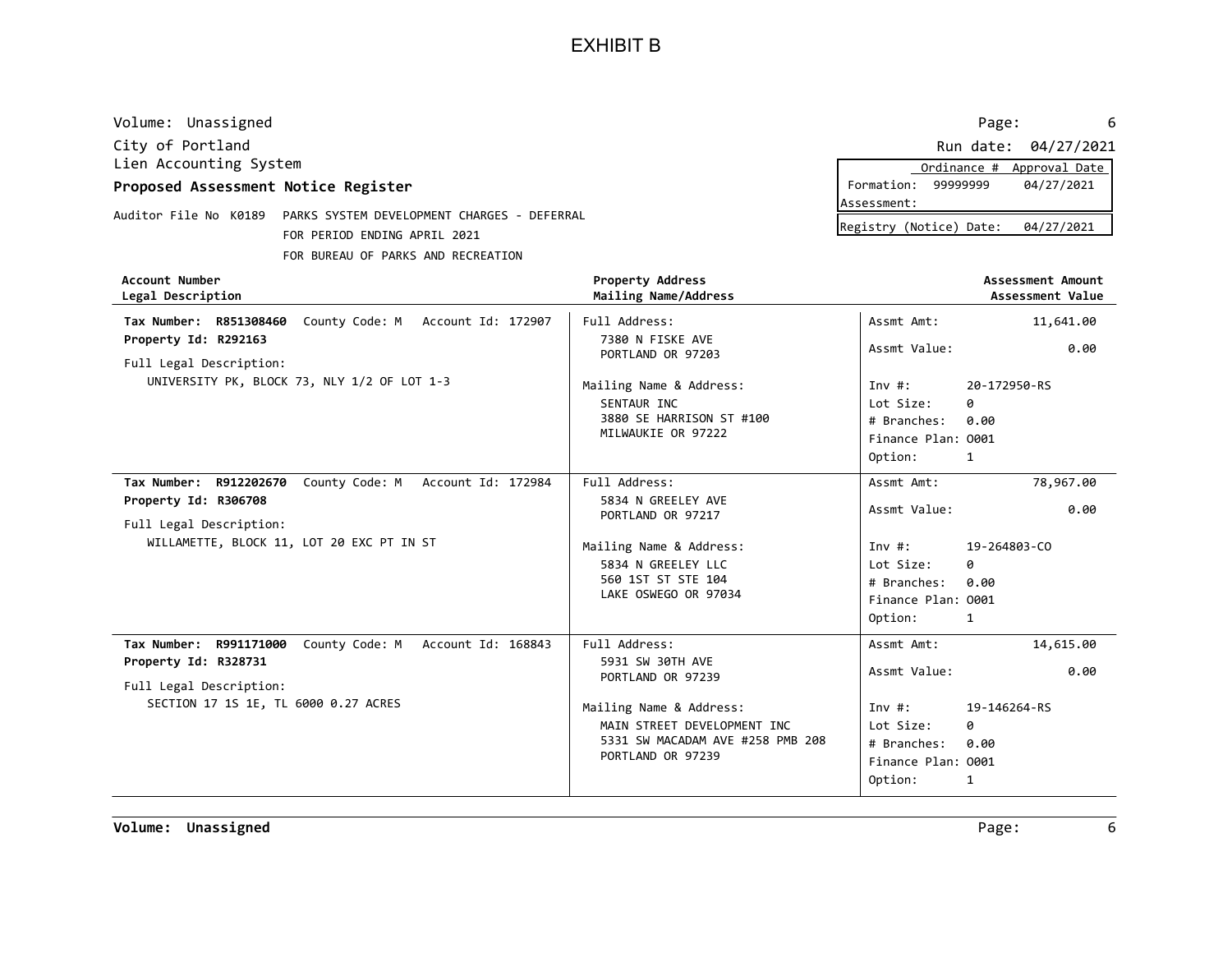| City of Portland<br>Lien Accounting System<br>Proposed Assessment Notice Register<br>Auditor File No K0189<br>PARKS SYSTEM DEVELOPMENT CHARGES - DEFERRAL<br>FOR PERIOD ENDING APRIL 2021<br>FOR BUREAU OF PARKS AND RECREATION |                                                                                                                 | Formation: 99999999<br>Assessment:<br>Registry (Notice) Date:       | Run date: 04/27/2021<br>Ordinance # Approval Date<br>04/27/2021<br>04/27/2021 |
|---------------------------------------------------------------------------------------------------------------------------------------------------------------------------------------------------------------------------------|-----------------------------------------------------------------------------------------------------------------|---------------------------------------------------------------------|-------------------------------------------------------------------------------|
| <b>Account Number</b><br>Legal Description                                                                                                                                                                                      | <b>Property Address</b><br>Mailing Name/Address                                                                 |                                                                     | <b>Assessment Amount</b><br>Assessment Value                                  |
| Tax Number: R991171000<br>County Code: M Account Id: 168844                                                                                                                                                                     | Full Address:                                                                                                   | Assmt Amt:                                                          | 14,615.00                                                                     |
| Property Id: R328731<br>Full Legal Description:                                                                                                                                                                                 | 5933 SW 30TH AVE<br>PORTLAND OR 97239                                                                           | Assmt Value:                                                        | 0.00                                                                          |
| SECTION 17 1S 1E, TL 6000 0.27 ACRES                                                                                                                                                                                            | Mailing Name & Address:<br>MAIN STREET DEVELOPMENT INC<br>5331 SW MACADAM AVE #258 PMB 208<br>PORTLAND OR 97239 | Inv #:<br>Lot Size:<br># Branches:<br>Finance Plan: 0001<br>Option: | 19-146400-RS<br>ø<br>0.00<br>1                                                |
| Tax Number: R991171000<br>County Code: M Account Id: 168845                                                                                                                                                                     | Full Address:                                                                                                   | Assmt Amt:                                                          | 14,615.00                                                                     |
| Property Id: R328731<br>Full Legal Description:                                                                                                                                                                                 | 5934 SW 30TH AVE<br>PORTLAND OR 97239                                                                           | Assmt Value:                                                        | 0.00                                                                          |
| SECTION 17 1S 1E, TL 6000 0.27 ACRES                                                                                                                                                                                            | Mailing Name & Address:<br>MAIN STREET DEVELOPMENT INC<br>5331 SW MACADAM AVE #258 PMB 208<br>PORTLAND OR 97239 | Inv #:<br>Lot Size:<br># Branches:<br>Finance Plan: 0001<br>Option: | 19-146411-RS<br>0<br>0.00<br>1                                                |

Tax Number: R991171000 County Code: M Account Id: 168846 | Full Address: 13,201.00 5939 SW 30TH AVE PORTLAND OR 97239 Property Id: R328731 SECTION 17 1S 1E, TL 6000 0.27 ACRES MAIN STREET DEVELOPMENT INC 5331 SW MACADAM AVE #258 PMB 208 PORTLAND OR 97239 **Finance Plan: 0001** 0.00 # Branches: Lot Size: Option: Inv #: Full Legal Description: Full Address: Assmt Amt: Mailing Name & Address: Assmt Value:

Volume: Unassigned Page: The Page: Page: Page: Page: Page: Page: Page: Page: Page: Page: Page: Page: Page: Page: Page: Page: Page: Page: Page: Page: Page: Page: Page: Page: Page: Page: Page: Page: Page: Page: Page: Page: P

0.00

Volume: Unassigned 7 and 2008 and 2009 and 2009 and 2009 and 2009 and 2009 and 2009 and 2009 and 2009 and 2009  $\sigma$ 

|           |          | Ordinance # Approval Date |
|-----------|----------|---------------------------|
| ormation: | 99999999 | 04/27/2021                |
| sessment: |          |                           |
|           |          |                           |

19-146415-RS

0

1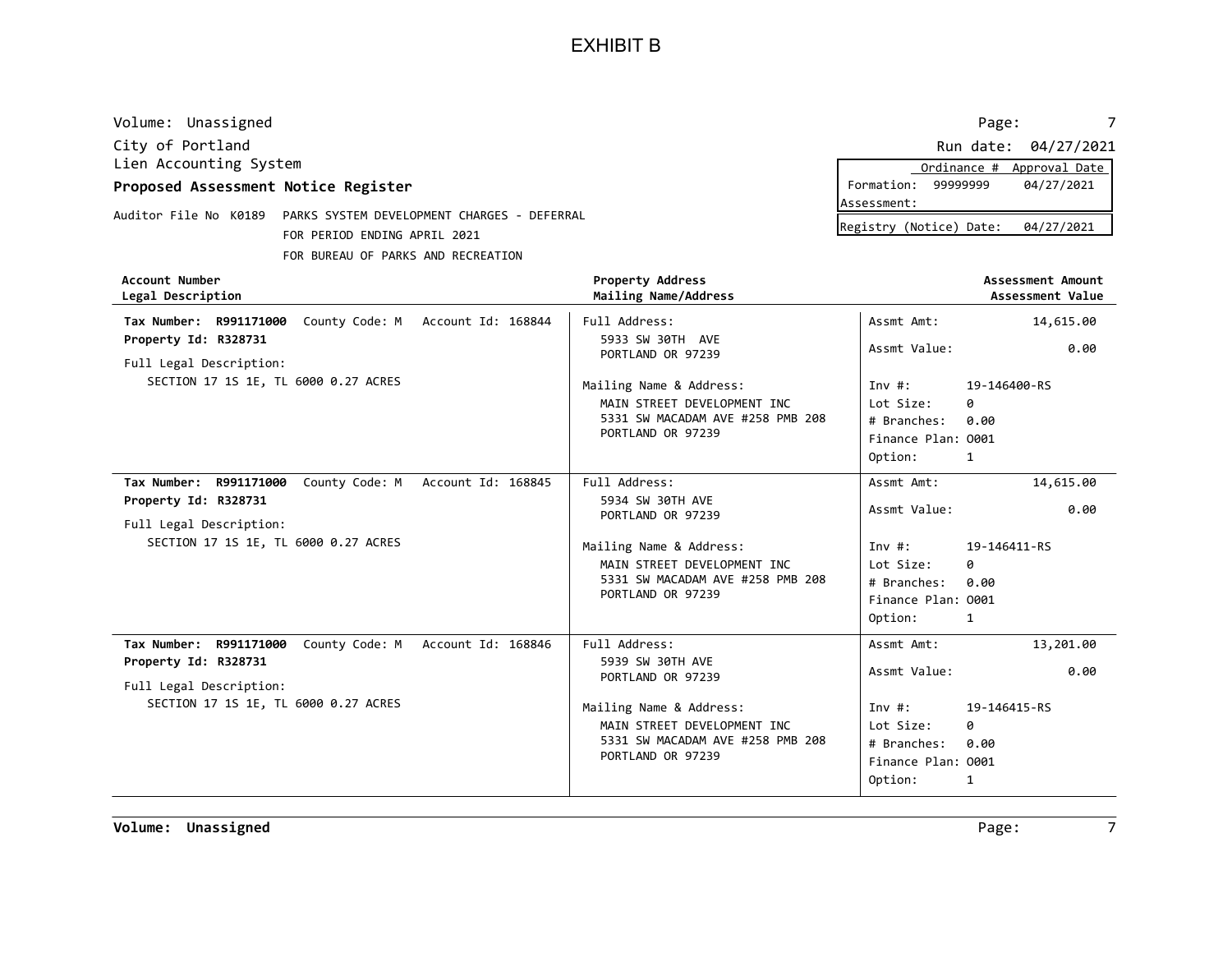| City of Portland<br>Lien Accounting System                                                                                                 |                                                                                                                                   |                                                                                          | Run date: 04/27/2021<br>Ordinance # Approval Date |
|--------------------------------------------------------------------------------------------------------------------------------------------|-----------------------------------------------------------------------------------------------------------------------------------|------------------------------------------------------------------------------------------|---------------------------------------------------|
| Proposed Assessment Notice Register                                                                                                        |                                                                                                                                   | Formation: 99999999<br>Assessment:                                                       | 04/27/2021                                        |
| Auditor File No K0189    PARKS SYSTEM DEVELOPMENT CHARGES - DEFERRAL<br>FOR PERIOD ENDING APRIL 2021<br>FOR BUREAU OF PARKS AND RECREATION |                                                                                                                                   | Registry (Notice) Date:                                                                  | 04/27/2021                                        |
| <b>Account Number</b><br>Legal Description                                                                                                 | <b>Property Address</b><br>Mailing Name/Address                                                                                   |                                                                                          | Assessment Amount<br>Assessment Value             |
| Tax Number: R991171000<br>County Code: M Account Id: 168847                                                                                | Full Address:                                                                                                                     | Assmt Amt:                                                                               | 13,201.00                                         |
| Property Id: R328731<br>Full Legal Description:                                                                                            | 5941 SW 30TH AVE<br>PORTLAND OR 97239                                                                                             | Assmt Value:                                                                             | 0.00                                              |
| SECTION 17 1S 1E, TL 6000 0.27 ACRES                                                                                                       | Mailing Name & Address:<br>MAIN STREET DEVELOPMENT INC<br>5331 SW MACADAM AVE #258 PMB 208<br>PORTLAND OR 97239                   | Inv#:<br>Lot Size:<br>0<br># Branches:<br>0.00<br>Finance Plan: 0001<br>Option:<br>1     | 19-146420-RS                                      |
| Tax Number: R991171030<br>Account Id: 168848<br>County Code: M<br>Property Id: R328734<br>Full Legal Description:                          | Full Address:<br>5951 SW 30TH AVE<br>PORTLAND OR 97239                                                                            | Assmt Amt:<br>Assmt Value:                                                               | 13,201.00<br>0.00                                 |
| SECTION 17 1S 1E, TL 5800 0.22 ACRES                                                                                                       | Mailing Name & Address:<br>MAIN STREET DEVELOPMENT INC &<br>ERIC RYSTADT<br>5331 SW MACADAM AVE #258 PMB 208<br>PORTLAND OR 97239 | Inv $#$ :<br>Lot Size:<br>0<br># Branches:<br>0.00<br>Finance Plan: 0001<br>Option:<br>1 | 19-146437-RS                                      |

Tax Number: R991171030 County Code: M Account Id: 168849 | Full Address: 13,201.00 5953 SW 30TH AVE PORTLAND OR 97239 0 Property Id: R328734 SECTION 17 1S 1E, TL 5800 0.22 ACRES MAIN STREET DEVELOPMENT INC & ERIC RYSTADT 5331 SW MACADAM AVE #258 PMB 208 PORTLAND OR 97239 Finance Plan: 0001 1 19-146436-RS 0.00 # Branches: Lot Size: Option: Inv #: Full Legal Description: Full Address: Assmt Amt: Mailing Name & Address: Assmt Value:

Volume: Unassigned Page: 8

Volume: Unassigned 8 and 2008 and 2009 and 2009 and 2009 and 2009 and 2009 and 2009 and 2009 and 2009 and 2009  $P$ 

|             |                         | Ordinance # Approval Date |
|-------------|-------------------------|---------------------------|
|             | Formation: 99999999     | 04/27/2021                |
| Assessment: |                         |                           |
|             | Posictou (Notica) Dato: | 0112712021                |

0.00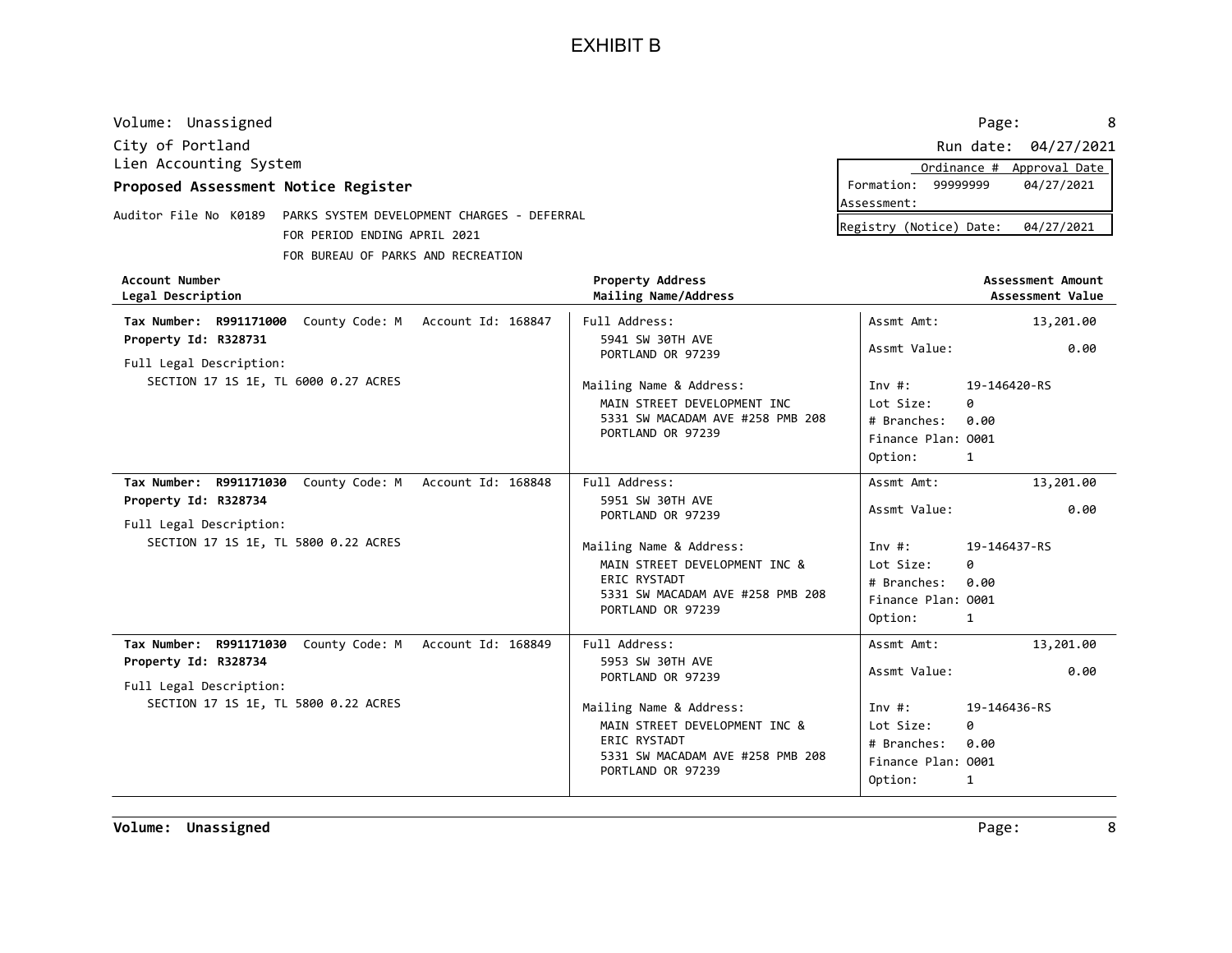| Volume: Unassigned                                                                                   |                                                       | Page:                   | 9                                     |
|------------------------------------------------------------------------------------------------------|-------------------------------------------------------|-------------------------|---------------------------------------|
| City of Portland                                                                                     |                                                       |                         | Run date: 04/27/2021                  |
| Lien Accounting System                                                                               |                                                       | Ordinance #             | Approval Date                         |
| Proposed Assessment Notice Register                                                                  |                                                       | Formation:<br>99999999  | 04/27/2021                            |
|                                                                                                      |                                                       | Assessment:             |                                       |
| Auditor File No K0189<br>PARKS SYSTEM DEVELOPMENT CHARGES - DEFERRAL<br>FOR PERIOD ENDING APRIL 2021 |                                                       | Registry (Notice) Date: | 04/27/2021                            |
| FOR BUREAU OF PARKS AND RECREATION                                                                   |                                                       |                         |                                       |
| Account Number<br>Legal Description                                                                  | <b>Property Address</b><br>Mailing Name/Address       |                         | Assessment Amount<br>Assessment Value |
| County Code: M<br>Account Id: 168850<br>Tax Number:<br>R991171030                                    | Full Address:                                         | Assmt Amt:              | 13,201.00                             |
| Property Id: R328734<br>Full Legal Description:                                                      | 5955 SW 30TH AVE<br>PORTLAND OR 97239                 | Assmt Value:            | 0.00                                  |
| SECTION 17 1S 1E, TL 5800 0.22 ACRES                                                                 | Mailing Name & Address:                               | Inv#:                   | 19-146433-RS                          |
|                                                                                                      | MAIN STREET DEVELOPMENT INC &                         | Lot Size:<br>0          |                                       |
|                                                                                                      | ERIC RYSTADT                                          | # Branches:<br>0.00     |                                       |
|                                                                                                      | 5331 SW MACADAM AVE #258 PMB 208<br>PORTLAND OR 97239 | Finance Plan: 0001      |                                       |
|                                                                                                      |                                                       | Option:<br>1            |                                       |
|                                                                                                      |                                                       |                         |                                       |

|                                                                |                                                                                                                                          | $V$ $V$ $V$ $V$ $V$ $V$ $V$ $V$ $V$                                            |                                |
|----------------------------------------------------------------|------------------------------------------------------------------------------------------------------------------------------------------|--------------------------------------------------------------------------------|--------------------------------|
| Tax Number: R991171030 County Code: M Account Id: 168851       | Full Address:                                                                                                                            | Assmt Amt:                                                                     | 13,201.00                      |
| Property Id: R328734<br>Full Legal Description:                | 5957 SW 30TH AVE<br>PORTLAND OR 97239                                                                                                    | Assmt Value:                                                                   | 0.00                           |
| SECTION 17 1S 1E, TL 5800 0.22 ACRES                           | Mailing Name & Address:<br>MAIN STREET DEVELOPMENT INC &<br><b>ERIC RYSTADT</b><br>5331 SW MACADAM AVE #258 PMB 208<br>PORTLAND OR 97239 | Inv #:<br>Lot Size:<br># Branches: 0.00<br>Finance Plan: 0001<br>Option:       | 19-146429-RS<br>0<br>1         |
| County Code: M<br>Tax Number: R991172990<br>Account Id: 168852 | Full Address:                                                                                                                            | Assmt Amt:                                                                     | 14,615.00                      |
| Property Id: R328864<br>Full Legal Description:                | 5917 SW 30TH AVE<br>PORTLAND OR 97239                                                                                                    | Assmt Value:                                                                   | 0.00                           |
| SECTION 17 1S 1E, TL 5700 0.46 ACRES                           | Mailing Name & Address:<br>MAIN STREET DEVELOPMENT INC &<br><b>ERIC RYSTADT</b><br>5331 SW MACADAM AVE #258 PMB 208<br>PORTLAND OR 97239 | Inv #: $\sqrt{2}$<br>Lot Size:<br># Branches:<br>Finance Plan: 0001<br>Option: | 19-146447-RS<br>0<br>0.00<br>1 |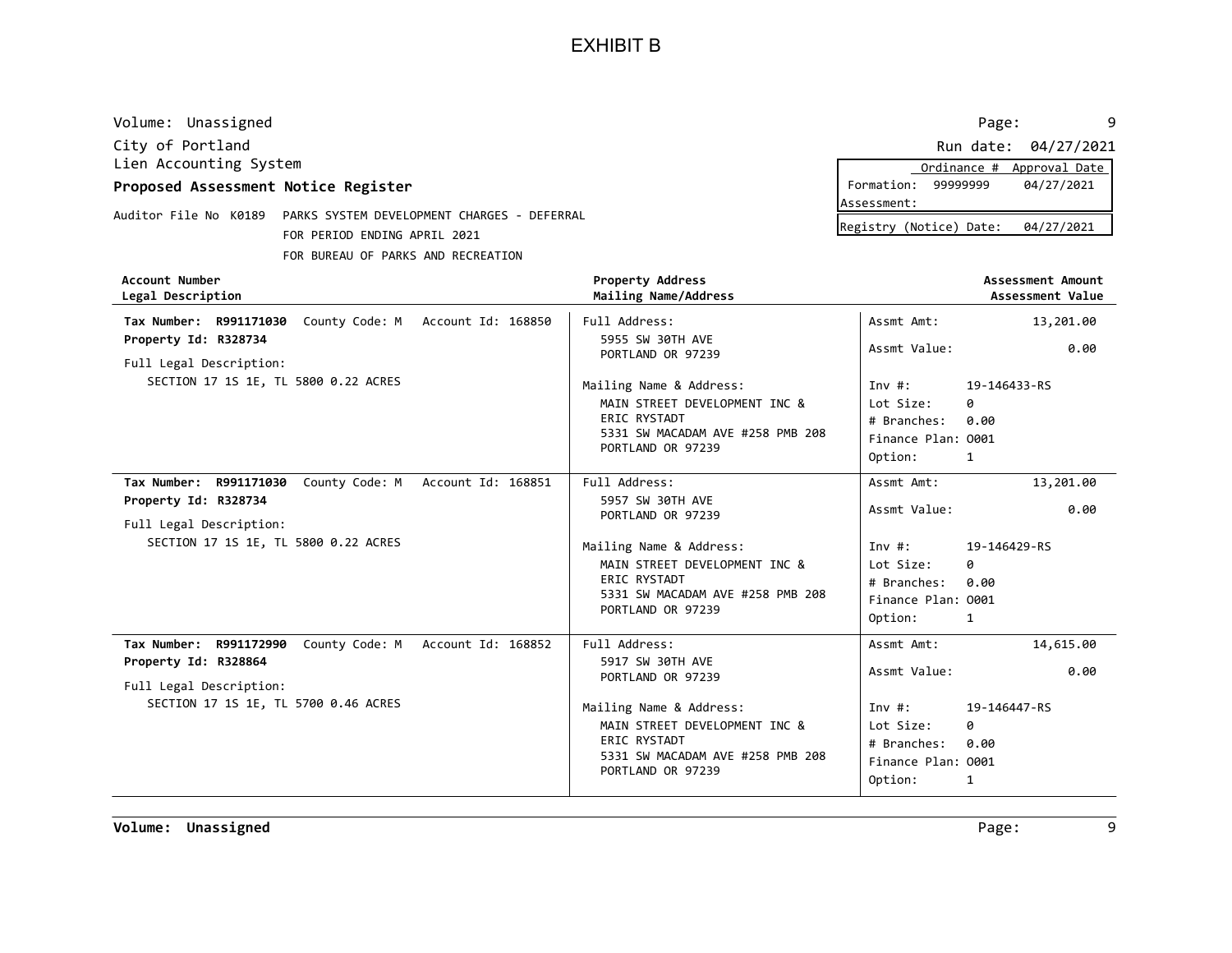| Volume: Unassigned                                                   |                                                          |                                     | 10<br>Page:                           |
|----------------------------------------------------------------------|----------------------------------------------------------|-------------------------------------|---------------------------------------|
| City of Portland                                                     |                                                          | Run date:                           | 04/27/2021                            |
| Lien Accounting System                                               |                                                          | Ordinance #                         | Approval Date                         |
| Proposed Assessment Notice Register                                  |                                                          | 99999999<br>Formation:              | 04/27/2021                            |
| Auditor File No K0189<br>PARKS SYSTEM DEVELOPMENT CHARGES - DEFERRAL |                                                          | Assessment:                         |                                       |
| FOR PERIOD ENDING APRIL 2021                                         |                                                          | Registry (Notice) Date:             | 04/27/2021                            |
| FOR BUREAU OF PARKS AND RECREATION                                   |                                                          |                                     |                                       |
| Account Number<br>Legal Description                                  | <b>Property Address</b><br>Mailing Name/Address          |                                     | Assessment Amount<br>Assessment Value |
| County Code: M<br>R991172990<br>Account Id: 168853<br>Tax Number:    | Full Address:                                            | Assmt Amt:                          | 14,615.00                             |
| Property Id: R328864<br>Full Legal Description:                      | 5919 SW 30TH AVE<br>PORTLAND OR 97239                    | Assmt Value:                        | 0.00                                  |
| SECTION 17 1S 1E, TL 5700 0.46 ACRES                                 | Mailing Name & Address:<br>MATH CTBEET BEVELOBMENT THE B | Inv #:<br>$1.1 + C2 - C3$<br>$\sim$ | 19-146456-RS                          |

|                                                                                                                                                        | MAIN STREET DEVELOPMENT INC &<br>ERIC RYSTADT<br>5331 SW MACADAM AVE #258 PMB 208<br>PORTLAND OR 97239                                                                                      | Lot Size:<br>ø<br>0.00<br># Branches:<br>Finance Plan: 0001<br>Option:<br>1                                                                              |
|--------------------------------------------------------------------------------------------------------------------------------------------------------|---------------------------------------------------------------------------------------------------------------------------------------------------------------------------------------------|----------------------------------------------------------------------------------------------------------------------------------------------------------|
| County Code: M<br>Tax Number: R991172990<br>Account Id: 168854<br>Property Id: R328864<br>Full Legal Description:                                      | Full Address:<br>5921 SW 30TH AVE<br>PORTLAND OR 97239                                                                                                                                      | Assmt Amt:<br>14,615.00<br>0.00<br>Assmt Value:                                                                                                          |
| SECTION 17 1S 1E, TL 5700 0.46 ACRES                                                                                                                   | Mailing Name & Address:<br>MAIN STREET DEVELOPMENT INC &<br>ERIC RYSTADT<br>5331 SW MACADAM AVE #258 PMB 208<br>PORTLAND OR 97239                                                           | Inv $\#$ :<br>19-146458-RS<br>Lot Size:<br>ø<br># Branches:<br>0.00<br>Finance Plan: 0001<br>Option:<br>1                                                |
| Tax Number: R991172990<br>County Code: M Account Id: 168855<br>Property Id: R328864<br>Full Legal Description:<br>SECTION 17 1S 1E, TL 5700 0.46 ACRES | Full Address:<br>5963 SW 30TH AVE<br>PORTLAND OR 97239<br>Mailing Name & Address:<br>MAIN STREET DEVELOPMENT INC &<br>ERIC RYSTADT<br>5331 SW MACADAM AVE #258 PMB 208<br>PORTLAND OR 97239 | Assmt Amt:<br>13,201.00<br>Assmt Value:<br>0.00<br>Inv #:<br>19-146461-RS<br>Lot Size:<br>0<br># Branches:<br>0.00<br>Finance Plan: 0001<br>Option:<br>1 |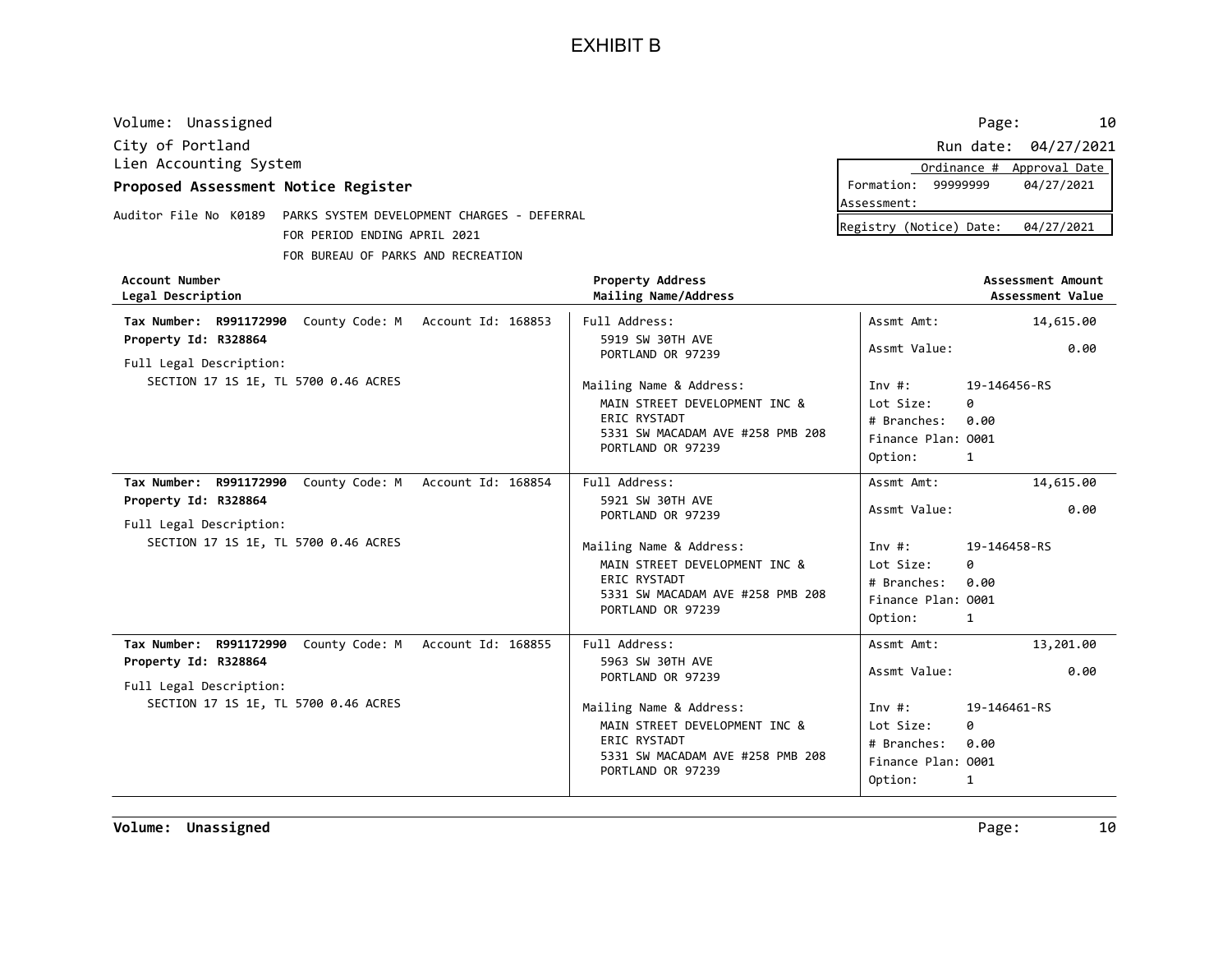| Volume: Unassigned                  |                                                                          |                                      | 11<br>Page:                           |
|-------------------------------------|--------------------------------------------------------------------------|--------------------------------------|---------------------------------------|
| City of Portland                    |                                                                          |                                      | 04/27/2021<br>Run date:               |
| Lien Accounting System              |                                                                          |                                      | Approval Date<br>Ordinance #          |
| Proposed Assessment Notice Register |                                                                          |                                      | 99999999<br>04/27/2021<br>Formation:  |
| Auditor File No K0189               | PARKS SYSTEM DEVELOPMENT CHARGES - DEFERRAL                              |                                      | Assessment:                           |
|                                     | FOR PERIOD ENDING APRIL 2021                                             |                                      | Registry (Notice) Date:<br>04/27/2021 |
|                                     |                                                                          |                                      |                                       |
|                                     | FOR BUREAU OF PARKS AND RECREATION                                       |                                      |                                       |
| Account Number                      |                                                                          | <b>Property Address</b>              | Assessment Amount                     |
| Legal Description                   |                                                                          | Mailing Name/Address                 | Assessment Value                      |
|                                     | $T_{\text{max}}$ Newhere, BOO4473000, County Code: M. Account Td: 4600E6 | $F: T \to A \to A \to A \to A \to A$ | A consult And the<br>12.201.00        |

| Tax Number: R991172990 County Code: M Account Id: 168856<br>Property Id: R328864<br>Full Legal Description:    | Full Address:<br>5961 SW 30TH AVE<br>PORTLAND OR 97239                                                                            | Assmt Amt:<br>Assmt Value:                                         | 13,201.00<br>0.00              |
|----------------------------------------------------------------------------------------------------------------|-----------------------------------------------------------------------------------------------------------------------------------|--------------------------------------------------------------------|--------------------------------|
| SECTION 17 1S 1E, TL 5700 0.46 ACRES                                                                           | Mailing Name & Address:<br>MAIN STREET DEVELOPMENT INC &<br>ERIC RYSTADT<br>5331 SW MACADAM AVE #258 PMB 208<br>PORTLAND OR 97239 | Inv#:<br>Lot Size:<br># Branches:<br>Finance Plan: 0001<br>Option: | 19-146463-RS<br>ø<br>0.00<br>1 |
| County Code: M Account Id: 168857<br>Tax Number: R991172990<br>Property Id: R328864<br>Full Legal Description: | Full Address:<br>5971 SW 30TH AVE<br>PORTLAND OR 97239                                                                            | Assmt Amt:<br>Assmt Value:                                         | 13,201.00<br>0.00              |
| SECTION 17 1S 1E, TL 5700 0.46 ACRES                                                                           | Mailing Name & Address:<br>MAIN STREET DEVELOPMENT INC & RYSTA<br>5331 SW MACADAM AVE #258 PMB 208<br>PORTLAND OR 97239           | Inv#:<br>Lot Size:<br># Branches:<br>Finance Plan: 0001<br>Option: | 19-146465-RS<br>0<br>0.00<br>1 |
| Tax Number: R991172990<br>County Code: M Account Id: 168858<br>Property Id: R328864<br>Full Legal Description: | Full Address:<br>5973 SW 30TH AVE<br>PORTLAND OR 97239                                                                            | Assmt Amt:<br>Assmt Value:                                         | 13,201.00<br>0.00              |
| SECTION 17 1S 1E, TL 5700 0.46 ACRES                                                                           | Mailing Name & Address:<br>MAIN STREET DEVELOPMENT INC &<br>ERIC RYSTADT<br>5331 SW MACADAM AVE #258 PMB 208<br>PORTLAND OR 97239 | Inv#:<br>Lot Size:<br># Branches:<br>Finance Plan: 0001<br>Option: | 19-146468-RS<br>ø<br>0.00<br>1 |

Volume: Unassigned Page: 11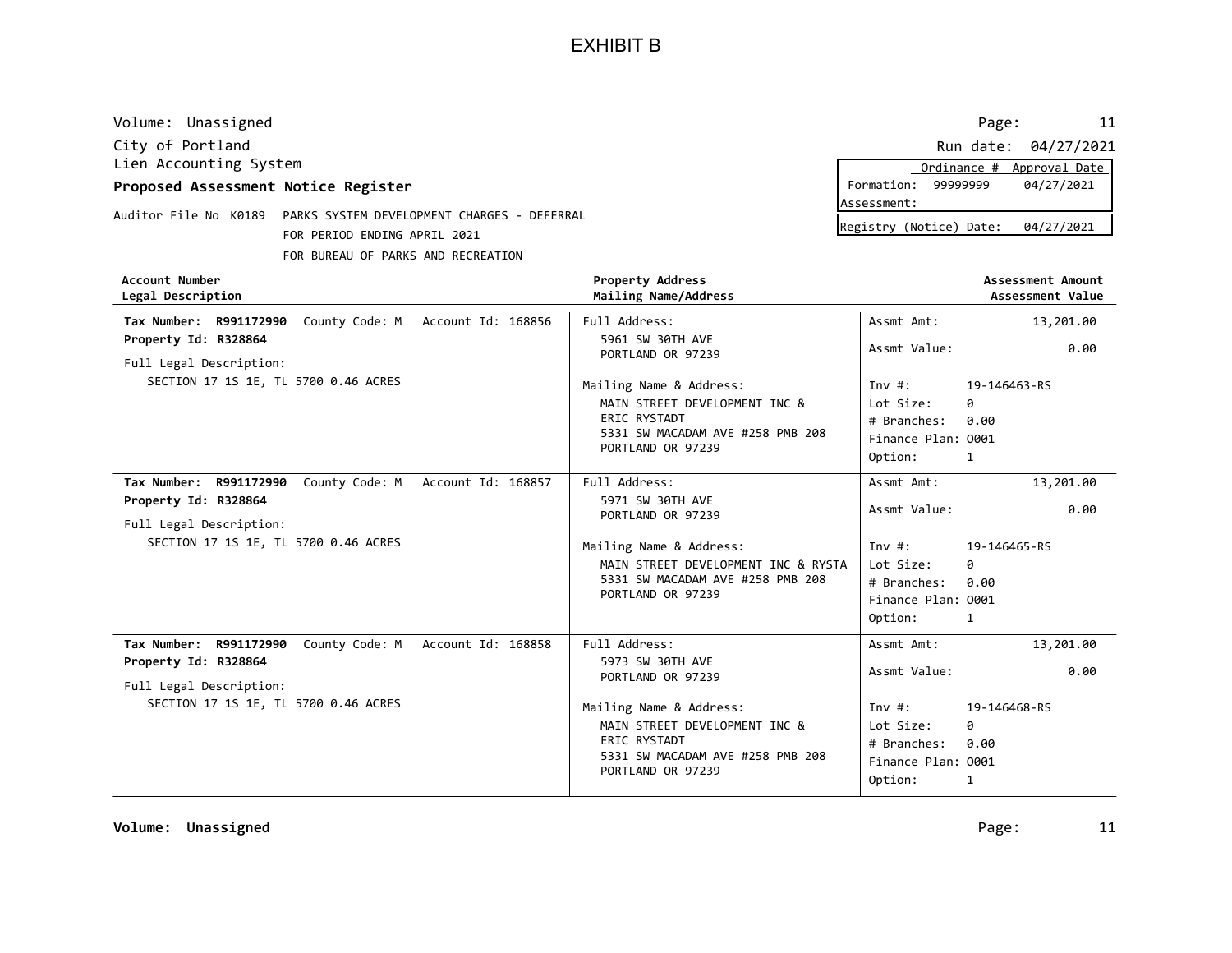| Volume: Unassigned                                                                      |                                             |                                                                                           | 12<br>Page:                                                                                              |
|-----------------------------------------------------------------------------------------|---------------------------------------------|-------------------------------------------------------------------------------------------|----------------------------------------------------------------------------------------------------------|
| City of Portland                                                                        |                                             |                                                                                           | Run date: 04/27/2021                                                                                     |
| Lien Accounting System                                                                  |                                             |                                                                                           | Approval Date<br>Ordinance #                                                                             |
| Proposed Assessment Notice Register                                                     |                                             |                                                                                           | 99999999<br>Formation:<br>04/27/2021<br>Assessment:                                                      |
| Auditor File No K0189                                                                   | PARKS SYSTEM DEVELOPMENT CHARGES - DEFERRAL |                                                                                           |                                                                                                          |
|                                                                                         | FOR PERIOD ENDING APRIL 2021                |                                                                                           | Registry (Notice) Date:<br>04/27/2021                                                                    |
|                                                                                         | FOR BUREAU OF PARKS AND RECREATION          |                                                                                           |                                                                                                          |
| Account Number<br>Legal Description                                                     |                                             | <b>Property Address</b><br>Mailing Name/Address                                           | Assessment Amount<br>Assessment Value                                                                    |
| R991310180<br>Tax Number:                                                               | County Code: M<br>Account Id: 165283        | Full Address:                                                                             | Assmt Amt:<br>11,054.00                                                                                  |
| Property Id: R331191                                                                    |                                             | 11359 SW CAPITOL HWY<br>PORTLAND OR 97219                                                 | Assmt Value:<br>0.00                                                                                     |
| Full Legal Description:<br>SECTION 31 1S 1E, TL 2200 0.51 ACRES                         |                                             | Mailing Name & Address:<br>11365 CAPITOL HWY LLC<br>7623 SW 34TH AVE<br>PORTLAND OR 97219 | 18-114366-RS<br>Inv $#$ :<br>Lot Size:<br>0<br># Branches:<br>0.00<br>Finance Plan: 0001<br>Option:<br>1 |
| Tax Number:<br>R991310180                                                               | County Code: M<br>Account Id: 165284        | Full Address:                                                                             | 11,054.00<br>Assmt Amt:                                                                                  |
| Property Id: R331191<br>$F: 3.3$ . I control $D: 2 \times 2 \times 2 \times 2 \times 2$ |                                             | 11353 SW CAPITOL HWY<br>PORTLAND OR 97219                                                 | Assmt Value:<br>0.00                                                                                     |

| Full Legal Description:<br>SECTION 31 1S 1E, TL 2200 0.51 ACRES | PORTLAND OR 97219<br>Mailing Name & Address:<br>11365 CAPITOL HWY LLC<br>7623 SW 34TH AVE<br>PORTLAND OR 97219 | Inv #:<br>Lot Size:<br># Branches: 0.00<br>Finance Plan: 0001<br>Option: | <br>18-114367-RS<br>0<br>1 |
|-----------------------------------------------------------------|----------------------------------------------------------------------------------------------------------------|--------------------------------------------------------------------------|----------------------------|
| County Code: M Account Id: 165285<br>Tax Number: R991310180     | Full Address:                                                                                                  | Assmt Amt:                                                               | 11,054.00                  |
| Property Id: R331191                                            | 11351 SW CAPITOL HWY                                                                                           | Assmt Value:                                                             | 0.00                       |
| Full Legal Description:                                         | PORTLAND OR 97219                                                                                              |                                                                          |                            |
| SECTION 31 1S 1E, TL 2200 0.51 ACRES                            | Mailing Name & Address:                                                                                        | Inv #:                                                                   | 18-114368-RS               |
|                                                                 | 11365 CAPITOL HWY LLC                                                                                          | Lot Size:                                                                | 0                          |
|                                                                 | 7623 SW 34TH AVE                                                                                               | # Branches: 0.00                                                         |                            |
|                                                                 | PORTLAND OR 97219                                                                                              | Finance Plan: 0001                                                       |                            |

1

Option:

|            |                        | Ordinance # Approval Date |
|------------|------------------------|---------------------------|
|            | Formation: 99999999    | 04/27/2021                |
| ssessment: |                        |                           |
|            | asistou (Natisa) Datar | 0.112710001               |

0.00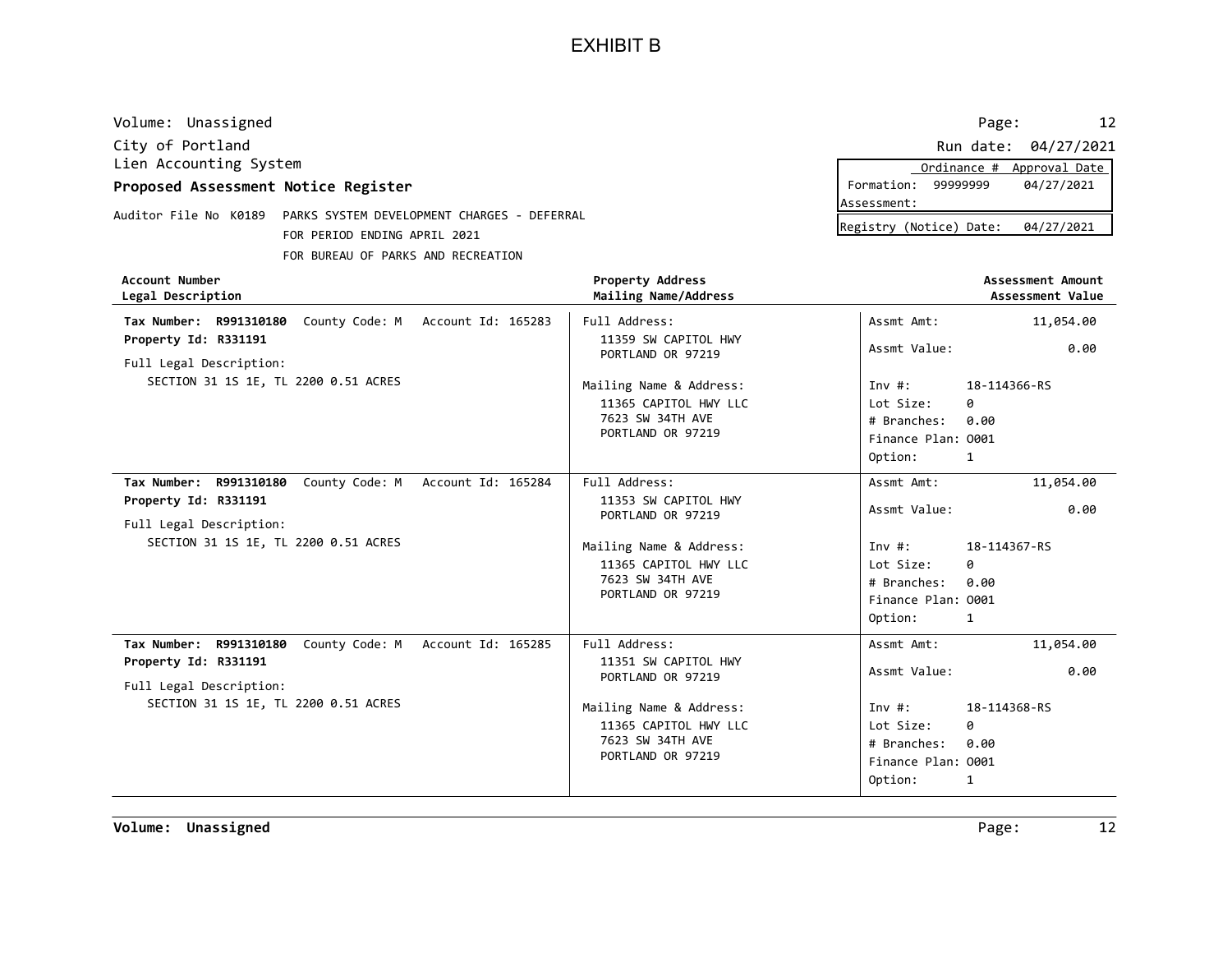| Volume: Unassigned                                                   |                                      |                                                 |                         | 13<br>Page:                           |
|----------------------------------------------------------------------|--------------------------------------|-------------------------------------------------|-------------------------|---------------------------------------|
| City of Portland                                                     |                                      |                                                 |                         | Run date: 04/27/2021                  |
| Lien Accounting System                                               |                                      |                                                 | Ordinance #             | Approval Date                         |
| Proposed Assessment Notice Register                                  |                                      |                                                 | 99999999<br>Formation:  | 04/27/2021                            |
|                                                                      |                                      |                                                 | Assessment:             |                                       |
| Auditor File No K0189<br>PARKS SYSTEM DEVELOPMENT CHARGES - DEFERRAL |                                      |                                                 | Registry (Notice) Date: | 04/27/2021                            |
|                                                                      | FOR PERIOD ENDING APRIL 2021         |                                                 |                         |                                       |
|                                                                      | FOR BUREAU OF PARKS AND RECREATION   |                                                 |                         |                                       |
| Account Number<br>Legal Description                                  |                                      | <b>Property Address</b><br>Mailing Name/Address |                         | Assessment Amount<br>Assessment Value |
| Tax Number: R991310180                                               | County Code: M Account Id: 165286    | Full Address:                                   | Assmt Amt:              | 11,054.00                             |
| Property Id: R331191                                                 |                                      | 11367 SW CAPITOL HWY                            | Assmt Value:            | 0.00                                  |
| Full Legal Description:                                              |                                      | PORTLAND OR 97219                               |                         |                                       |
|                                                                      | SECTION 31 1S 1E, TL 2200 0.51 ACRES | Mailing Name & Address:                         | Inv#:                   | 18-114397-RS                          |
|                                                                      |                                      | 11365 CAPITOL HWY LLC                           | Lot Size:<br>0          |                                       |

| ALLUUIIL NUMUEI<br>Legal Description                        | PIUDELLY AUULESS<br>Mailing Name/Address  |                     | ASSESSMENT AMVUNT<br>Assessment Value |
|-------------------------------------------------------------|-------------------------------------------|---------------------|---------------------------------------|
| Tax Number: R991310180 County Code: M Account Id: 165286    | Full Address:                             | Assmt Amt:          | 11,054.00                             |
| Property Id: R331191                                        | 11367 SW CAPITOL HWY<br>PORTLAND OR 97219 | Assmt Value:        | 0.00                                  |
| Full Legal Description:                                     |                                           |                     |                                       |
| SECTION 31 1S 1E, TL 2200 0.51 ACRES                        | Mailing Name & Address:                   | Inv #:              | 18-114397-RS                          |
|                                                             | 11365 CAPITOL HWY LLC                     | Lot Size:<br>ø      |                                       |
|                                                             | 7623 SW 34TH AVE                          | 0.00<br># Branches: |                                       |
|                                                             | PORTLAND OR 97219                         | Finance Plan: 0001  |                                       |
|                                                             |                                           | Option:<br>1        |                                       |
| County Code: M Account Id: 165287<br>Tax Number: R991310180 | Full Address:                             | Assmt Amt:          | 11,054.00                             |
| Property Id: R331191                                        | 11363 SW CAPITOL HWY<br>PORTLAND OR 97219 | Assmt Value:        | 0.00                                  |
| Full Legal Description:                                     |                                           |                     |                                       |
| SECTION 31 1S 1E, TL 2200 0.51 ACRES                        | Mailing Name & Address:                   | Inv #:              | 18-114398-RS                          |
|                                                             | 11365 CAPITOL HWY LLC                     | Lot Size:<br>ø      |                                       |
|                                                             | 7623 SW 34TH AVE                          | 0.00<br># Branches: |                                       |
|                                                             | PORTLAND OR 97219                         | Finance Plan: 0001  |                                       |
|                                                             |                                           | Option:<br>1        |                                       |
|                                                             |                                           |                     |                                       |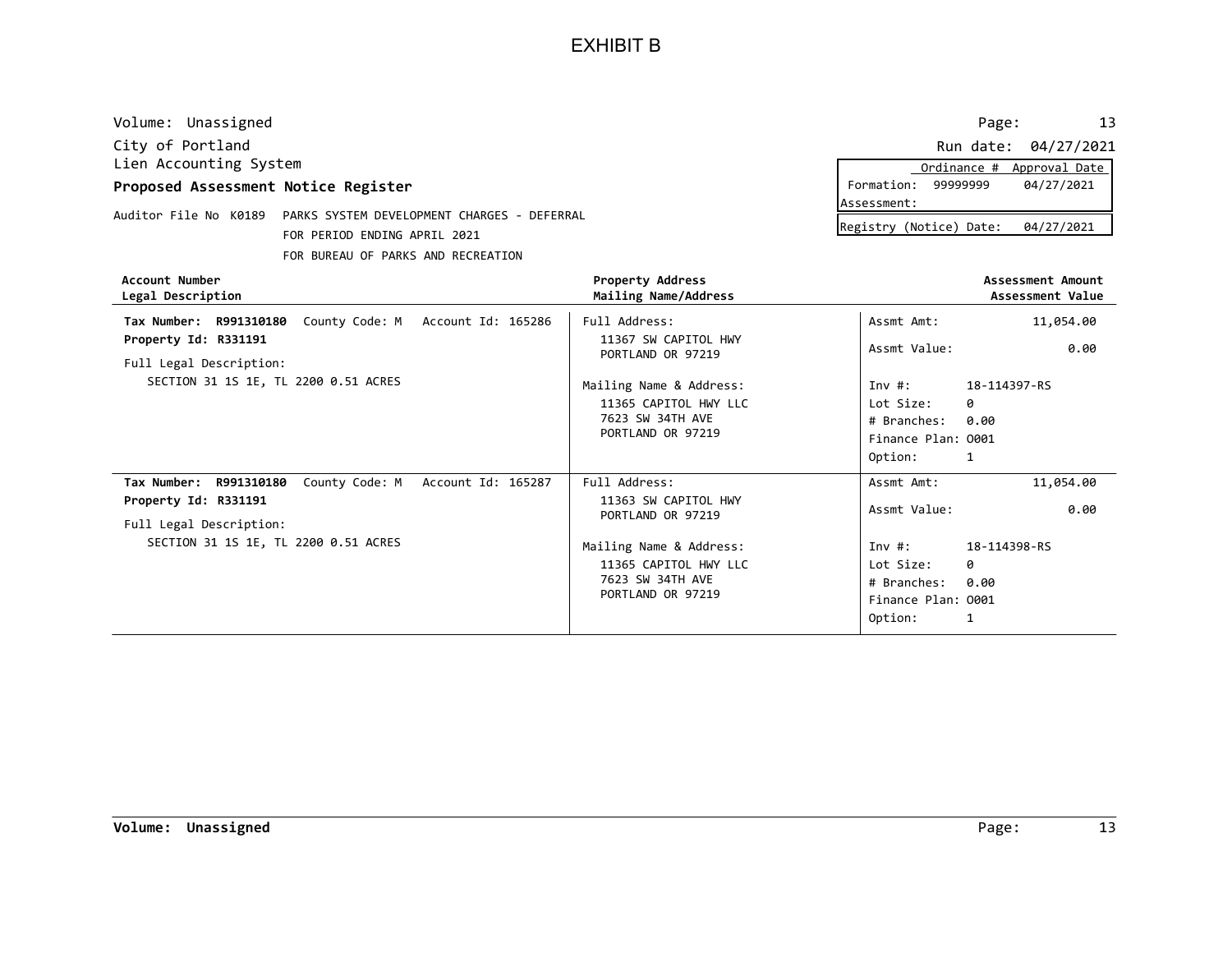| Volume: Unassigned                  |                         |                         | Page:       | 14                   |
|-------------------------------------|-------------------------|-------------------------|-------------|----------------------|
| City of Portland                    |                         |                         |             | Run date: 04/27/2021 |
| Lien Accounting System              |                         |                         | Ordinance # | Approval Date        |
| Proposed Assessment Notice Register |                         | Formation:              | 99999999    | 04/27/2021           |
| Auditor's File No. K0189            |                         | Assessment:             |             |                      |
|                                     |                         | Registry (Notice) Date: |             | 04/27/2021           |
|                                     |                         | Objection Deadline:     |             |                      |
|                                     |                         | Hearing Date:           |             |                      |
| Account Number                      | <b>Property Address</b> |                         |             | Assessment Amount    |
| Legal Description                   | Mailing Name            |                         |             | Assessment Value     |
|                                     | Mailing Address         |                         |             |                      |
| Total Number of Accounts:           | 38                      |                         |             |                      |
| Total Property Assessment:          | 3,297,751.01            |                         |             |                      |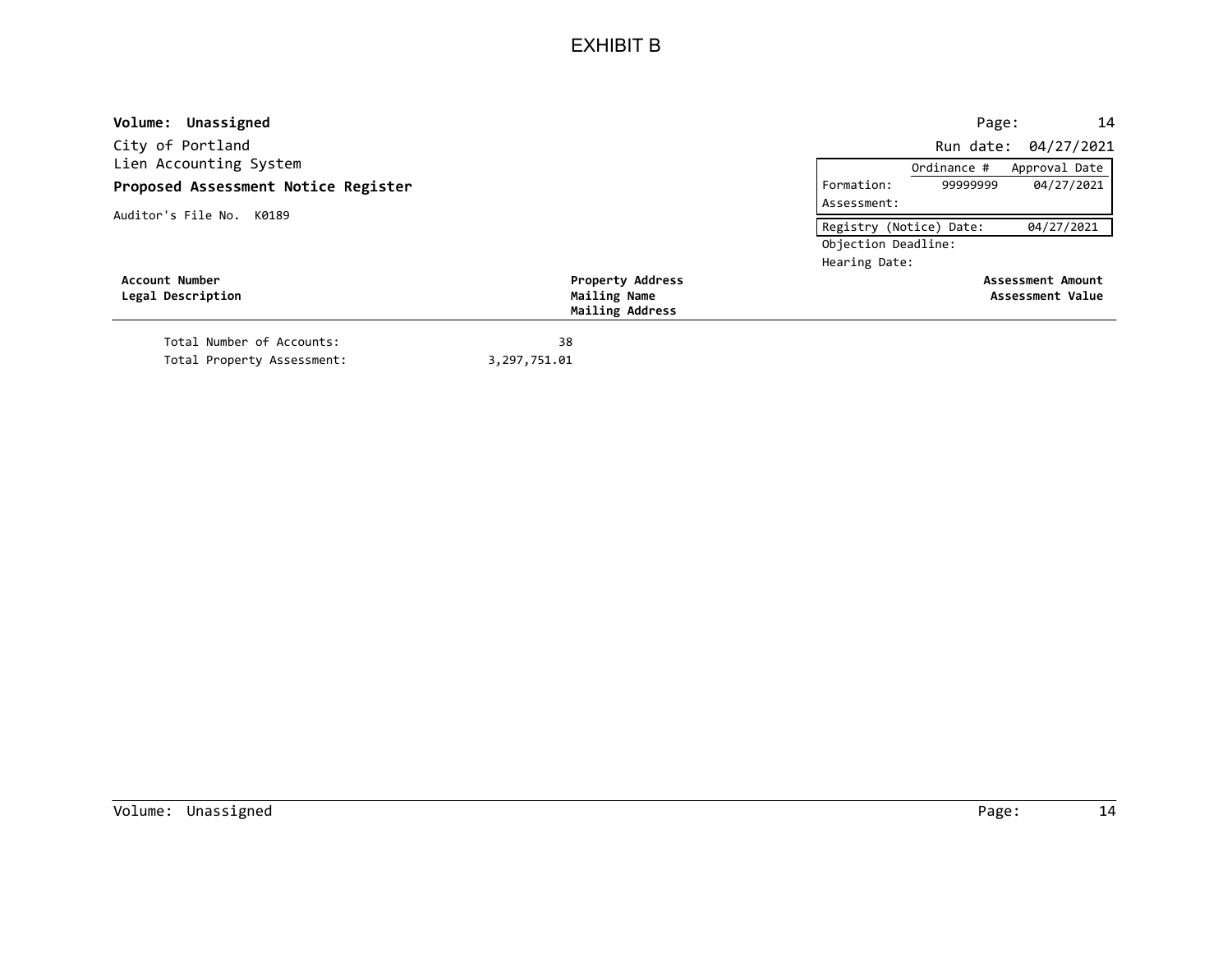| Volume: Unassigned                                                        |  |                                                        |                         | Page:<br>1                            |
|---------------------------------------------------------------------------|--|--------------------------------------------------------|-------------------------|---------------------------------------|
| City of Portland                                                          |  |                                                        |                         | Run date: 04/27/2021                  |
| Lien Accounting System                                                    |  |                                                        |                         | Approval Date<br>Ordinance #          |
| Proposed Assessment Notice Register                                       |  |                                                        | Formation:              | 99999999<br>04/27/2021                |
| Auditor File No T0206 TRANSPORTATION SYSTEM DEVELOPMENT CHARGE - DEFERRAL |  |                                                        | Assessment:             |                                       |
| FOR PERIOD ENDING APRIL 2021                                              |  |                                                        | Registry (Notice) Date: | 04/27/2021                            |
| FOR PORTLAND BUREAU OF TRANSPORATION                                      |  |                                                        |                         |                                       |
| Account Number<br>Legal Description                                       |  | <b>Property Address</b><br>Mailing Name/Address        |                         | Assessment Amount<br>Assessment Value |
| County Code: M Account Id: 172750<br>R084302360<br>Tax Number:            |  | Full Address:                                          | Assmt Amt:              | 2,654.00                              |
| Property Id: R117659<br>Full Legal Description:                           |  | 2605 NW SUSSEX AVE<br>PORTLAND OR 97210                | Assmt Value:            | 0.00                                  |
| BLYTHSWOOD, LOT 52                                                        |  | Mailing Name & Address:<br>MAIN STREET DEVELOPMENT INC | Inv $\#$ :<br>Lot Size: | 20-114755-RS<br>ø                     |

|                                                                                           | MAIN STREET DEVELOPMENT INC<br>5331 SW MACADAM AVE #258 PMB 208<br>PORTLAND OR 97239 | Lot Size:<br># Branches:<br>Finance Plan: 0001<br>Option: | 0<br>0.00<br>1 |
|-------------------------------------------------------------------------------------------|--------------------------------------------------------------------------------------|-----------------------------------------------------------|----------------|
| R084302360<br>County Code: M<br>Account Id: 172751<br>Tax Number:<br>Property Id: R117659 | Full Address:<br>2609 NW SUSSEX AVE                                                  | Assmt Amt:                                                | 2,654.00       |
| Full Legal Description:                                                                   | PORTLAND OR 97210                                                                    | Assmt Value:                                              | 0.00           |
| BLYTHSWOOD, LOT 52                                                                        | Mailing Name & Address:                                                              | Inv #:                                                    | 20-114767-RS   |
|                                                                                           | MAIN STREET DEVELOPMENT INC                                                          | Lot Size:                                                 | 0              |
|                                                                                           | 5331 SW MACADAM AVE #258 PMB 208                                                     | # Branches:                                               | 0.00           |
|                                                                                           | PORTLAND OR 97239                                                                    | Finance Plan: 0001                                        |                |
|                                                                                           |                                                                                      | Option:                                                   | 1              |
| County Code: M<br>Account Id: 172752<br>Tax Number:<br>R084302360                         | Full Address:                                                                        | Assmt Amt:                                                | 2,654.00       |
| Property Id: R117659<br>Full Legal Description:                                           | 2615 NW SUSSEX AVE<br>PORTLAND OR 97210                                              | Assmt Value:                                              | 0.00           |
| BLYTHSWOOD, LOT 52                                                                        | Mailing Name & Address:                                                              | Inv #:                                                    | 20-114774-RS   |
|                                                                                           | MAIN STREET DEVELOPMENT INC                                                          | Lot Size:                                                 | 0              |
|                                                                                           | 5331 SW MACADAM AVE #258 PMB 208                                                     | # Branches:                                               | 0.00           |
|                                                                                           | PORTLAND OR 97239                                                                    | Finance Plan: 0001                                        |                |
|                                                                                           |                                                                                      | Option:                                                   | 1              |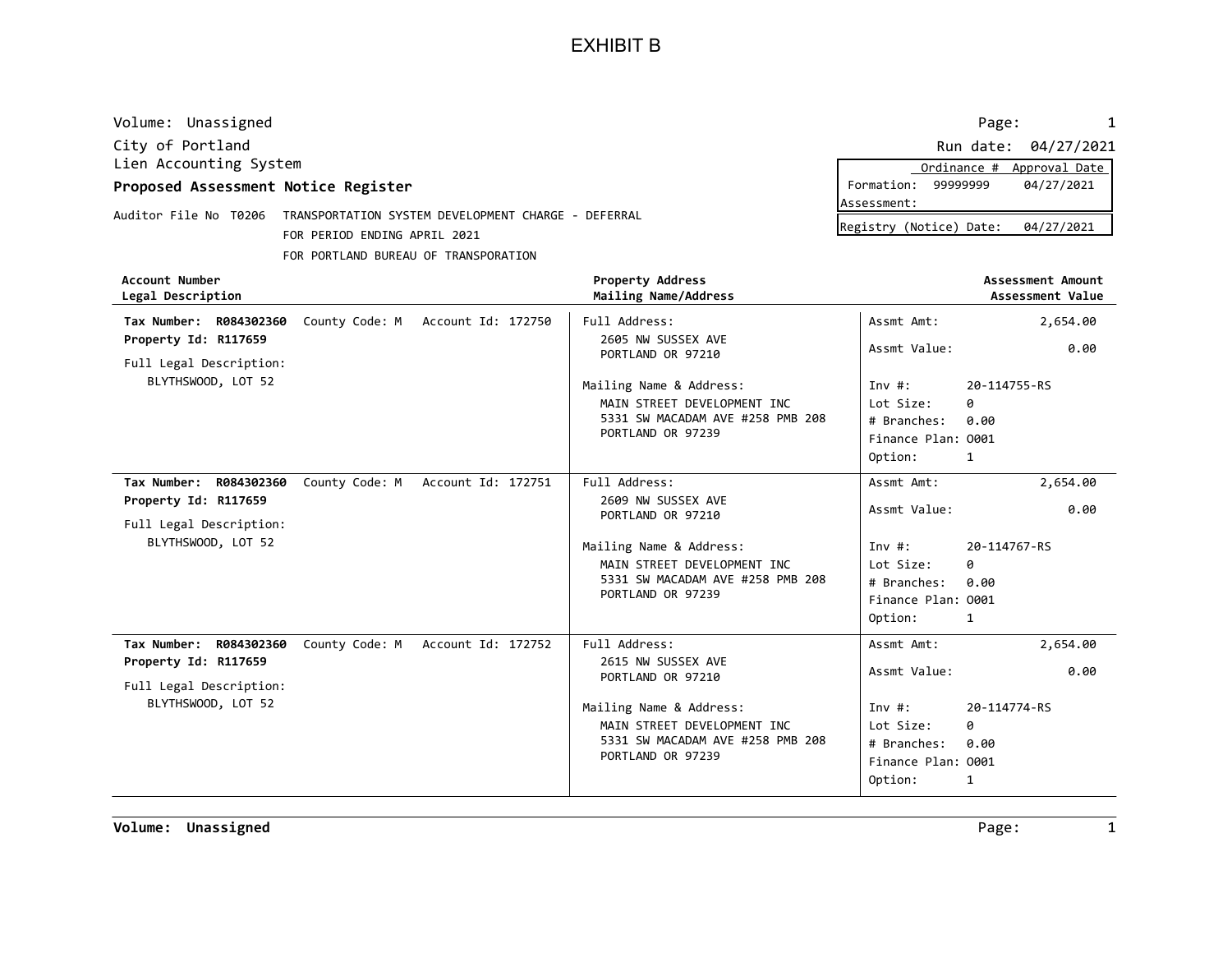| Volume: Unassigned                  |                                                     |                                                 | Page:                   |                                       |
|-------------------------------------|-----------------------------------------------------|-------------------------------------------------|-------------------------|---------------------------------------|
| City of Portland                    |                                                     |                                                 | Run date:               | 04/27/2021                            |
| Lien Accounting System              |                                                     |                                                 | Ordinance #             | Approval Date                         |
| Proposed Assessment Notice Register |                                                     |                                                 | 99999999<br>Formation:  | 04/27/2021                            |
|                                     |                                                     |                                                 | lAssessment:            |                                       |
| T0206<br>Auditor File No            | TRANSPORTATION SYSTEM DEVELOPMENT CHARGE - DEFERRAL |                                                 | Registry (Notice) Date: | 04/27/2021                            |
|                                     | FOR PERIOD ENDING APRIL 2021                        |                                                 |                         |                                       |
|                                     | FOR PORTLAND BUREAU OF TRANSPORATION                |                                                 |                         |                                       |
| Account Number<br>Legal Description |                                                     | <b>Property Address</b><br>Mailing Name/Address |                         | Assessment Amount<br>Assessment Value |
| Tax Number:<br>R084302360           | County Code: M<br>Account Id: 172753                | Full Address:                                   | Assmt Amt:              | 2,654.00                              |
| Property Id: R117659                |                                                     | 2621 NW SUSSEX AVE                              | $A = m + 1/2$           | a aa                                  |

| <b>Account Number</b><br>Legal Description    |                                   | <b>Property Address</b><br>Mailing Name/Address        |                        | Assessment Amount<br>Assessment Value |
|-----------------------------------------------|-----------------------------------|--------------------------------------------------------|------------------------|---------------------------------------|
| Tax Number: R084302360                        | County Code: M Account Id: 172753 | Full Address:                                          | Assmt Amt:             | 2,654.00                              |
| Property Id: R117659                          |                                   | 2621 NW SUSSEX AVE<br>PORTLAND OR 97210                | Assmt Value:           | 0.00                                  |
| Full Legal Description:<br>BLYTHSWOOD, LOT 52 |                                   | Mailing Name & Address:<br>MAIN STREET DEVELOPMENT INC | Inv $#$ :<br>Lot Size: | 20-114779-RS<br>0                     |
|                                               |                                   | 5331 SW MACADAM AVE #258 PMB 208                       | # Branches:            | 0.00                                  |
|                                               |                                   | PORTLAND OR 97239                                      | Finance Plan: 0001     |                                       |
|                                               |                                   |                                                        | Option:                | $\mathbf{1}$                          |
| Tax Number: R084302360                        | County Code: M Account Id: 172754 | Full Address:                                          | Assmt Amt:             | 2,654.00                              |
| Property Id: R117659                          |                                   | 2627 NW SUSSEX AVE<br>PORTLAND OR 97210                | Assmt Value:           | 0.00                                  |
| Full Legal Description:                       |                                   |                                                        |                        |                                       |
| BLYTHSWOOD, LOT 52                            |                                   | Mailing Name & Address:                                | Inv#:                  | 20-114781-RS                          |
|                                               |                                   | MAIN STREET DEVELOPMENT INC                            | Lot Size:              | 0                                     |
|                                               |                                   | 5331 SW MACADAM AVE #258 PMB 208                       | # Branches:            | 0.00                                  |
|                                               |                                   | PORTLAND OR 97239                                      | Finance Plan: 0001     |                                       |
|                                               |                                   |                                                        | Option:                | 1                                     |
| Tax Number: R084302360                        | County Code: M Account Id: 172755 | Full Address:                                          | Assmt Amt:             | 2,654.00                              |
| Property Id: R117659                          |                                   | 2635 NW SUSSEX AVE<br>PORTLAND OR 97210                | Assmt Value:           | 0.00                                  |
| Full Legal Description:                       |                                   |                                                        |                        |                                       |
| BLYTHSWOOD, LOT 52                            |                                   | Mailing Name & Address:                                | Inv $#$ :              | 20-114792-RS                          |
|                                               |                                   | MAIN STREET DEVELOPMENT INC                            | Lot Size:              | 0                                     |
|                                               |                                   | 5331 SW MACADAM AVE #258 PMB 208<br>PORTLAND OR 97239  | # Branches:            | 0.00                                  |
|                                               |                                   |                                                        | Finance Plan: 0001     |                                       |
|                                               |                                   |                                                        | Option:                | 1                                     |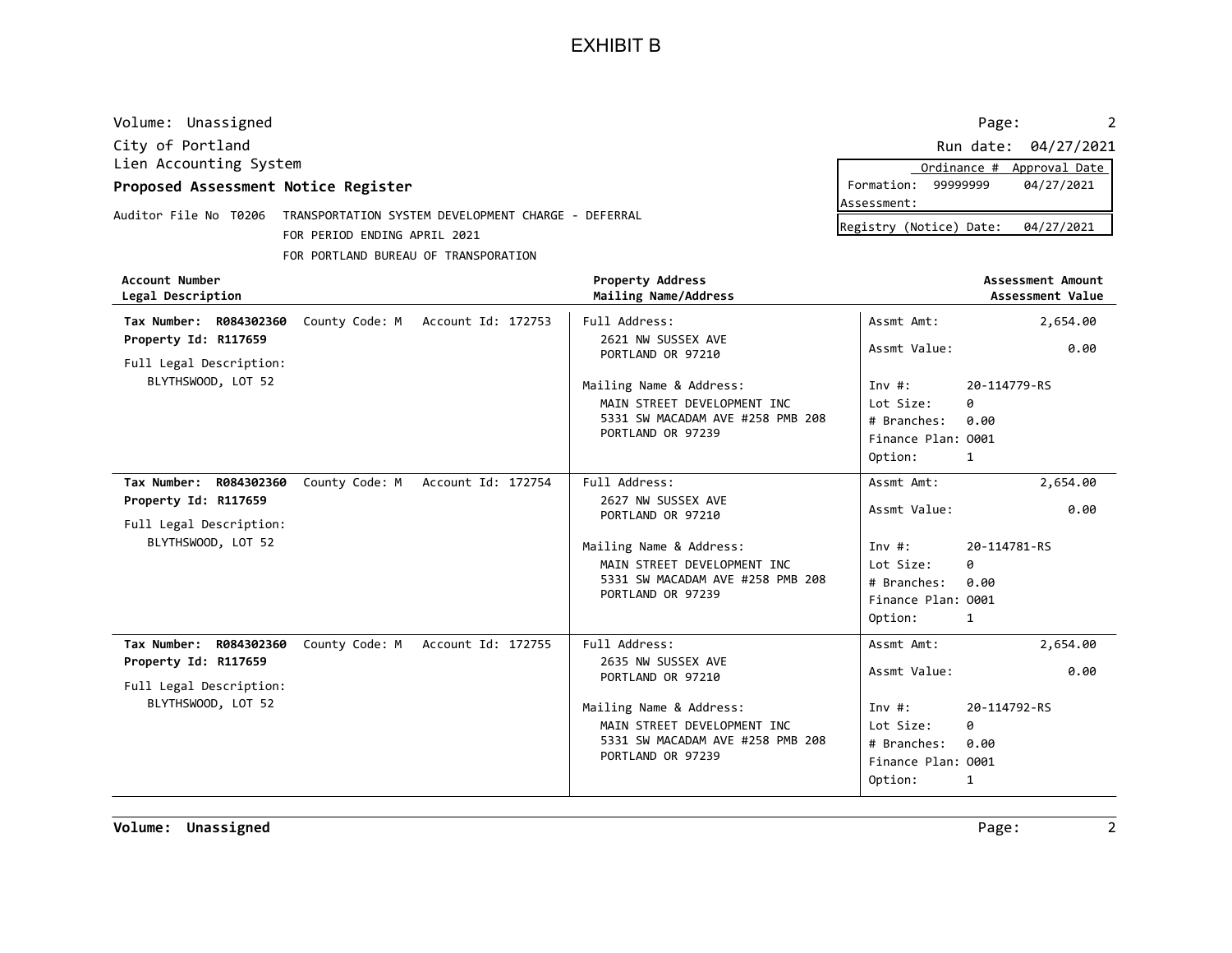| Volume: Unassigned                  |                                                                           |                                                 | Page:                                 |
|-------------------------------------|---------------------------------------------------------------------------|-------------------------------------------------|---------------------------------------|
| City of Portland                    |                                                                           |                                                 | Run date: 04/27/2021                  |
| Lien Accounting System              |                                                                           |                                                 | Ordinance #<br>Approval Date          |
| Proposed Assessment Notice Register |                                                                           |                                                 | Formation:<br>99999999<br>04/27/2021  |
|                                     | Auditor File No T0206 TRANSPORTATION SYSTEM DEVELOPMENT CHARGE - DEFERRAL |                                                 | Assessment:                           |
|                                     | FOR PERIOD ENDING APRIL 2021                                              |                                                 | Registry (Notice) Date:<br>04/27/2021 |
|                                     | FOR PORTLAND BUREAU OF TRANSPORATION                                      |                                                 |                                       |
| Account Number<br>Legal Description |                                                                           | <b>Property Address</b><br>Mailing Name/Address | Assessment Amount<br>Assessment Value |

| <b>Account Number</b><br>Legal Description                     | Property Address<br>Mailing Name/Address              |                    | <b>Assessment Amount</b><br>Assessment Value |
|----------------------------------------------------------------|-------------------------------------------------------|--------------------|----------------------------------------------|
| County Code: M Account Id: 172756<br>Tax Number: R084302360    | Full Address:                                         | Assmt Amt:         | 2,654.00                                     |
| Property Id: R117659                                           | 2641 NW SUSSEX AVE<br>PORTLAND OR 97210               | Assmt Value:       | 0.00                                         |
| Full Legal Description:                                        |                                                       |                    |                                              |
| BLYTHSWOOD, LOT 52                                             | Mailing Name & Address:                               | Inv $\#$ :         | 20-114797-RS                                 |
|                                                                | MAIN STREET DEVELOPMENT INC                           | Lot Size:          | 0                                            |
|                                                                | 5331 SW MACADAM AVE #258 PMB 208<br>PORTLAND OR 97239 | # Branches:        | 0.00                                         |
|                                                                |                                                       | Finance Plan: 0001 |                                              |
|                                                                |                                                       | Option:            | 1                                            |
| Tax Number: R088300564<br>County Code:<br>Account Id: 172758   | Full Address:                                         | Assmt Amt:         | 5,236.00                                     |
| Property Id: R688425                                           | 6655 SE TAGGART ST<br>PORTLAND OR 97206               | Assmt Value:       | 0.00                                         |
| Full Legal Description:                                        |                                                       |                    |                                              |
| BONADAIR, BLOCK 5, LOT 7&8 TL 13301                            | Mailing Name & Address:                               | Inv#:              | 19-174058-RS                                 |
|                                                                | HARGER, SCOT                                          | Lot Size:          | 0                                            |
|                                                                | 1510 SE 72ND AVE                                      | # Branches:        | 0.00                                         |
|                                                                | PORTLAND OR 97215                                     | Finance Plan: 0001 |                                              |
|                                                                |                                                       | Option:            | 1                                            |
| Tax Number: R332302200<br>County Code: M<br>Account Id: 172405 | Full Address:                                         | Assmt Amt:         | 42,379.00                                    |
| Property Id: R171863                                           | 6942 N MONTANA AVE<br>PORTLAND OR 97217               | Assmt Value:       | 0.00                                         |
| Full Legal Description:                                        |                                                       |                    |                                              |
| GOOD MORNING ADD, BLOCK 12, LOT 6&7                            | Mailing Name & Address:                               | Inv $#$ :          | 20-115165-CO                                 |
|                                                                | 6942 MONTANA LLC                                      | Lot Size:          | ø                                            |
|                                                                | 12835 SE STALEY AVW<br>DAMASCUS OR 97089              | # Branches:        | 0.00                                         |
|                                                                |                                                       | Finance Plan: 0001 |                                              |
|                                                                |                                                       | Option:            | 1                                            |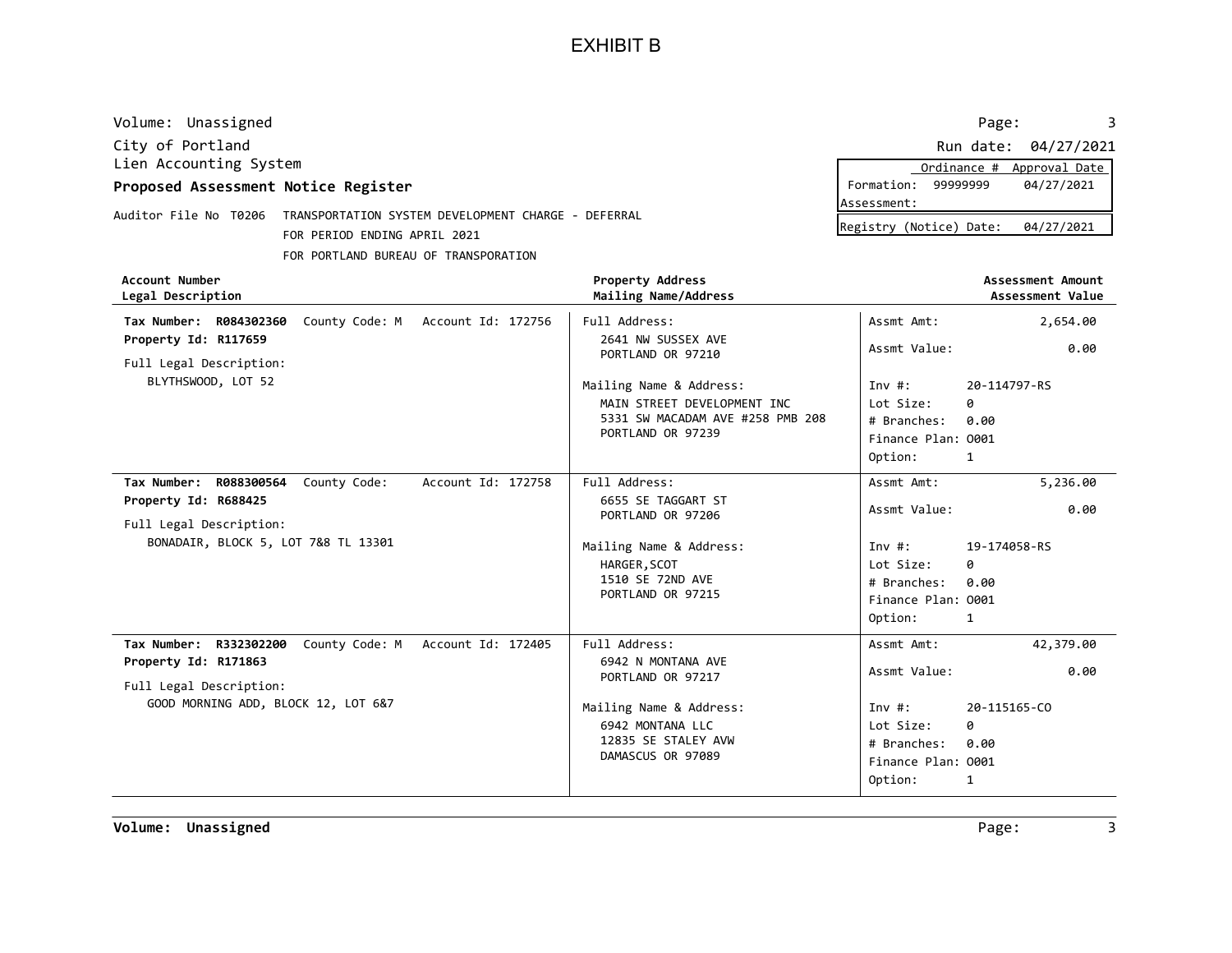| Volume: Unassigned                              |                                             |                                                 | Page:                                                                                                                                                                                                                                           | 4                                     |
|-------------------------------------------------|---------------------------------------------|-------------------------------------------------|-------------------------------------------------------------------------------------------------------------------------------------------------------------------------------------------------------------------------------------------------|---------------------------------------|
| City of Portland                                |                                             |                                                 | Run date:                                                                                                                                                                                                                                       | 04/27/2021                            |
| Lien Accounting System                          |                                             |                                                 | Ordinance #                                                                                                                                                                                                                                     | Approval Date                         |
| Proposed Assessment Notice Register             |                                             |                                                 | 99999999<br>Formation:                                                                                                                                                                                                                          | 04/27/2021                            |
|                                                 |                                             |                                                 | Assessment:                                                                                                                                                                                                                                     |                                       |
| Auditor File No T0206                           | TRANSPORTATION SYSTEM DEVELOPMENT CHARGE    | - DEFERRAL                                      | Registry (Notice) Date:                                                                                                                                                                                                                         | 04/27/2021                            |
|                                                 | FOR PERIOD ENDING APRIL 2021                |                                                 |                                                                                                                                                                                                                                                 |                                       |
|                                                 | FOR PORTLAND BUREAU OF TRANSPORATION        |                                                 |                                                                                                                                                                                                                                                 |                                       |
| Account Number<br>Legal Description             |                                             | <b>Property Address</b><br>Mailing Name/Address |                                                                                                                                                                                                                                                 | Assessment Amount<br>Assessment Value |
| Tax Number: R581000390                          | County Code: M<br>Account Id: 172408        | Full Address:                                   | Assmt Amt:                                                                                                                                                                                                                                      | 5,393.00                              |
| Property Id: R638353<br>Full Legal Description: |                                             | 285 SE 90TH AVE<br>PORTLAND OR 97216            | Assmt Value:                                                                                                                                                                                                                                    | 0.00                                  |
|                                                 | MONTICELLO ADD, BLOCK 2, LOT 11&12 TL 15901 | Mailing Name & Address:                         | Inv#:                                                                                                                                                                                                                                           | 19-225477-RS                          |
|                                                 |                                             | HARGER, SCOT L                                  | Lot Size:<br>0                                                                                                                                                                                                                                  |                                       |
|                                                 |                                             | 151 $\alpha$ SF 72ND AVE                        | $\mu$ . But the set of the set of the set of the set of the set of the set of the set of the set of the set of the set of the set of the set of the set of the set of the set of the set of the set of the set of the set of t<br>$\sim$ $\sim$ |                                       |

|                                                                                                                                                                                               | 1510 SE 72ND AVE<br>PORTLAND OR 97215                                                                                                                                     | # Branches:<br>Finance Plan: 0001<br>Option:                                                          | 0.00<br>1                                            |
|-----------------------------------------------------------------------------------------------------------------------------------------------------------------------------------------------|---------------------------------------------------------------------------------------------------------------------------------------------------------------------------|-------------------------------------------------------------------------------------------------------|------------------------------------------------------|
| County Code: M<br>Account Id: 173001<br>Tax Number:<br>R667723140<br>Property Id: R246456<br>Full Legal Description:                                                                          | Full Address:<br>970 SW WASHINGTON ST<br>PORTLAND OR 97205                                                                                                                | Assmt Amt:<br>Assmt Value:                                                                            | 1,566,947.71<br>0.00                                 |
| PORTLAND, BLOCK 216, LOT 1-8                                                                                                                                                                  | Mailing Name & Address:<br>BDC/WASHINGTON STREET, LLC<br>1455 SW BROADWAY #1700<br>PORTLAND OR 97201                                                                      | Inv $\#$ :<br>Lot Size:<br># Branches:<br>Finance Plan: 0001<br>Option:                               | 19-130673-MG<br>0<br>0.00<br>1                       |
| R668005420<br>County Code: M<br>Account Id: 172819<br>Tax Number:<br>Property Id: R247313<br>Full Legal Description:<br>PORTLAND CITY HMSTD, BLOCK 80&91 TL 1700, POTENTIAL<br>ADDITIONAL TAX | Full Address:<br>3178 SW 12TH AVE<br>PORTLAND OR 97239<br>Mailing Name & Address:<br>SWS 12TH AVENUE APARTMENTS LLC<br>6340 N CAMPBELL AVE #240<br><b>TUCSON AZ 85718</b> | Assmt Amt:<br>Assmt Value:<br>Inv $\#$ :<br>Lot Size:<br># Branches:<br>Finance Plan: 0001<br>Option: | 122,084.00<br>0.00<br>20-137487-CO<br>0<br>0.00<br>1 |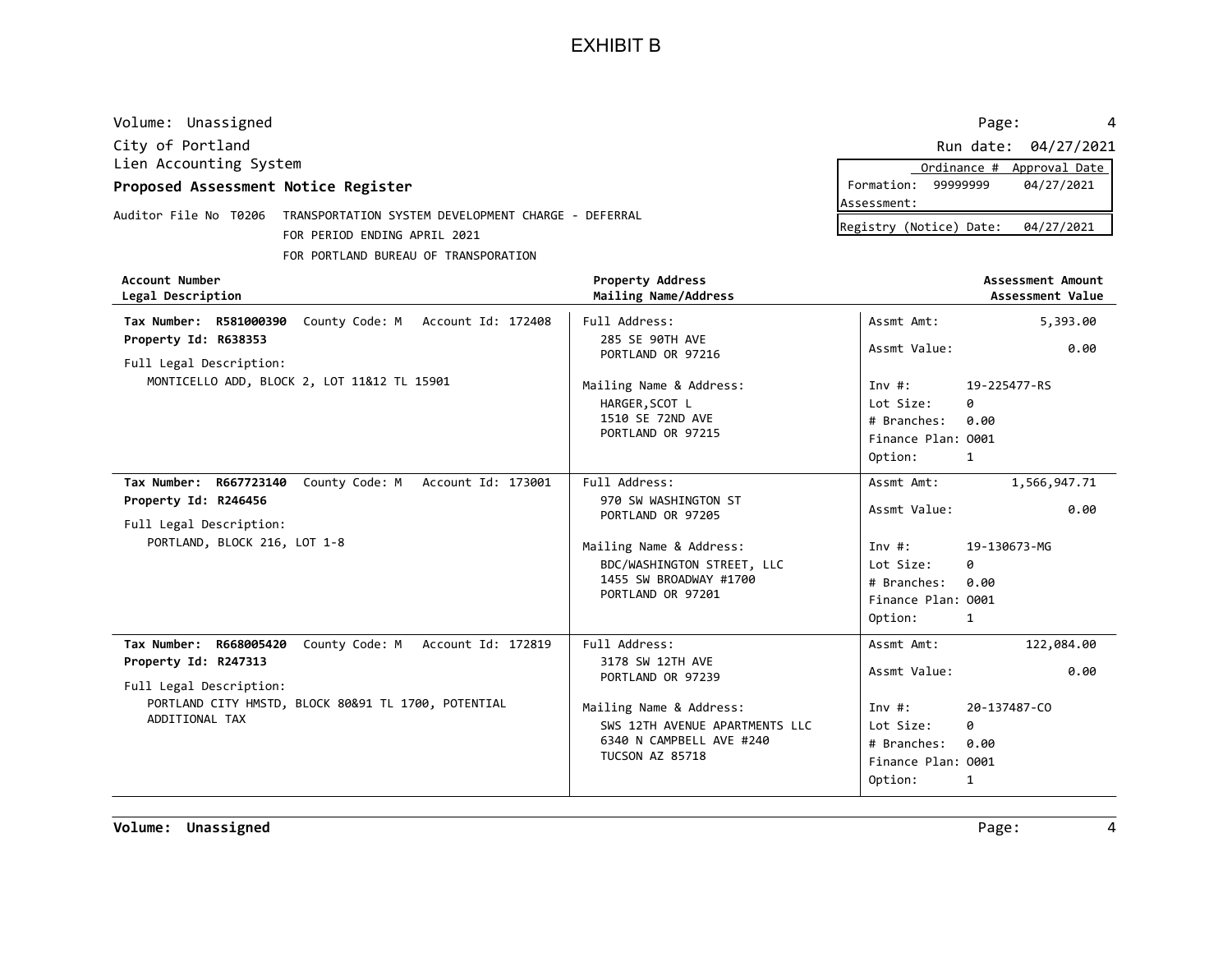| Volume: Unassigned                                                                                           |                    |                                                 | Page:                     |                                       |
|--------------------------------------------------------------------------------------------------------------|--------------------|-------------------------------------------------|---------------------------|---------------------------------------|
| City of Portland                                                                                             |                    |                                                 |                           | Run date: 04/27/2021                  |
| Lien Accounting System                                                                                       |                    |                                                 | Ordinance #               | Approval Date                         |
| Proposed Assessment Notice Register                                                                          |                    |                                                 | Formation:<br>99999999    | 04/27/2021                            |
|                                                                                                              |                    |                                                 | Assessment:               |                                       |
| Auditor File No T0206<br>TRANSPORTATION SYSTEM DEVELOPMENT CHARGE - DEFERRAL<br>FOR PERIOD ENDING APRIL 2021 |                    |                                                 | Registry (Notice) Date:   | 04/27/2021                            |
| FOR PORTLAND BUREAU OF TRANSPORATION                                                                         |                    |                                                 |                           |                                       |
| Account Number<br>Legal Description                                                                          |                    | <b>Property Address</b><br>Mailing Name/Address |                           | Assessment Amount<br>Assessment Value |
| County Code: M<br>Tax Number: R912202670                                                                     | Account Id: 172986 | Full Address:                                   | Assmt Amt:                | 31,763.00                             |
| Property Id: R306708<br>Full Legal Description:                                                              |                    | 5834 N GREELEY AVE<br>PORTLAND OR 97217         | Assmt Value:              | 0.00                                  |
| WILLAMETTE, BLOCK 11, LOT 20 EXC PT IN ST                                                                    |                    | Mailing Name & Address:                         | 19-264803-CO<br>Inv $#$ : |                                       |
|                                                                                                              |                    | 5834 N GREELEY LLC                              | Lot Size:<br>ø            |                                       |
|                                                                                                              |                    | 560 1ST ST STE 104                              | 0.00<br># Branches:       |                                       |
|                                                                                                              |                    | LAKE OSWEGO OR 97034                            | Finance Plan: 0001        |                                       |
|                                                                                                              |                    |                                                 | Option:<br>1              |                                       |

| Option:<br>1<br>County Code: M Account Id: 165273<br>Full Address:<br>2,504.00<br>Tax Number: R991310180<br>Assmt Amt:<br>Property Id: R331191<br>11359 SW CAPITOL HWY<br>0.00<br>Assmt Value:<br>PORTLAND OR 97219<br>Full Legal Description:<br>SECTION 31 1S 1E, TL 2200 0.51 ACRES<br>Mailing Name & Address:<br>18-114366-RS<br>Inv #:<br>11365 CAPITOL HWY LLC<br>Lot Size:<br>0<br>7623 SW 34TH AVE<br># Branches:<br>0.00<br>PORTLAND OR 97219<br>Finance Plan: 0001<br>Option:<br>$\overline{\mathbf{1}}$<br>County Code: M Account Id: 165274<br>Full Address:<br>Assmt Amt:<br>2,504.00<br>Tax Number: R991310180<br>11359 SW CAPITOL HWY<br>Property Id: R331191<br>Assmt Value:<br>0.00<br>PORTLAND OR 97219<br>Full Legal Description:<br>SECTION 31 1S 1E, TL 2200 0.51 ACRES<br>Mailing Name & Address:<br>Inv #:<br>18-114367-RS<br>11365 CAPITOL HWY LLC<br>Lot Size:<br>0<br>7623 SW 34TH AVE<br># Branches:<br>0.00<br>PORTLAND OR 97219<br>Finance Plan: 0001<br>Option:<br>1 |  | LAKE USWEGU UK 97034 | Finance Plan: 0001 |  |
|----------------------------------------------------------------------------------------------------------------------------------------------------------------------------------------------------------------------------------------------------------------------------------------------------------------------------------------------------------------------------------------------------------------------------------------------------------------------------------------------------------------------------------------------------------------------------------------------------------------------------------------------------------------------------------------------------------------------------------------------------------------------------------------------------------------------------------------------------------------------------------------------------------------------------------------------------------------------------------------------------|--|----------------------|--------------------|--|
|                                                                                                                                                                                                                                                                                                                                                                                                                                                                                                                                                                                                                                                                                                                                                                                                                                                                                                                                                                                                    |  |                      |                    |  |
|                                                                                                                                                                                                                                                                                                                                                                                                                                                                                                                                                                                                                                                                                                                                                                                                                                                                                                                                                                                                    |  |                      |                    |  |
|                                                                                                                                                                                                                                                                                                                                                                                                                                                                                                                                                                                                                                                                                                                                                                                                                                                                                                                                                                                                    |  |                      |                    |  |
|                                                                                                                                                                                                                                                                                                                                                                                                                                                                                                                                                                                                                                                                                                                                                                                                                                                                                                                                                                                                    |  |                      |                    |  |
|                                                                                                                                                                                                                                                                                                                                                                                                                                                                                                                                                                                                                                                                                                                                                                                                                                                                                                                                                                                                    |  |                      |                    |  |
|                                                                                                                                                                                                                                                                                                                                                                                                                                                                                                                                                                                                                                                                                                                                                                                                                                                                                                                                                                                                    |  |                      |                    |  |
|                                                                                                                                                                                                                                                                                                                                                                                                                                                                                                                                                                                                                                                                                                                                                                                                                                                                                                                                                                                                    |  |                      |                    |  |
|                                                                                                                                                                                                                                                                                                                                                                                                                                                                                                                                                                                                                                                                                                                                                                                                                                                                                                                                                                                                    |  |                      |                    |  |
|                                                                                                                                                                                                                                                                                                                                                                                                                                                                                                                                                                                                                                                                                                                                                                                                                                                                                                                                                                                                    |  |                      |                    |  |
|                                                                                                                                                                                                                                                                                                                                                                                                                                                                                                                                                                                                                                                                                                                                                                                                                                                                                                                                                                                                    |  |                      |                    |  |
|                                                                                                                                                                                                                                                                                                                                                                                                                                                                                                                                                                                                                                                                                                                                                                                                                                                                                                                                                                                                    |  |                      |                    |  |
|                                                                                                                                                                                                                                                                                                                                                                                                                                                                                                                                                                                                                                                                                                                                                                                                                                                                                                                                                                                                    |  |                      |                    |  |
|                                                                                                                                                                                                                                                                                                                                                                                                                                                                                                                                                                                                                                                                                                                                                                                                                                                                                                                                                                                                    |  |                      |                    |  |
|                                                                                                                                                                                                                                                                                                                                                                                                                                                                                                                                                                                                                                                                                                                                                                                                                                                                                                                                                                                                    |  |                      |                    |  |
|                                                                                                                                                                                                                                                                                                                                                                                                                                                                                                                                                                                                                                                                                                                                                                                                                                                                                                                                                                                                    |  |                      |                    |  |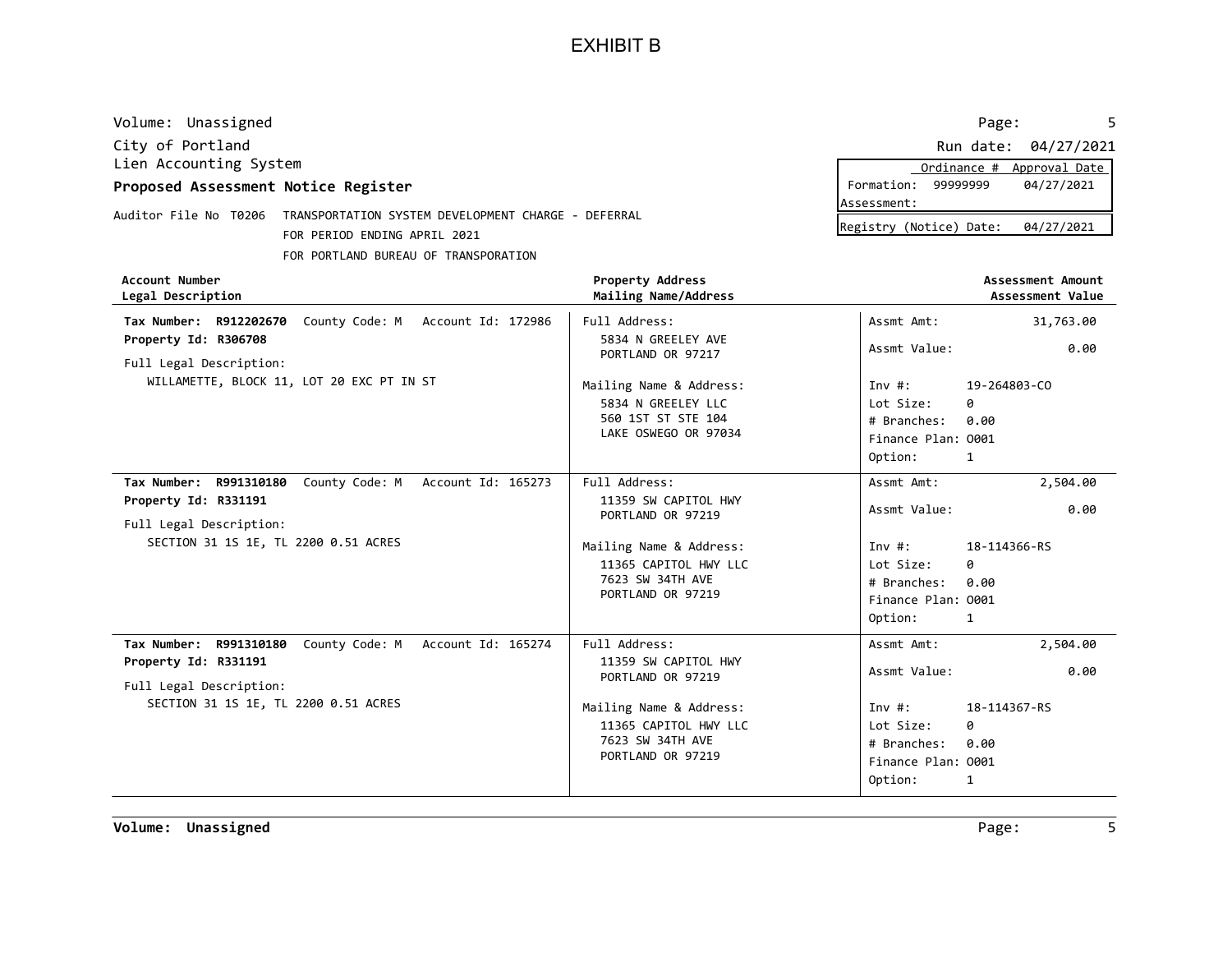| Volume: Unassigned                  |                                                     |                                                 | Page:                   | -6                                    |
|-------------------------------------|-----------------------------------------------------|-------------------------------------------------|-------------------------|---------------------------------------|
| City of Portland                    |                                                     |                                                 |                         | Run date: 04/27/2021                  |
| Lien Accounting System              |                                                     |                                                 | Ordinance #             | Approval Date                         |
| Proposed Assessment Notice Register |                                                     |                                                 | 99999999<br>Formation:  | 04/27/2021                            |
| Auditor File No T0206               | TRANSPORTATION SYSTEM DEVELOPMENT CHARGE - DEFERRAL |                                                 | Assessment:             |                                       |
|                                     |                                                     |                                                 | Registry (Notice) Date: | 04/27/2021                            |
|                                     | FOR PERIOD ENDING APRIL 2021                        |                                                 |                         |                                       |
|                                     | FOR PORTLAND BUREAU OF TRANSPORATION                |                                                 |                         |                                       |
| Account Number<br>Legal Description |                                                     | <b>Property Address</b><br>Mailing Name/Address |                         | Assessment Amount<br>Assessment Value |
| Tax Number: R991310180              | County Code: M<br>Account Id: 165275                | Full Address:                                   | Assmt Amt:              | 2,504.00                              |
| Property Id: R331191                | 11351 SW CAPITOL HWY                                | Assmt Value:                                    | 0.00                    |                                       |
| Full Legal Description:             |                                                     | PORTLAND OR 97219                               |                         |                                       |
|                                     | SECTION 31 1S 1E, TL 2200 0.51 ACRES                | Mailing Name & Address:                         | Inv #:                  | 18-114368-RS                          |
|                                     |                                                     | 11365 CAPITOL HWY LLC                           | Lot Size:<br>ø          |                                       |
|                                     |                                                     | 7623 SW 34TH AVE                                | # Branches:<br>0.00     |                                       |
|                                     |                                                     | PORTLAND OR 97219                               | Finance Plan: 0001      |                                       |
|                                     |                                                     |                                                 | Option:<br>1            |                                       |
| R991310180<br>Tax Number:           | County Code: M<br>Account Id: 165276                | Full Address:                                   | Assmt Amt:              | 2,504.00                              |
| Property Id: R331191                |                                                     | 11367 SW CAPITOL HWY                            | Assmt Value:            | 0.00                                  |
| Full Legal Description:             |                                                     | PORTLAND OR 97219                               |                         |                                       |
|                                     | SECTION 31 1S 1E, TL 2200 0.51 ACRES                | Mailing Name & Address:                         | Inv $\#$ :              | 18-114397-RS                          |
|                                     |                                                     | 11365 CAPITOL HWY LLC                           | Lot Size:<br>0          |                                       |
|                                     |                                                     | 7623 SW 34TH AVE                                | 0.00<br># Branches:     |                                       |

PORTLAND OR 97219

11363 SW CAPITOL HWY PORTLAND OR 97219

11365 CAPITOL HWY LLC 7623 SW 34TH AVE

Mailing Name & Address:

Tax Number: R991310180 County Code: M Account Id: 165277 | Full Address: 2,504.00

PORTLAND OR 97219 | Finance Plan: 0001

Full Address: Assmt Amt:

PORTLAND OR 97219 | Finance Plan: 0001

SECTION 31 1S 1E, TL 2200 0.51 ACRES

Property Id: R331191

Full Legal Description:

1

0

0.00 # Branches:

18-114398-RS

1

Option:

Lot Size:

Assmt Value:

Inv #:

Option:

0.00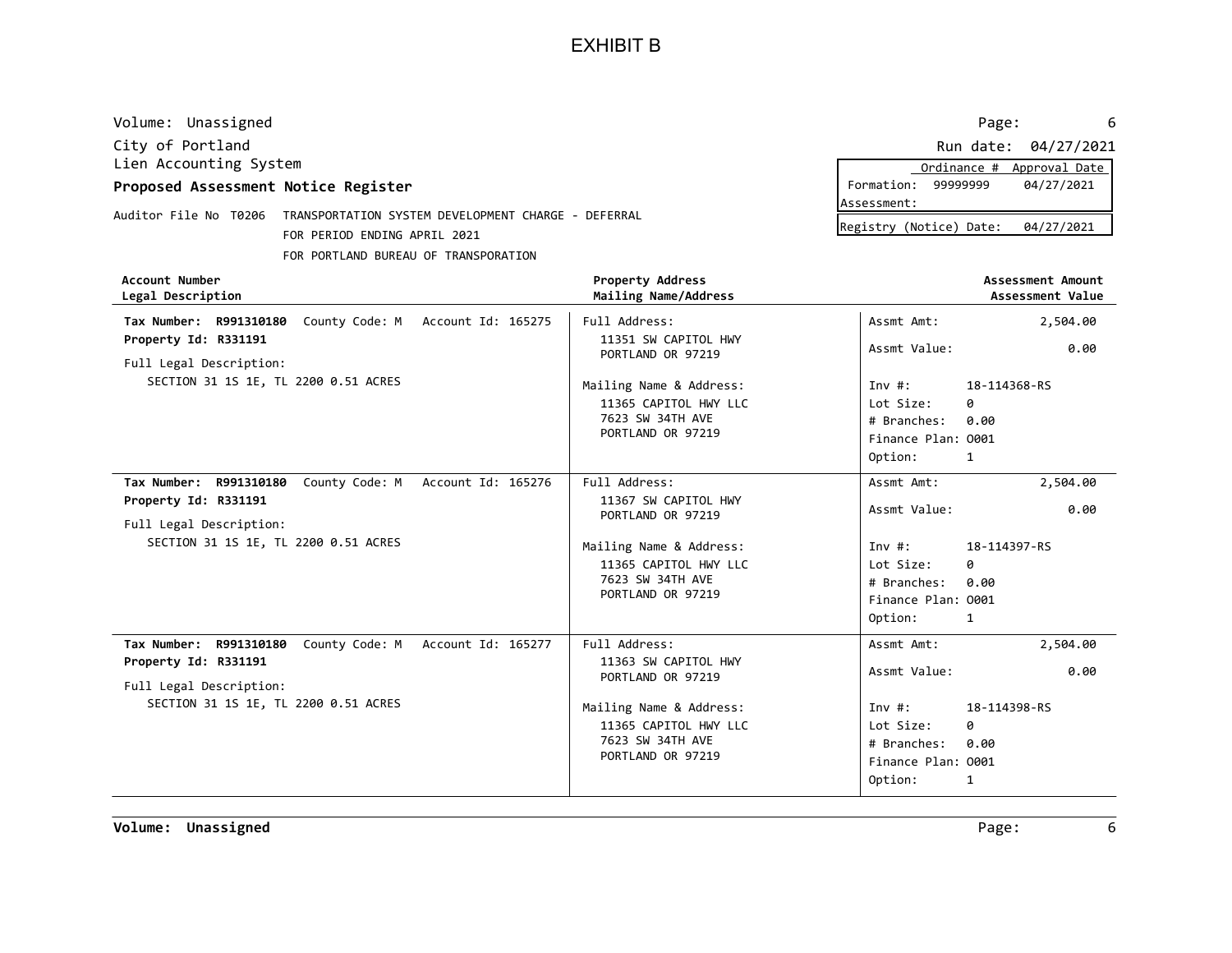| Volume: Unassigned                  |                         | Page:                                 |  |
|-------------------------------------|-------------------------|---------------------------------------|--|
| City of Portland                    |                         | Run date: 04/27/2021                  |  |
| Lien Accounting System              |                         | Approval Date<br>Ordinance #          |  |
| Proposed Assessment Notice Register |                         | 04/27/2021<br>99999999<br>Formation:  |  |
| Auditor's File No. T0206            |                         | Assessment:                           |  |
|                                     |                         | 04/27/2021<br>Registry (Notice) Date: |  |
|                                     |                         | Objection Deadline:                   |  |
|                                     |                         | Hearing Date:                         |  |
| Account Number                      | <b>Property Address</b> | Assessment Amount                     |  |
| Legal Description                   | Mailing Name            | Assessment Value                      |  |
|                                     | Mailing Address         |                                       |  |
| Total Number of Accounts:           | 18                      |                                       |  |
| Total Property Assessment:          | 1,804,900.71            |                                       |  |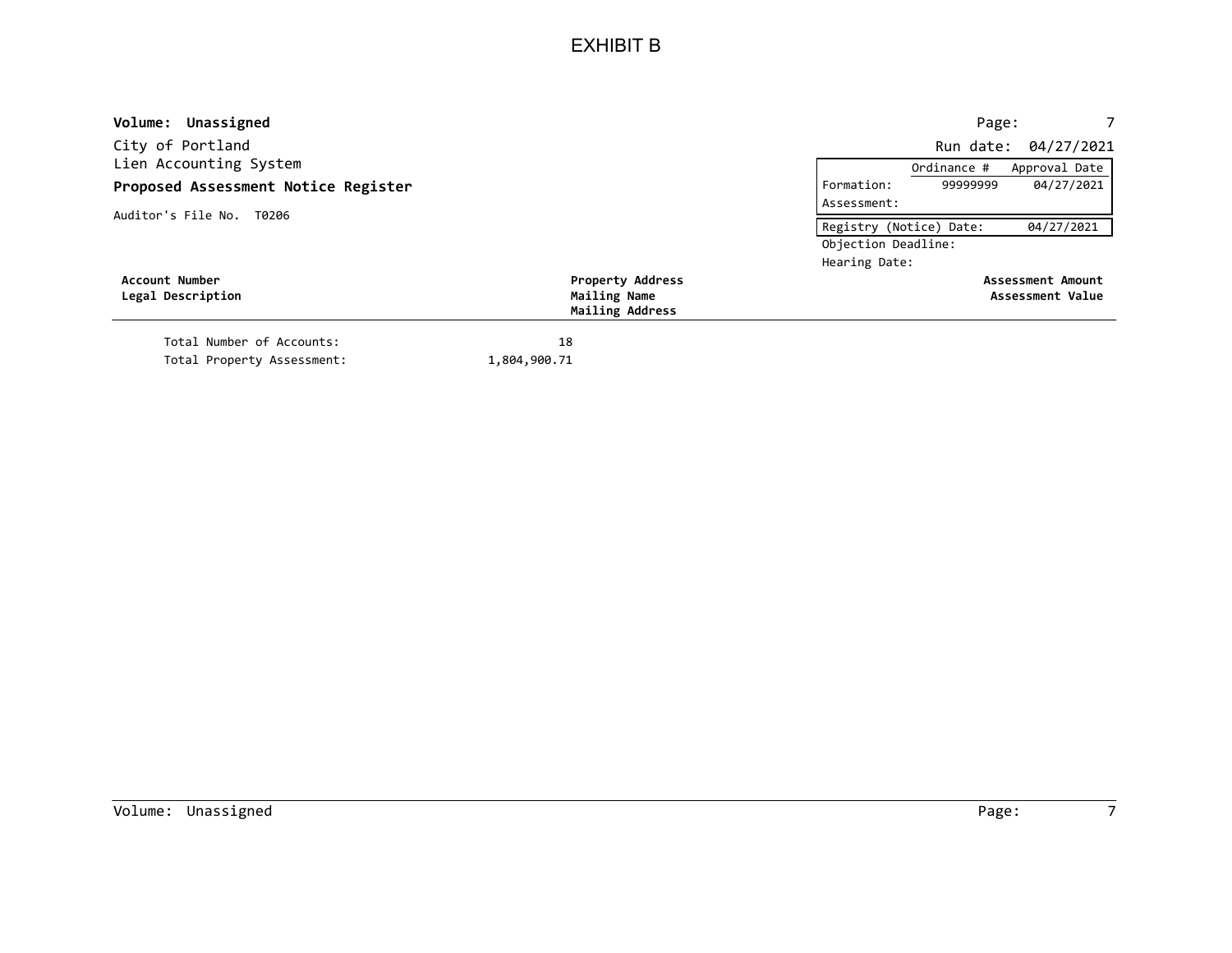| Volume: Unassigned                                              | Page:                   | $\mathbf{1}$         |
|-----------------------------------------------------------------|-------------------------|----------------------|
| City of Portland                                                |                         | Run date: 04/27/2021 |
| Lien Accounting System                                          | Ordinance #             | Approval Date        |
| Proposed Assessment Notice Register                             | Formation:<br>99999999  | 04/27/2021           |
|                                                                 | Assessment:             |                      |
| Auditor File No Z0847 BES SYSTEM DEVELOPMENT CHARGES - DEFERRAL | Registry (Notice) Date: | 04/27/2021           |
| FOR PERIOD ENDING APRIL 2021                                    |                         |                      |
| FOR BUREAU OF ENVIRONMENTAL SERVICES                            |                         |                      |

|             |                         | Ordinance # Approval Date |  |
|-------------|-------------------------|---------------------------|--|
|             | Formation: 99999999     | 04/27/2021                |  |
| Assessment: |                         |                           |  |
|             | Registry (Notice) Date: | 04/27/2021                |  |

| <b>Account Number</b><br>Legal Description                                                                        | <b>Property Address</b><br>Mailing Name/Address                                              |                                                                     | Assessment Amount<br>Assessment Value |
|-------------------------------------------------------------------------------------------------------------------|----------------------------------------------------------------------------------------------|---------------------------------------------------------------------|---------------------------------------|
| Tax Number: R088300564 County Code:<br>Account Id: 172760                                                         | Full Address:                                                                                | Assmt Amt:                                                          | 7,551.00                              |
| Property Id: R688425<br>Full Legal Description:                                                                   | 6655 SE TAGGART ST<br>PORTLAND OR 97206                                                      | Assmt Value:                                                        | 0.00                                  |
| BONADAIR, BLOCK 5, LOT 7&8 TL 13301                                                                               | Mailing Name & Address:<br>HARGER, SCOT<br>1510 SE 72ND AVE<br>PORTLAND OR 97215             | Inv#:<br>Lot Size:<br># Branches:<br>Finance Plan: 0001             | 19-174058-RS<br>ø<br>0.00             |
|                                                                                                                   |                                                                                              | Option:                                                             | 1                                     |
| Tax Number: R332302200<br>County Code: M Account Id: 172404                                                       | Full Address:                                                                                | Assmt Amt:                                                          | 93,348.82                             |
| Property Id: R171863<br>Full Legal Description:                                                                   | 6942 N MONTANA AVE<br>PORTLAND OR 97217                                                      | Assmt Value:                                                        | 0.00                                  |
| GOOD MORNING ADD, BLOCK 12, LOT 6&7                                                                               | Mailing Name & Address:<br>6942 MONTANA LLC<br>12835 SE STALEY AVE<br>DAMASCUS OR 97089      | Inv #:<br>Lot Size:<br># Branches:<br>Finance Plan: 0001<br>Option: | 20-115165-CO<br>Q.<br>0.00<br>1       |
| Tax Number: R425804370 County Code: M Account Id: 172162                                                          | Full Address:                                                                                | Assmt Amt:                                                          | 146,889.18                            |
| Property Id: R191985<br>Full Legal Description:                                                                   | 7373 N PHILADELPHIA AVE<br>PORTLAND OR 97203                                                 | Assmt Value:                                                        | 0.00                                  |
| JAMES JOHNS ADD, BLOCK 39, SELY 1/2 OF LOT 4 EXC PT<br>IN ALLEY, SELY 1/2 OF NWLY 1/2 OF LOT 4 EXC PT IN<br>ALLEY | Mailing Name & Address:<br>ST JOHN-3 LLC<br>10260 SW GREENBURG RD #1180<br>PORTLAND OR 97223 | Inv #:<br>Lot Size:<br># Branches:<br>Finance Plan: 0001<br>Option: | 18-114385-CO<br>ø<br>0.00<br>1        |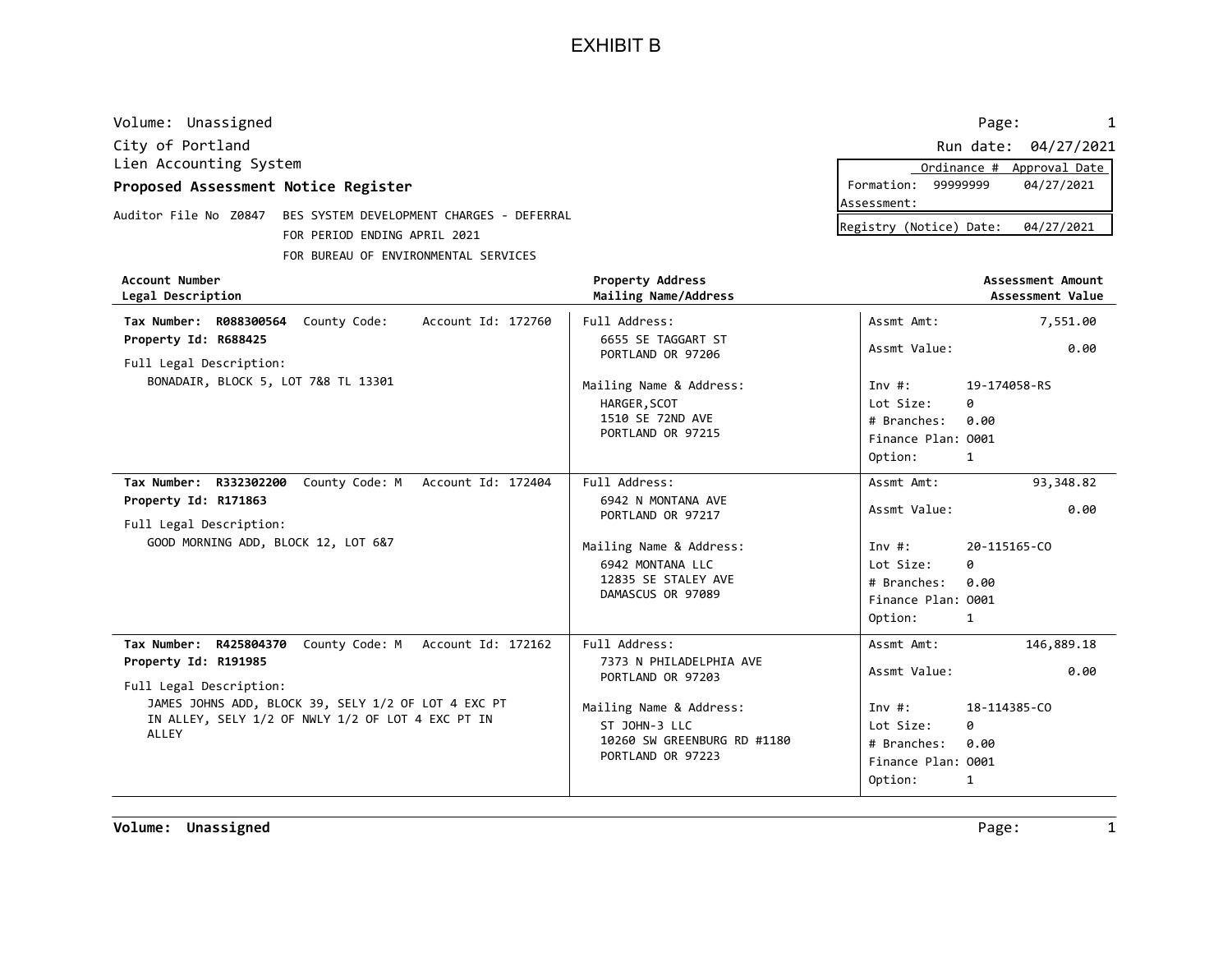| Legal Description                   |                                           | <b>Property Address</b><br>Mailing Name/Address | Assessment Amount<br>Assessment Value |
|-------------------------------------|-------------------------------------------|-------------------------------------------------|---------------------------------------|
| Account Number                      |                                           |                                                 |                                       |
|                                     | FOR BUREAU OF ENVIRONMENTAL SERVICES      |                                                 |                                       |
|                                     | FOR PERIOD ENDING APRIL 2021              |                                                 | Registry (Notice) Date:<br>04/27/2021 |
| Auditor File No Z0847               | BES SYSTEM DEVELOPMENT CHARGES - DEFERRAL |                                                 |                                       |
|                                     |                                           |                                                 | lAssessment:                          |
| Proposed Assessment Notice Register |                                           |                                                 | Formation:<br>99999999<br>04/27/2021  |
| Lien Accounting System              |                                           |                                                 | Approval Date<br>Ordinance #          |
| City of Portland                    |                                           |                                                 | 04/27/2021<br>Run date:               |
| Volume: Unassigned                  |                                           |                                                 | Page:                                 |

| Legal Description                                                                      | Mailing Name/Address                      |                    | Assessment Value |
|----------------------------------------------------------------------------------------|-------------------------------------------|--------------------|------------------|
| County Code: M<br>Tax Number: R581000390<br>Account Id: 172406<br>Property Id: R638353 | Full Address:<br>285 SE 90TH AVE          | Assmt Amt:         | 8,076.00         |
| Full Legal Description:                                                                | PORTLAND OR 97216                         | Assmt Value:       | 0.00             |
| MONTICELLO ADD, BLOCK 2, LOT 11&12 TL 15901                                            | Mailing Name & Address:                   | Inv#:              | 19-225477-RS     |
|                                                                                        | HARGER, SCOT L                            | Lot Size:          | ø                |
|                                                                                        | 1510 SE 72ND AVE                          | # Branches:        | 0.00             |
|                                                                                        | PORTLAND OR 97215                         | Finance Plan: 0001 |                  |
|                                                                                        |                                           | Option:            | 1                |
| Tax Number: R667723140<br>County Code: M<br>Account Id: 173002                         | Full Address:                             | Assmt Amt:         | 3,213,495.73     |
| Property Id: R246456                                                                   | 970 SW WASHINGTON ST<br>PORTLAND OR 97205 | Assmt Value:       | 0.00             |
| Full Legal Description:                                                                |                                           |                    |                  |
| PORTLAND, BLOCK 216, LOT 1-8                                                           | Mailing Name & Address:                   | Inv#:              | 19-130673-MG     |
|                                                                                        | BDC/WASHINGTON STREET, LLC                | Lot Size:          | 0                |
|                                                                                        | 1455 SW BROADWAY #1700                    | # Branches:        | 0.00             |
|                                                                                        | PORTLAND OR 97201                         | Finance Plan: 0001 |                  |
|                                                                                        |                                           | Option:            | 1                |
| Tax Number: R668005420<br>County Code: M Account Id: 172818                            | Full Address:                             | Assmt Amt:         | 254,545.60       |
| Property Id: R247313                                                                   | 3178 SW 12TH AVE<br>PORTLAND OR 97239     | Assmt Value:       | 0.00             |
| Full Legal Description:                                                                |                                           |                    |                  |
| PORTLAND CITY HMSTD, BLOCK 80&91 TL 1700, POTENTIAL                                    | Mailing Name & Address:                   | Inv $#$ :          | 20-137487-CO     |
| ADDITIONAL TAX                                                                         | SWS 12TH AVENUE APARTMENTS LLC            | Lot Size:          | 0                |
|                                                                                        | 6340 N CAMPBELL AVE #240                  | # Branches:        | 0.00             |
|                                                                                        | <b>TUCSON AZ 85718</b>                    | Finance Plan: 0001 |                  |
|                                                                                        |                                           | Option:            | 1                |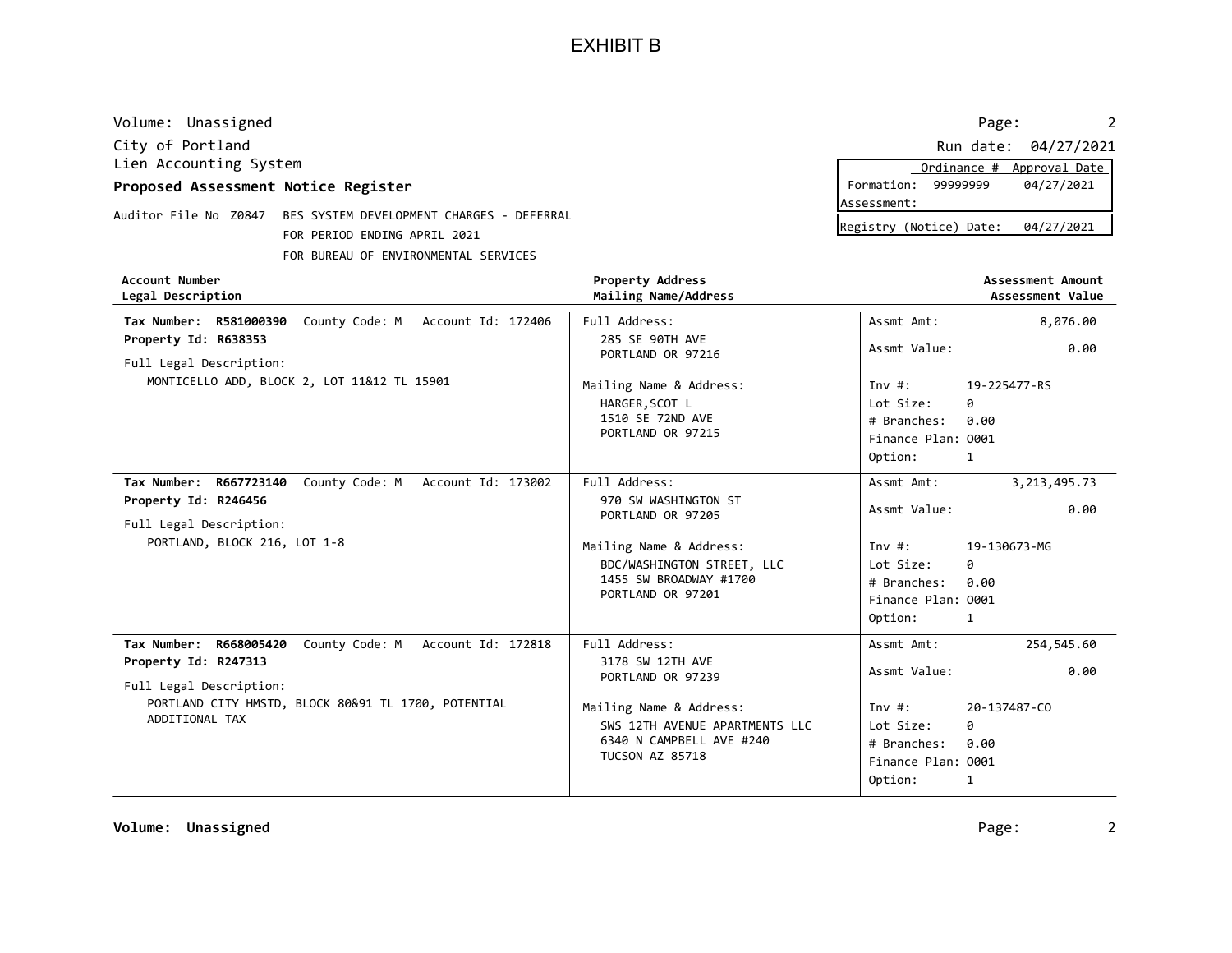| Volume: Unassigned                                                 |                                                 | Page:                                 |
|--------------------------------------------------------------------|-------------------------------------------------|---------------------------------------|
| City of Portland                                                   |                                                 | 04/27/2021<br>Run date:               |
| Lien Accounting System                                             |                                                 | Approval Date<br>Ordinance #          |
| Proposed Assessment Notice Register                                |                                                 | 04/27/2021<br>Formation:<br>99999999  |
|                                                                    |                                                 | Assessment:                           |
| Auditor File No Z0847<br>BES SYSTEM DEVELOPMENT CHARGES - DEFERRAL |                                                 | 04/27/2021<br>Registry (Notice) Date: |
| FOR PERIOD ENDING APRIL 2021                                       |                                                 |                                       |
| FOR BUREAU OF ENVIRONMENTAL SERVICES                               |                                                 |                                       |
| <b>Account Number</b><br>Legal Description                         | <b>Property Address</b><br>Mailing Name/Address | Assessment Amount<br>Assessment Value |
| Account Id: 172976<br>County Code: M<br>R851308460<br>Tax Number:  | Full Address:                                   | Assmt Amt:<br>4,341.00                |

| Mailing Name/Address                                                                                                                                    |                                                                                                                    | Assessment Value                 |
|---------------------------------------------------------------------------------------------------------------------------------------------------------|--------------------------------------------------------------------------------------------------------------------|----------------------------------|
| Full Address:                                                                                                                                           | Assmt Amt:                                                                                                         | 4,341.00                         |
| PORTLAND OR 97203                                                                                                                                       | Assmt Value:                                                                                                       | 0.00                             |
| Mailing Name & Address:<br>SENTAUR INC<br>3880 SE HARRISON ST #100<br>MILWAUKIE OR 97222                                                                | Inv#:<br>Lot Size:<br>ø<br># Branches:<br>0.00<br>Finance Plan: 0001<br>Option:<br>1                               | 20-172950-RS                     |
| Full Address:<br>5834 N GREELEY AVE<br>PORTLAND OR 97217                                                                                                | Assmt Amt:<br>Assmt Value:                                                                                         | 70,648.68<br>0.00                |
| Mailing Name & Address:<br>5834 N GREELEY LLC<br>560 1ST ST STE 104<br>LAKE OSWEGO OR 97034                                                             | Inv#:<br>Lot Size:<br>ø<br>0.00<br># Branches:<br>Finance Plan: 0001<br>Option:<br>1                               | 19-264803-CO                     |
| Full Address:<br>11359 SW CAPITOL HWY<br>PORTLAND OR 97219<br>Mailing Name & Address:<br>11365 CAPITOL HWY LLC<br>7623 SW 34TH AVE<br>PORTLAND OR 97219 | Assmt Amt:<br>Assmt Value:<br>Inv#:<br>Lot Size:<br>ø<br>0.00<br># Branches:<br>Finance Plan: 0001<br>Option:<br>1 | 7,135.00<br>0.00<br>18-114366-RS |
|                                                                                                                                                         | 4790 N OBERLIN ST                                                                                                  |                                  |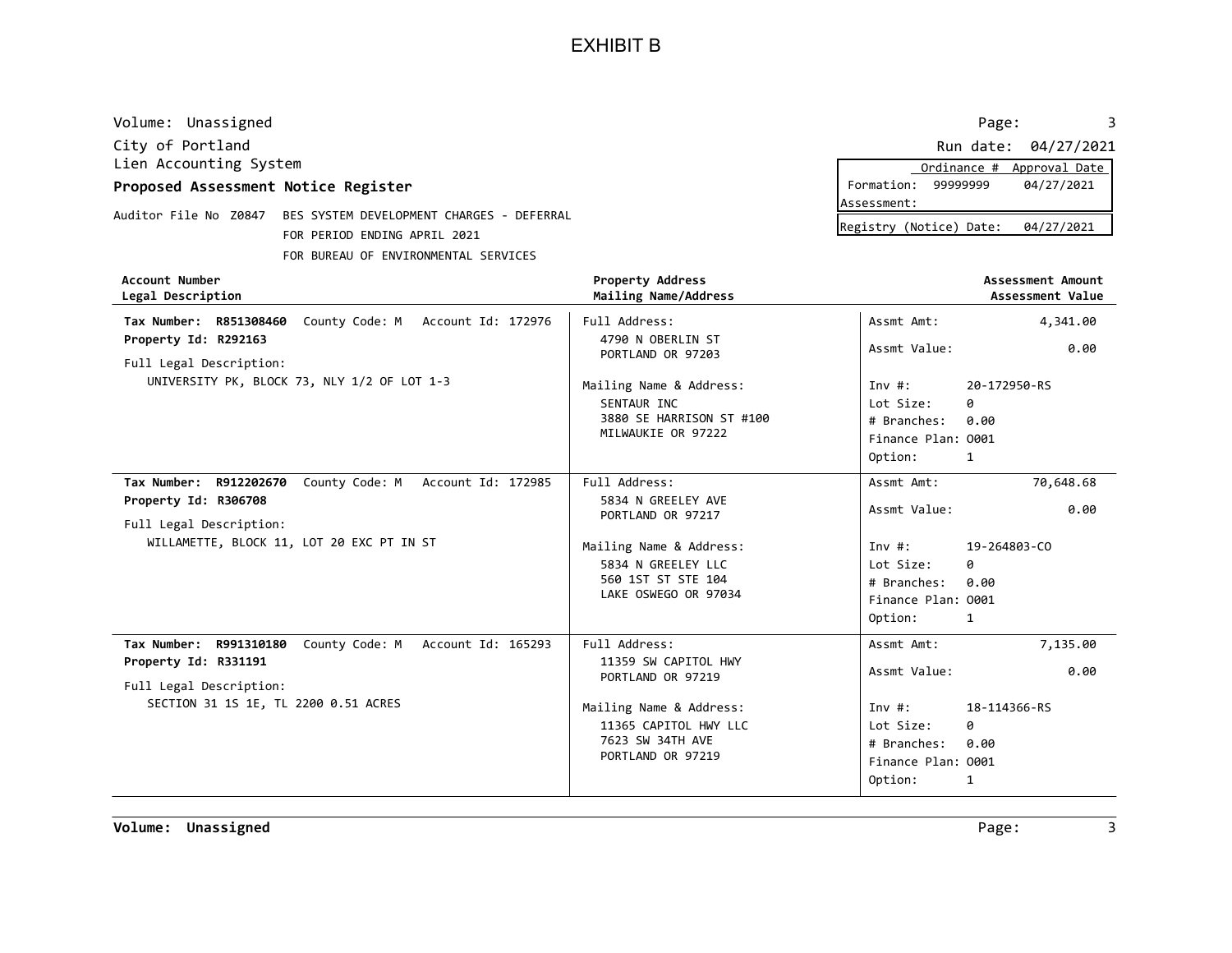| Volume: Unassigned                                                 |                         | Page:                   | 4                 |
|--------------------------------------------------------------------|-------------------------|-------------------------|-------------------|
| City of Portland                                                   |                         | Run date:               | 04/27/2021        |
| Lien Accounting System                                             |                         | Ordinance #             | Approval Date     |
| Proposed Assessment Notice Register                                |                         | 99999999<br>Formation:  | 04/27/2021        |
|                                                                    |                         | lAssessment:            |                   |
| Auditor File No Z0847<br>BES SYSTEM DEVELOPMENT CHARGES - DEFERRAL |                         | Registry (Notice) Date: | 04/27/2021        |
| FOR PERIOD ENDING APRIL 2021                                       |                         |                         |                   |
| FOR BUREAU OF ENVIRONMENTAL SERVICES                               |                         |                         |                   |
|                                                                    |                         |                         |                   |
| Account Number                                                     | <b>Property Address</b> |                         | Assessment Amount |
| Legal Description                                                  | Mailing Name/Address    |                         | Assessment Value  |
| County Code: M<br>Account Id: 165294<br>R991310180<br>Tax Number:  | Full Address:           | Assmt Amt:              | 7,135.00          |
| Property Id: R331191                                               | 11353 SW CAPITOL HWY    |                         |                   |
| Full Legal Description:                                            | PORTLAND OR 97219       | Assmt Value:            | 0.00              |
| SECTION 31 1S 1E, TL 2200 0.51 ACRES                               | Mailing Name & Address: | Inv#:                   | 18-114367-RS      |

|                                                                                                                                                        | 7623 SW 34TH AVE<br>PORTLAND OR 97219                                                                                                                   | # Branches: 0.00<br>Finance Plan: 0001<br>Option:                                                | $\mathbf{1}$                                       |
|--------------------------------------------------------------------------------------------------------------------------------------------------------|---------------------------------------------------------------------------------------------------------------------------------------------------------|--------------------------------------------------------------------------------------------------|----------------------------------------------------|
| Tax Number: R991310180 County Code: M Account Id: 165295<br>Property Id: R331191<br>Full Legal Description:<br>SECTION 31 1S 1E, TL 2200 0.51 ACRES    | Full Address:<br>11351 SW CAPITOL HWY<br>PORTLAND OR 97219<br>Mailing Name & Address:                                                                   | Assmt Amt:<br>Assmt Value:<br>Inv#:                                                              | 7,135.00<br>0.00<br>18-114368-RS                   |
|                                                                                                                                                        | 11365 CAPITOL HWY LLC<br>7623 SW 34TH AVE<br>PORTLAND OR 97219                                                                                          | Lot Size:<br># Branches:<br>Finance Plan: 0001<br>Option:                                        | 0<br>0.00<br>1                                     |
| County Code: M Account Id: 165296<br>Tax Number: R991310180<br>Property Id: R331191<br>Full Legal Description:<br>SECTION 31 1S 1E, TL 2200 0.51 ACRES | Full Address:<br>11367 SW CAPITOL HWY<br>PORTLAND OR 97219<br>Mailing Name & Address:<br>11365 CAPITOL HWY LLC<br>7623 SW 34TH AVE<br>PORTLAND OR 97219 | Assmt Amt:<br>Assmt Value:<br>Inv#:<br>Lot Size:<br># Branches:<br>Finance Plan: 0001<br>Option: | 7,135.00<br>0.00<br>18-114397-RS<br>0<br>0.00<br>1 |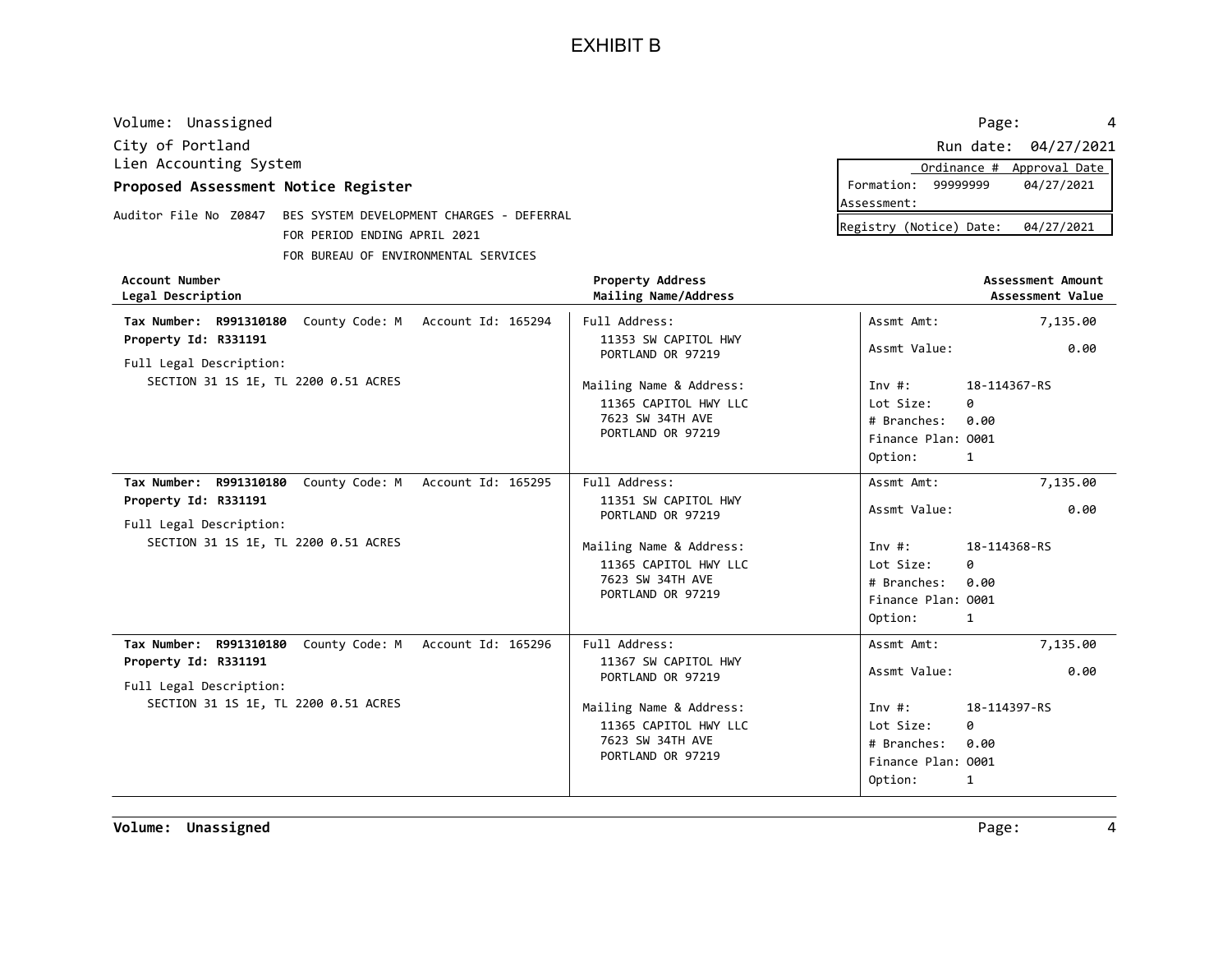| Volume: Unassigned                  |                                           |                                                 | Page:                     | 5                                     |
|-------------------------------------|-------------------------------------------|-------------------------------------------------|---------------------------|---------------------------------------|
| City of Portland                    |                                           |                                                 |                           | Run date: 04/27/2021                  |
| Lien Accounting System              |                                           |                                                 | Ordinance #               | Approval Date                         |
| Proposed Assessment Notice Register |                                           |                                                 | 99999999<br>Formation:    | 04/27/2021                            |
| Auditor File No Z0847               | BES SYSTEM DEVELOPMENT CHARGES - DEFERRAL |                                                 | Assessment:               |                                       |
|                                     | FOR PERIOD ENDING APRIL 2021              |                                                 | Registry (Notice) Date:   | 04/27/2021                            |
|                                     | FOR BUREAU OF ENVIRONMENTAL SERVICES      |                                                 |                           |                                       |
| Account Number<br>Legal Description |                                           | <b>Property Address</b><br>Mailing Name/Address |                           | Assessment Amount<br>Assessment Value |
| Tax Number: R991310180              | County Code: M Account Id: 165297         | Full Address:                                   | Assmt Amt:                | 7,135.00                              |
| Property Id: R331191                |                                           | 11363 SW CAPITOL HWY                            | Assmt Value:              | 0.00                                  |
| Full Legal Description:             |                                           | PORTLAND OR 97219                               |                           |                                       |
|                                     | SECTION 31 1S 1E, TL 2200 0.51 ACRES      | Mailing Name & Address:                         | 18-114398-RS<br>Inv $#$ : |                                       |
|                                     |                                           | 11365 CAPITOL HWY LLC                           | Lot Size:<br>0            |                                       |
|                                     |                                           | 7623 SW 34TH AVE                                | 0.00<br># Branches:       |                                       |
|                                     |                                           | PORTLAND OR 97219                               | Finance Plan: 0001        |                                       |

1

Option: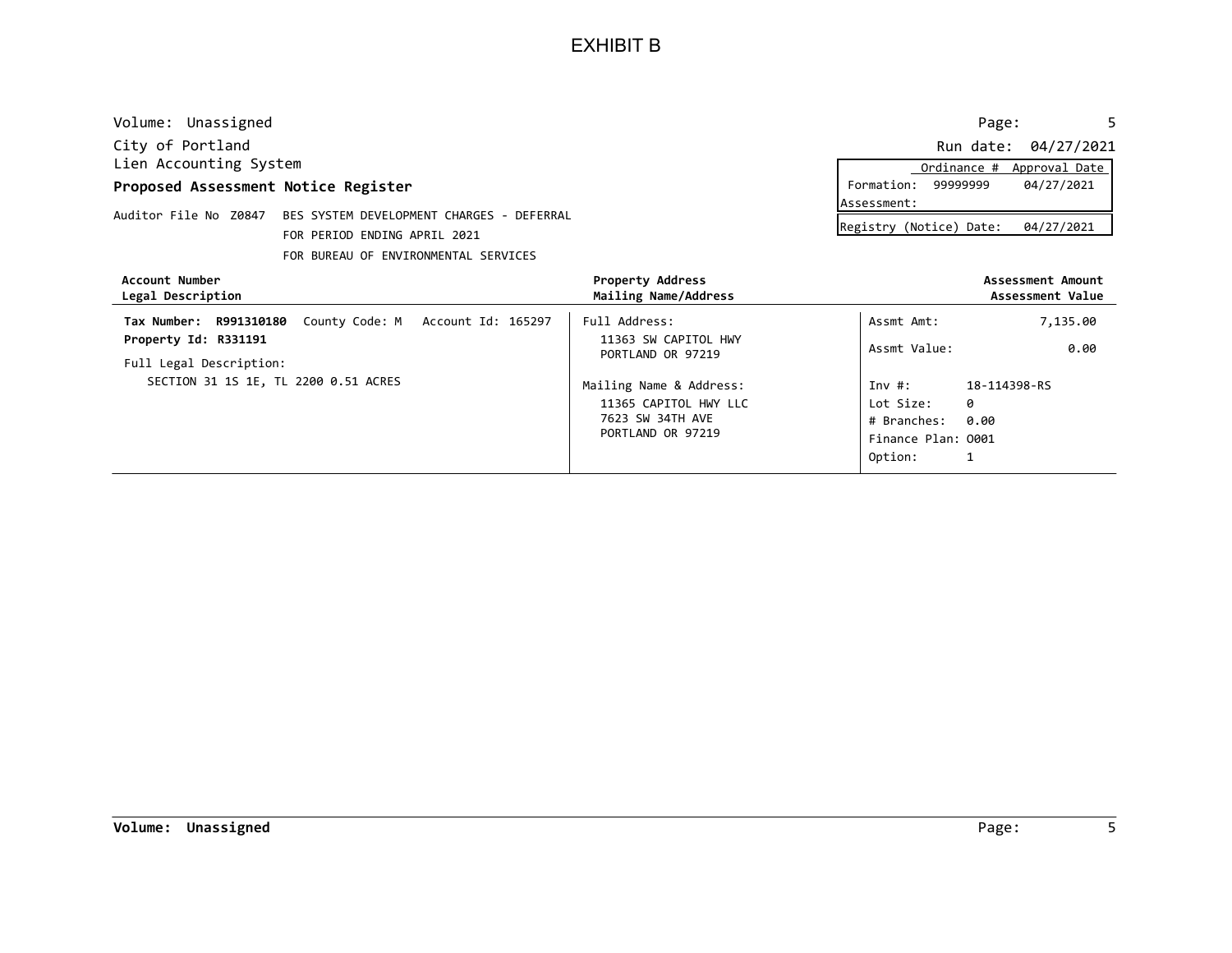| Volume: Unassigned                  |                                 |                         | Page:       | 6                        |
|-------------------------------------|---------------------------------|-------------------------|-------------|--------------------------|
| City of Portland                    |                                 |                         | Run date:   | 04/27/2021               |
| Lien Accounting System              |                                 |                         | Ordinance # | Approval Date            |
| Proposed Assessment Notice Register |                                 | Formation:              | 99999999    | 04/27/2021               |
| Auditor's File No. Z0847            |                                 | Assessment:             |             |                          |
|                                     |                                 | Registry (Notice) Date: |             | 04/27/2021               |
|                                     |                                 | Objection Deadline:     |             |                          |
|                                     |                                 | Hearing Date:           |             |                          |
| Account Number                      | <b>Property Address</b>         |                         |             | <b>Assessment Amount</b> |
| Legal Description                   | Mailing Name<br>Mailing Address |                         |             | Assessment Value         |
| Total Number of Accounts:           | 13                              |                         |             |                          |
| Total Property Assessment:          | 3,834,571.01                    |                         |             |                          |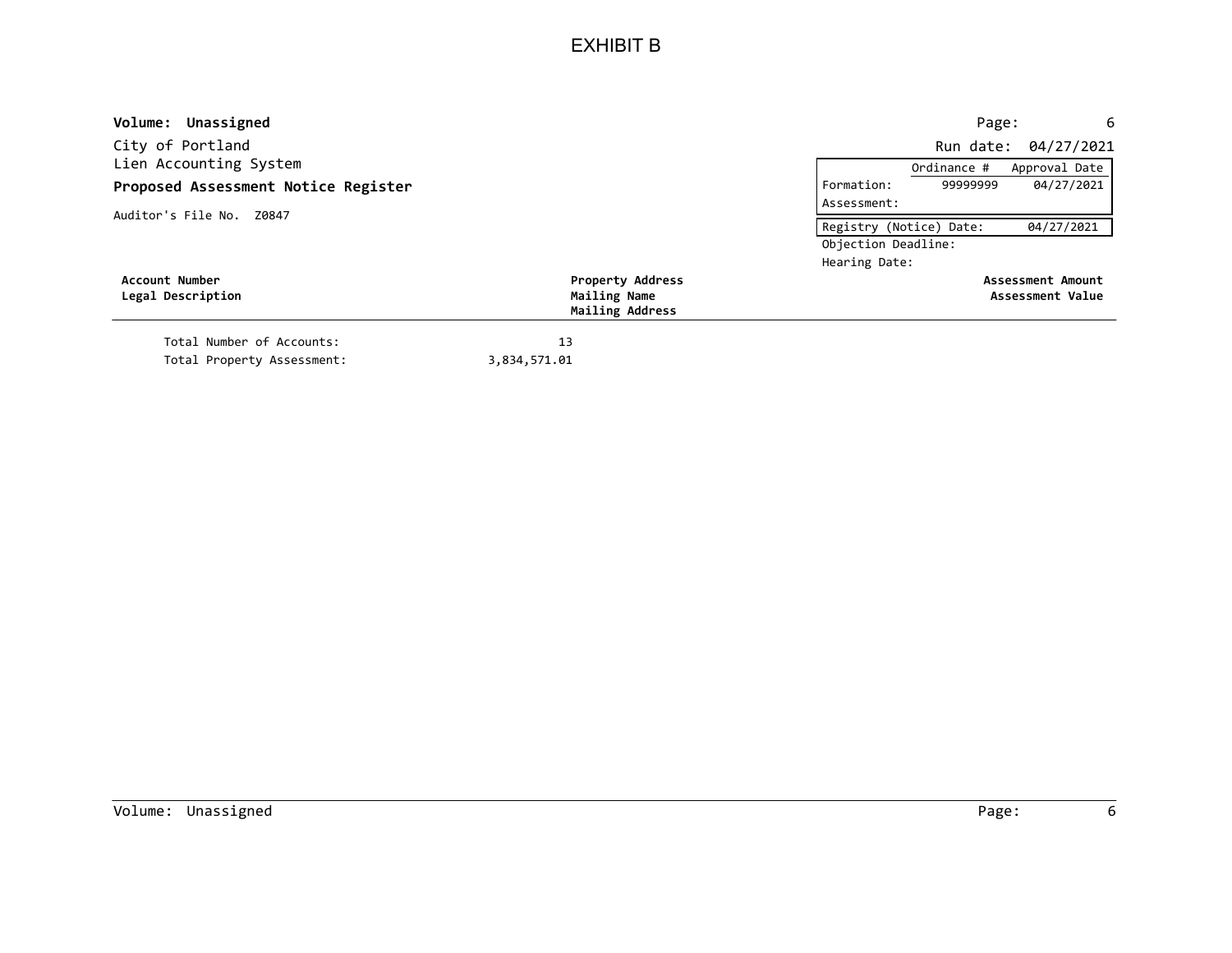City of Portland Run date: 04/27/2021 Lien Accounting System Volume: Unassigned 2008 Page: 2008 Page: 2008 Page: 2008 Page: 2008 Page: 2008 Page: 2008 Page: 2008 Page: 2008 Page: 2008 Page: 2008 Page: 2008 Page: 2008 Page: 2008 Page: 2008 Page: 2008 Page: 2008 Page: 2008 Page: 2008

#### Proposed Assessment Notice Register

Auditor File No W0075 WATER SYSTEM DEVELOPMENT CHARGES - DEFERRAL FOR PERIOD ENDING APRIL 2021 FOR THE WATER BUREAU

|             |                         | Ordinance # Approval Date |
|-------------|-------------------------|---------------------------|
| Formation:  | 99999999                | 04/27/2021                |
| Assessment: |                         |                           |
|             | Registry (Notice) Date: | 04/27/2021                |

| <b>Account Number</b><br>Legal Description                  | <b>Property Address</b><br>Mailing Name/Address |                    | <b>Assessment Amount</b><br>Assessment Value |
|-------------------------------------------------------------|-------------------------------------------------|--------------------|----------------------------------------------|
| Tax Number: R088300564 County Code:<br>Account Id: 172759   | Full Address:<br>6655 SE TAGGART ST             | Assmt Amt:         | 8,531.00                                     |
| Property Id: R688425<br>Full Legal Description:             | PORTLAND OR 97206                               | Assmt Value:       | 0.00                                         |
| BONADAIR, BLOCK 5, LOT 7&8 TL 13301                         | Mailing Name & Address:                         | Inv#:              | 19-174058-RS                                 |
|                                                             | HARGER, SCOT                                    | Lot Size:          | 0                                            |
|                                                             | 1510 SE 72ND AVE                                | # Branches:        | 0.00                                         |
|                                                             | PORTLAND OR 97215                               | Finance Plan: 0001 |                                              |
|                                                             |                                                 | Option:            | 1                                            |
| County Code: M Account Id: 172409<br>Tax Number: R581000390 | Full Address:                                   | Assmt Amt:         | 4,593.00                                     |
| Property Id: R638353                                        | 285 SE 90TH AVE                                 | Assmt Value:       | 0.00                                         |
| Full Legal Description:                                     | PORTLAND OR 97216                               |                    |                                              |
| MONTICELLO ADD, BLOCK 2, LOT 11&12 TL 15901                 | Mailing Name & Address:                         | Inv#:              | 19-225477-RS                                 |
|                                                             | HARGER, SCOT L                                  | Lot Size:          | 0                                            |
|                                                             | 1510 SE 72ND AVE                                | # Branches:        | 0.00                                         |
|                                                             | PORTLAND OR 97215                               | Finance Plan: 0001 |                                              |
|                                                             |                                                 | Option:            | 1                                            |
| Tax Number: R851308460<br>County Code: M Account Id: 172975 | Full Address:                                   | Assmt Amt:         | 5,119.00                                     |
| Property Id: R292163                                        | 4790 N OBERLIN ST                               | Assmt Value:       | 0.00                                         |
| Full Legal Description:                                     | PORTLAND OR 97203                               |                    |                                              |
| UNIVERSITY PK, BLOCK 73, NLY 1/2 OF LOT 1-3                 | Mailing Name & Address:                         | Inv#:              | 20-172950-RS                                 |
|                                                             | SENTAUR INC                                     | Lot Size:          | ø                                            |
|                                                             | 3880 SE HARRISON ST #100                        | # Branches:        | 0.00                                         |
|                                                             | MILWAUKIE OR 97222                              | Finance Plan: 0001 |                                              |
|                                                             |                                                 | Option:            | 1                                            |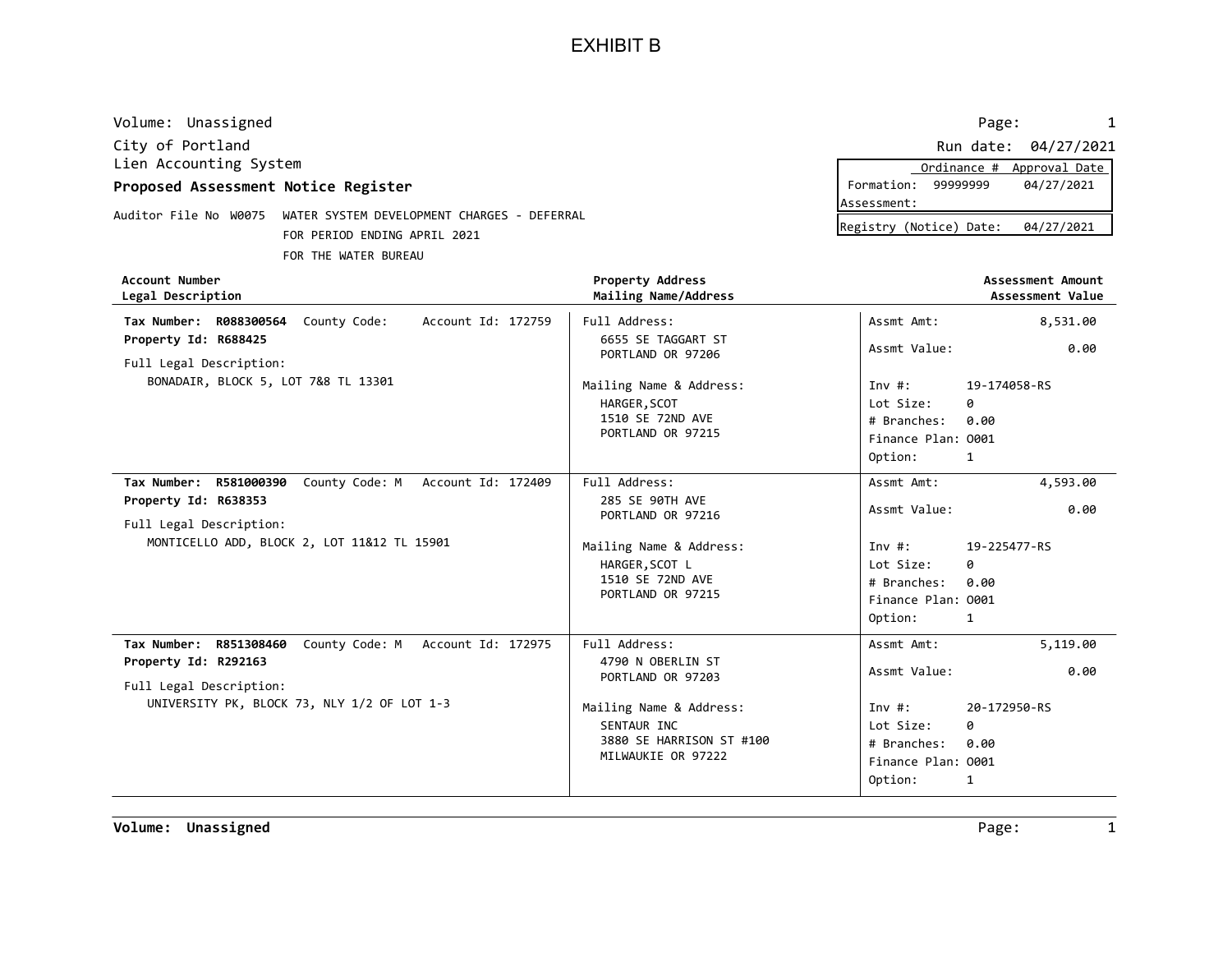| Volume: Unassigned                                                   |                                           |                                          | Page:                   | 2                                     |
|----------------------------------------------------------------------|-------------------------------------------|------------------------------------------|-------------------------|---------------------------------------|
| City of Portland                                                     |                                           |                                          |                         | Run date: 04/27/2021                  |
| Lien Accounting System                                               |                                           |                                          | Ordinance #             | Approval Date                         |
| Proposed Assessment Notice Register                                  |                                           |                                          | 99999999<br>Formation:  | 04/27/2021                            |
| Auditor File No W0075<br>WATER SYSTEM DEVELOPMENT CHARGES - DEFERRAL |                                           |                                          | Assessment:             |                                       |
|                                                                      | FOR PERIOD ENDING APRIL 2021              |                                          | Registry (Notice) Date: | 04/27/2021                            |
|                                                                      | FOR THE WATER BUREAU                      |                                          |                         |                                       |
| Account Number<br>Legal Description                                  |                                           | Property Address<br>Mailing Name/Address |                         | Assessment Amount<br>Assessment Value |
| Tax Number: R912202670                                               | County Code: M Account Id: 172983         | Full Address:                            | Assmt Amt:              | 13,650.00                             |
| Property Id: R306708                                                 |                                           | 5834 N GREELEY AVE                       | Assmt Value:            | 0.00                                  |
| Full Legal Description:                                              |                                           | PORTLAND OR 97217                        |                         |                                       |
|                                                                      | WILLAMETTE, BLOCK 11, LOT 20 EXC PT IN ST | Mailing Name & Address:                  | Inv $#$ :               | 19-264803-CO                          |
|                                                                      |                                           | 5834 N GREELEY LLC                       | 0<br>Lot Size:          |                                       |
|                                                                      |                                           | 560 1ST ST STE 104                       | 0.00<br># Branches:     |                                       |
|                                                                      |                                           | LAKE OSWEGO OR 97034                     | Finance Plan: 0001      |                                       |

1

Option: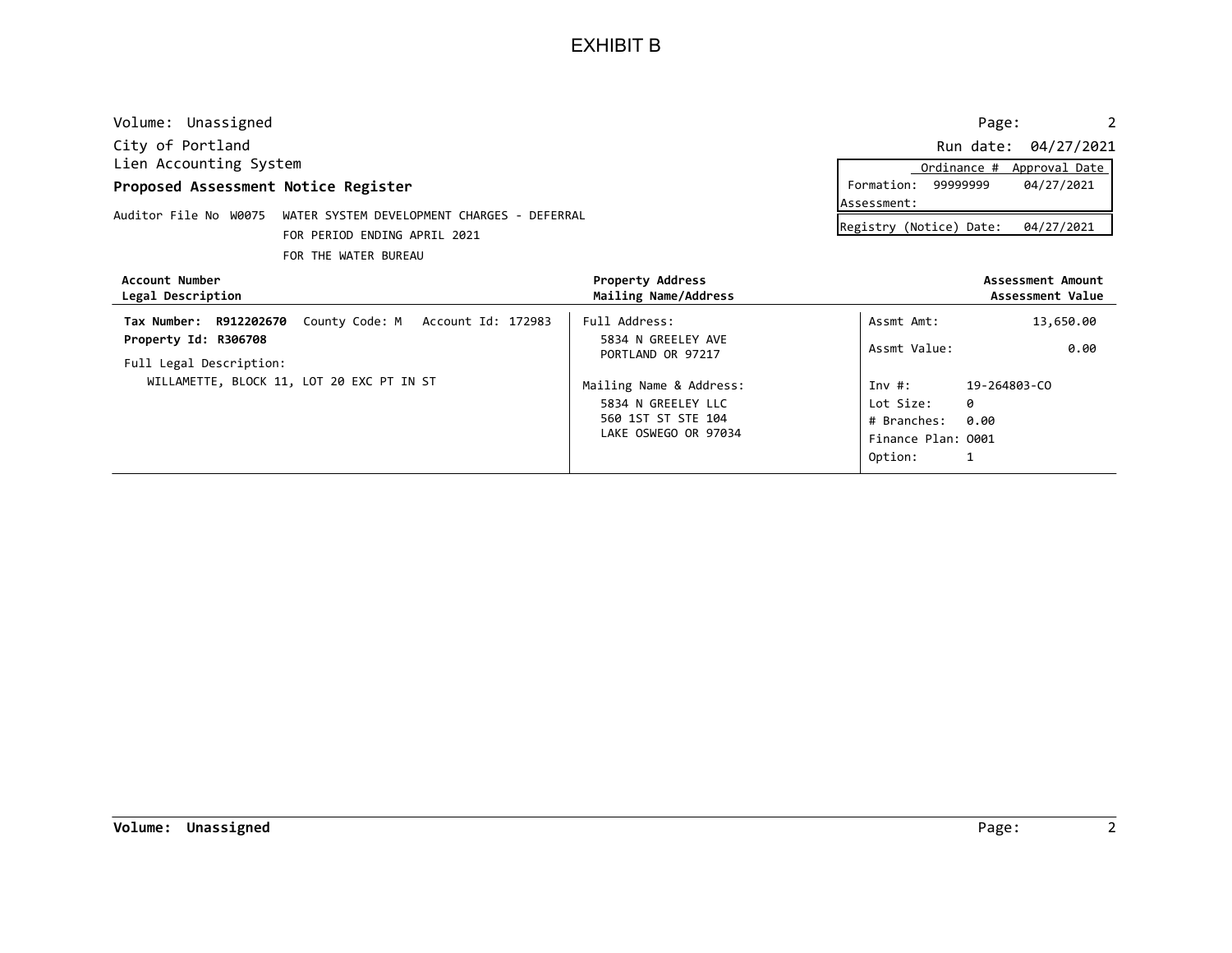| Volume: Unassigned                  |                                 | 3<br>Page:                            |
|-------------------------------------|---------------------------------|---------------------------------------|
| City of Portland                    |                                 | Run date: 04/27/2021                  |
| Lien Accounting System              |                                 | Approval Date<br>Ordinance #          |
| Proposed Assessment Notice Register |                                 | 9999999<br>04/27/2021<br>Formation:   |
| Auditor's File No. W0075            |                                 | Assessment:                           |
|                                     |                                 | 04/27/2021<br>Registry (Notice) Date: |
|                                     |                                 | Objection Deadline:                   |
|                                     |                                 | Hearing Date:                         |
| <b>Account Number</b>               | <b>Property Address</b>         | Assessment Amount                     |
| Legal Description                   | Mailing Name<br>Mailing Address | Assessment Value                      |
| Total Number of Accounts:           | 4                               |                                       |
| Total Property Assessment:          | 31,893.00                       |                                       |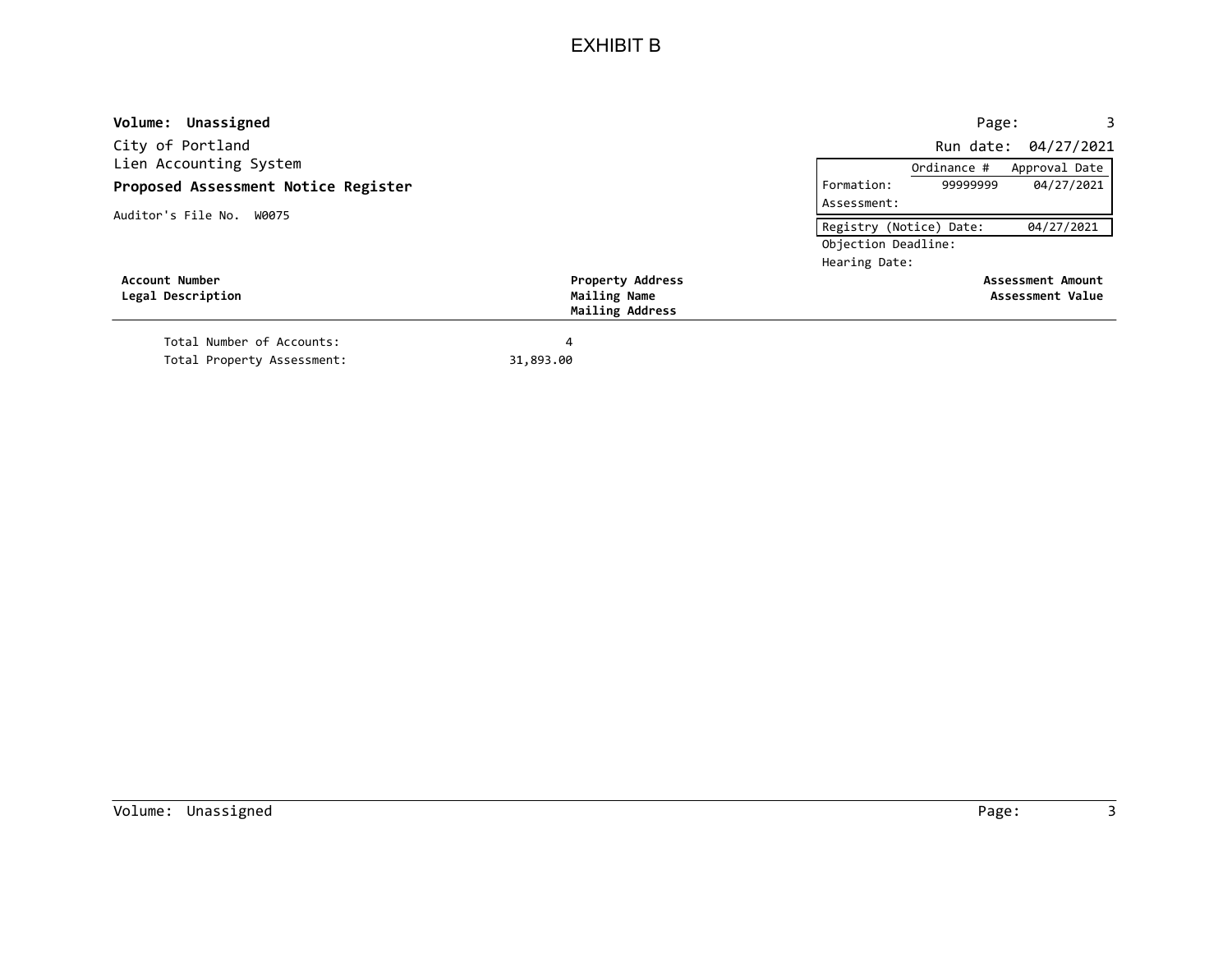EXHIBIT C

| Volume: Unassigned                                                                                                                                                    |                                                                                                                                                                | Page:<br>1                                                                                                                         |
|-----------------------------------------------------------------------------------------------------------------------------------------------------------------------|----------------------------------------------------------------------------------------------------------------------------------------------------------------|------------------------------------------------------------------------------------------------------------------------------------|
| City of Portland<br>Lien Accounting System                                                                                                                            |                                                                                                                                                                | Run date: 04/27/2021<br>Ordinance # Approval Date                                                                                  |
| Proposed Assessment Notice Register                                                                                                                                   |                                                                                                                                                                | Formation: 99999999<br>04/27/2021                                                                                                  |
| Auditor File No P0167 BES SEWER PRIVATE PLUMBING LOAN<br>FOR PERIOD ENDING APRIL 2021<br>FOR BUREAU OF ENVIRONMENTAL SERVICES                                         |                                                                                                                                                                | Assessment:<br>Registry (Notice) Date:<br>04/27/2021                                                                               |
| <b>Account Number</b><br>Legal Description                                                                                                                            | <b>Property Address</b><br>Mailing Name/Address                                                                                                                | Assessment Amount<br>Assessment Value                                                                                              |
| Tax Number: R657808420<br>County Code: M Account Id: 172909<br>Property Id: R243822<br>Full Legal Description:<br>PIEDMONT, BLOCK 55, W 60' OF LOT 11&12 EXC PT IN ST | Full Address:<br>6446 N MOORE AVE<br>PORTLAND OR 97217<br>Mailing Name & Address:<br>DOANE, KAREN A<br>9726 N CLARENDON AVE<br>PORTLAND OR 97203               | Assmt Amt:<br>8,650.00<br>Assmt Value:<br>Inv $#$ :<br>Lot Size:<br>0<br># Branches:<br>0.00<br>Finance Plan: 0001<br>Option:<br>1 |
| Tax Number: R880800250<br>County Code: M Account Id: 172910<br>Property Id: R298286<br>Full Legal Description:<br>WASHBURNE ADD, BLOCK 1, LOT 14                      | Full Address:<br>7855 N WABASH AVE<br>PORTLAND OR 97217<br>Mailing Name & Address:<br>PERRY, JAMES R & TOWNE, JENNIE<br>7855 N WABASH AVE<br>PORTLAND OR 97217 | Assmt Amt:<br>9,765.00<br>Assmt Value:<br>Inv $#$ :<br>Lot Size:<br>0<br># Branches:<br>0.00<br>Finance Plan: 0001<br>Option:<br>2 |
| Tax Number:<br>R880800270<br>County Code: M<br>Account Id: 172911<br>Property Id: R298287<br>Full Legal Description:                                                  | Full Address:<br>7843 N WABASH AVE<br>PORTLAND OR 97217                                                                                                        | Assmt Amt:<br>4,985.00<br>Assmt Value:                                                                                             |

EISING,PERRY R 7843 N WABASH AVE

Mailing Name & Address:

PORTLAND OR 97217 **Finance Plan: 0001** 

0

0.00 # Branches:

Lot Size:

Inv #:

Option:

2

WASHBURNE ADD, BLOCK 1, LOT 15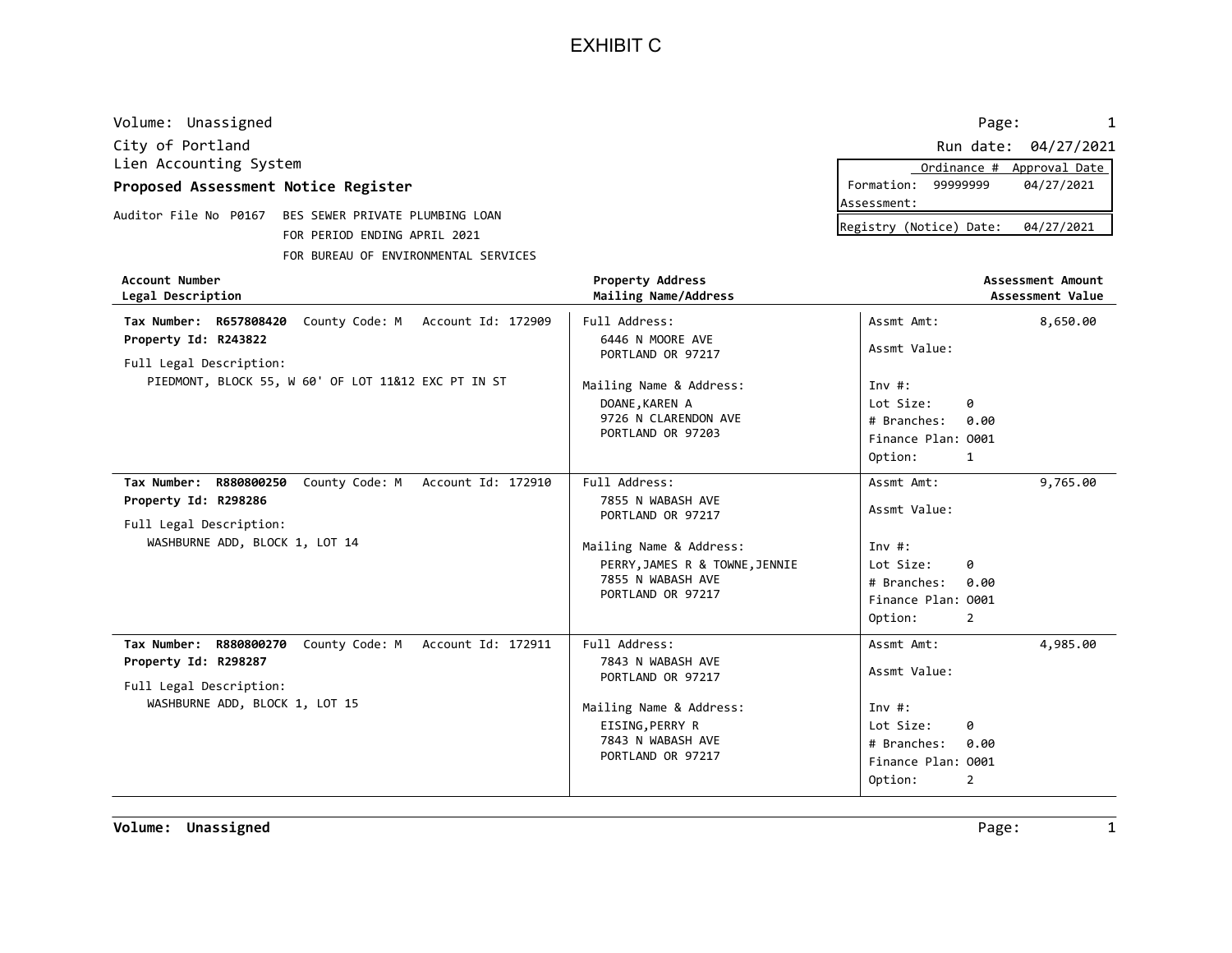## EXHIBIT C

| Volume: Unassigned                  |                         |                         | Page:       | 2                    |
|-------------------------------------|-------------------------|-------------------------|-------------|----------------------|
| City of Portland                    |                         |                         |             | Run date: 04/27/2021 |
| Lien Accounting System              |                         |                         | Ordinance # | Approval Date        |
| Proposed Assessment Notice Register |                         | Formation:              | 99999999    | 04/27/2021           |
| Auditor's File No. P0167            |                         | Assessment:             |             |                      |
|                                     |                         | Registry (Notice) Date: |             | 04/27/2021           |
|                                     |                         | Objection Deadline:     |             |                      |
|                                     |                         | Hearing Date:           |             |                      |
| Account Number                      | <b>Property Address</b> |                         |             | Assessment Amount    |
| Legal Description                   | Mailing Name            |                         |             | Assessment Value     |
|                                     | Mailing Address         |                         |             |                      |
| Total Number of Accounts:           |                         |                         |             |                      |
| Total Property Assessment:          | 23,400.00               |                         |             |                      |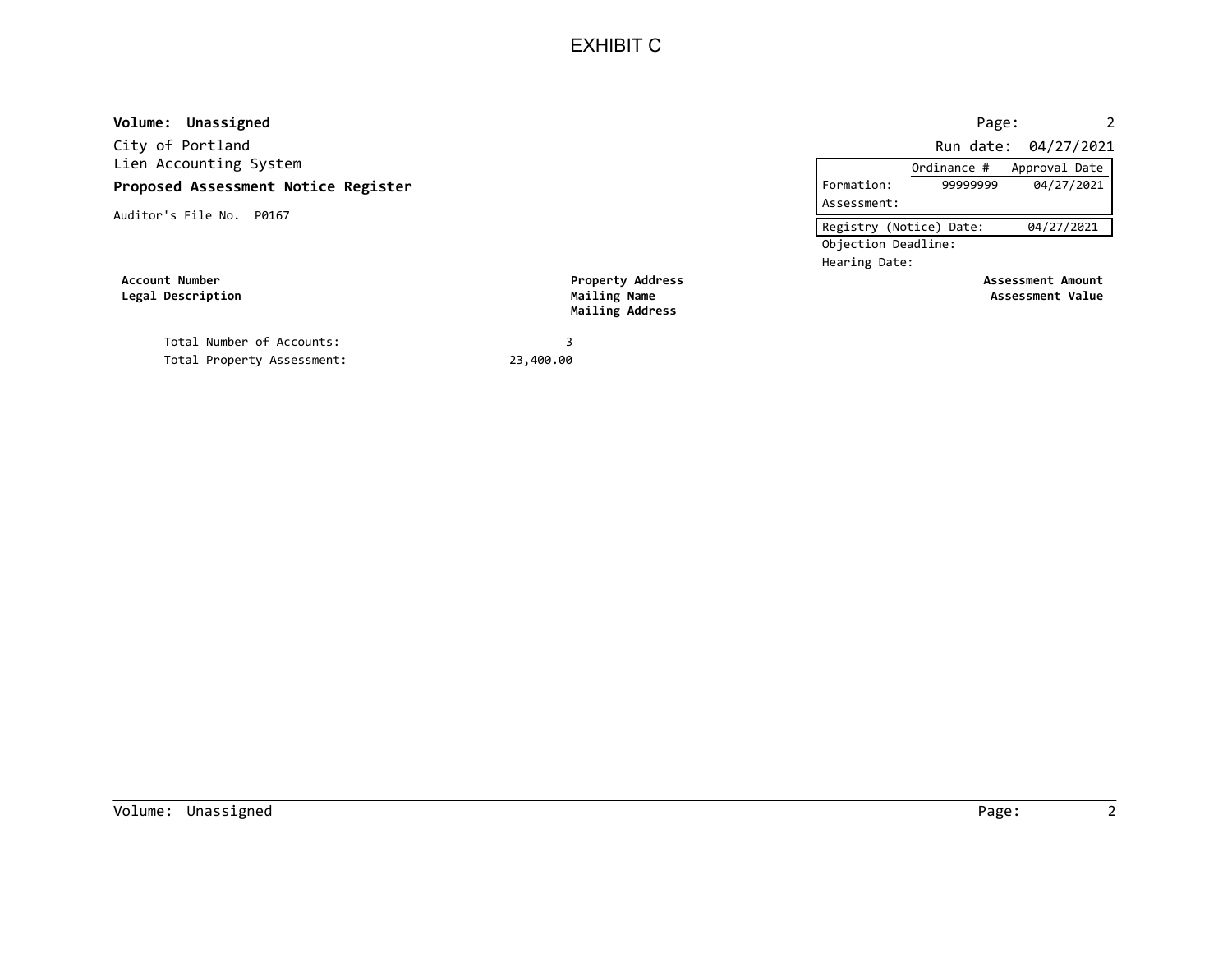EXHIBIT D

| Volume: Unassigned                                                                                                                                                                                                                                                                                                                            |                                                                                                                                                                                                              | Page:<br>1                                                                                                                                                                                                                                                           |
|-----------------------------------------------------------------------------------------------------------------------------------------------------------------------------------------------------------------------------------------------------------------------------------------------------------------------------------------------|--------------------------------------------------------------------------------------------------------------------------------------------------------------------------------------------------------------|----------------------------------------------------------------------------------------------------------------------------------------------------------------------------------------------------------------------------------------------------------------------|
| City of Portland                                                                                                                                                                                                                                                                                                                              |                                                                                                                                                                                                              | Run date: 04/27/2021                                                                                                                                                                                                                                                 |
| Lien Accounting System<br>Assessment Notice Register                                                                                                                                                                                                                                                                                          |                                                                                                                                                                                                              | Ordinance # Approval Date<br>Formation:<br>Assessment:                                                                                                                                                                                                               |
| Auditor File No P0168<br>BES SEWER PRIVATE PLUMBING SAFETY NET DEFERRAL<br>FOR PERIOD ENDING APRIL 2021<br>FOR BUREAU OF ENVIRONMENTAL SERVICES<br><b>Account Number</b><br>Legal Description<br>Tax Number: R633902160<br>County Code: M Account Id: 173004<br>Property Id: R231645<br>Full Legal Description:<br>OVERLOOK, BLOCK 14, LOT 15 | Property Address<br>Mailing Name/Address<br>Full Address:<br>4064 N MASSACHUSETTS AVE<br>PORTLAND OR 97227<br>Mailing Name & Address:<br>GRIFFITHS, JAMES W<br>4064 N MASSACHUSETTS AVE<br>PORTLAND OR 97227 | Registry (Notice) Date:<br>Objection Deadline:<br>4/27/2021<br>4/27/2021<br>Hearing Date:<br><b>Assessment Amount</b><br>Assessment Value<br>Assmt Amt:<br>32,674.00<br>Assmt Value:<br>0.00<br>Inv#:<br>Lot Size:<br>0<br># Branches:<br>0.00<br>Finance Plan: 0001 |
| Tax Number: R633902170<br>County Code: M Account Id: 173005<br>Property Id: R231646<br>Full Legal Description:<br>OVERLOOK, BLOCK 14, LOT 16                                                                                                                                                                                                  | Full Address:<br>4074 N MASSACHUSETTS AVE<br>PORTLAND OR 97227<br>Mailing Name & Address:<br>DAVIS, MATTIE V<br>4074 N MASSACHUSETTS AVE<br>PORTLAND OR 97227                                                | Option:<br>$\mathbf{1}$<br>Assmt Amt:<br>20,747.00<br>0.00<br>Assmt Value:<br>$Inv#$ :<br>Lot Size:<br>g<br># Branches:<br>0.00<br>Finance Plan: 0001<br>Option:<br>$\mathbf{1}$                                                                                     |
| Tax Number: R874500050<br>Account Id: 173006<br>County Code: M<br>Property Id: R297675<br>Full Legal Description:<br>WALDO ADD, BLOCK 2                                                                                                                                                                                                       | Full Address:<br>7629 SE CLINTON ST<br>PORTLAND OR 97206<br>Mailing Name & Address:<br>ROBERTSON, KAREN W<br>7629 SE CLINTON ST<br>PORTLAND OR 97206                                                         | Assmt Amt:<br>29,700.00<br>Assmt Value:<br>Inv $#$ :<br>Lot Size:<br>0<br># Branches:<br>0.00<br>Finance Plan: 0001<br>Option:<br>$\mathbf{1}$                                                                                                                       |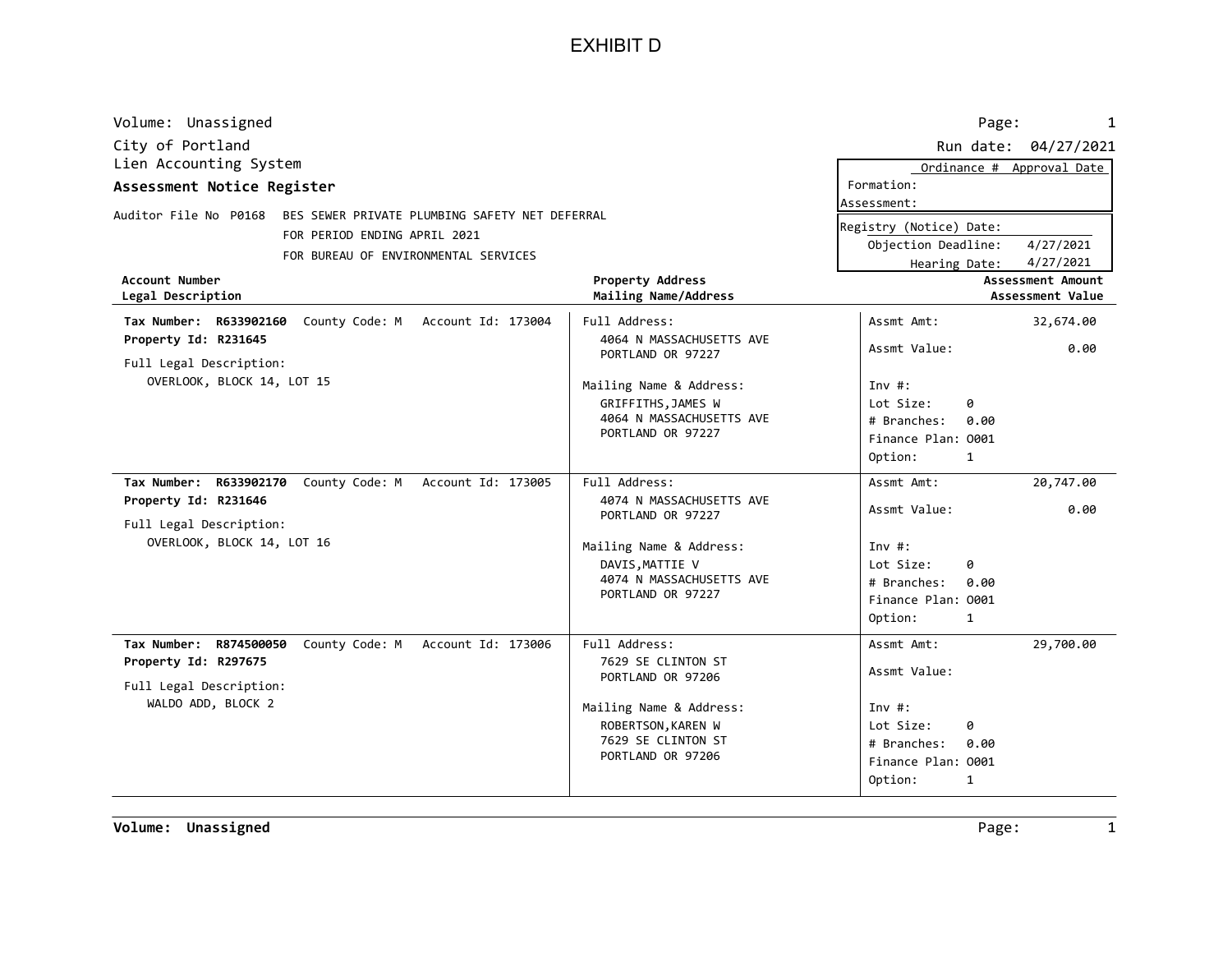## EXHIBIT D

| Volume: Unassigned         |                                 | Page:<br>$\mathbf{2}$                     |
|----------------------------|---------------------------------|-------------------------------------------|
| City of Portland           |                                 | Run date: 04/27/2021                      |
| Lien Accounting System     |                                 | Approval Date<br>Ordinance #              |
| Assessment Notice Register |                                 | Formation:                                |
| Auditor's File No. P0168   |                                 | Assessment:                               |
|                            |                                 | Registry (Notice) Date:                   |
|                            |                                 | Objection Deadline:<br>044/2277//22002211 |
|                            |                                 | Hearing Date:<br>014/2277/22092211        |
| <b>Account Number</b>      | <b>Property Address</b>         | Assessment Amount                         |
| Legal Description          | Mailing Name<br>Mailing Address | Assessment Value                          |
| Total Number of Accounts:  |                                 |                                           |
| Total Property Assessment: | 83,121.00                       |                                           |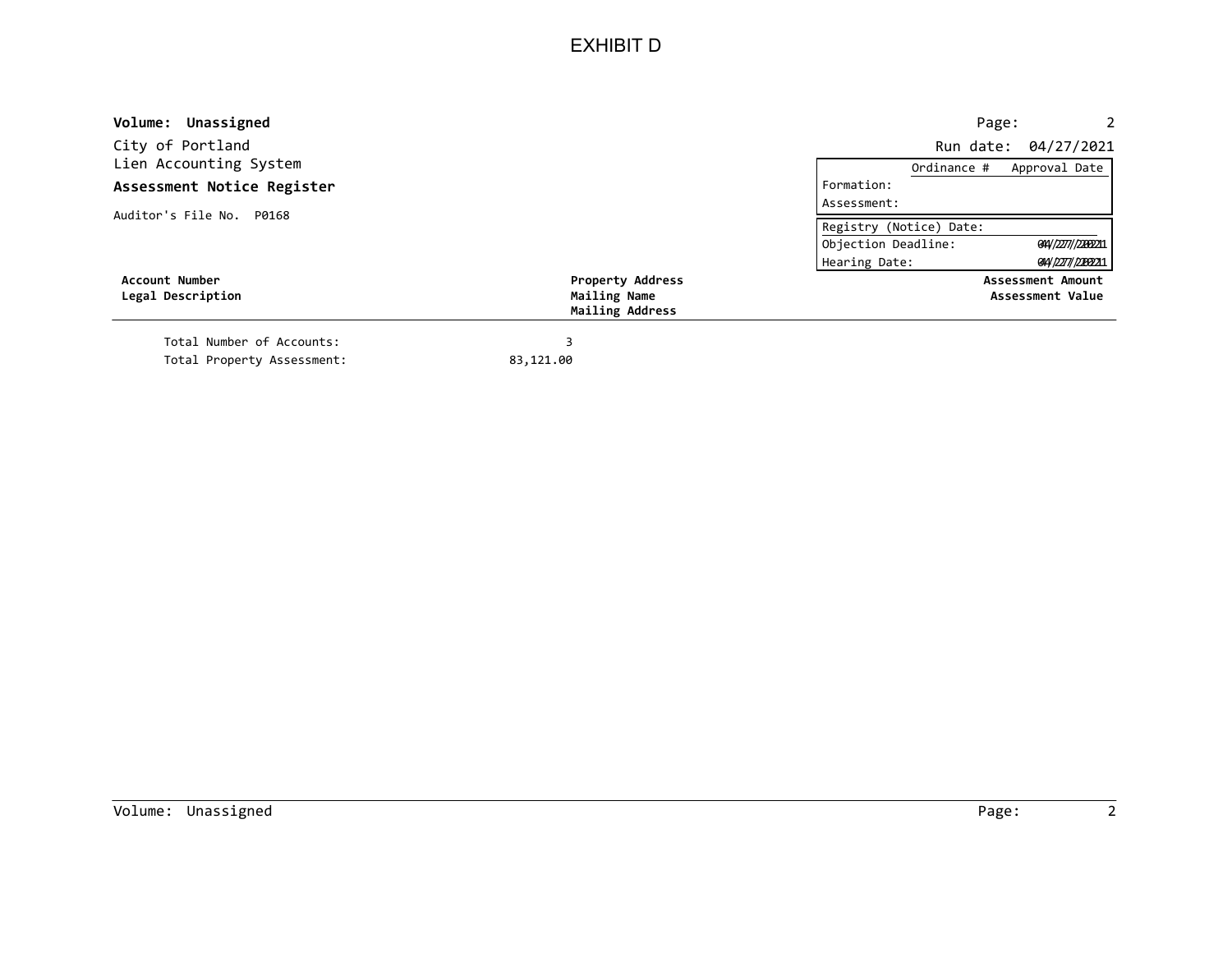#### **IMPACT STATEMENT**

**Legislation title:** Assess property for system development charge contracts, private plumbing loan contracts and safety net loan deferral contracts (Ordinance; Z0846, K0188, T0205, W0074, Z1210, K0189, T0206, Z0847, W0075, P0167, P0168)

| <b>Contact name:</b>   | <b>Sherree Matias</b> |
|------------------------|-----------------------|
| <b>Contact phone:</b>  | (503) 823-3569        |
| <b>Presenter name:</b> | <b>Sherree Matias</b> |

#### **Purpose of proposed legislation and background information:**

To assess property for system development charge (SDC) loan contracts, private plumbing loan contracts, SDC deferral contracts and private plumbing deferral contracts

#### **Financial and budgetary impacts:**

• This legislation will generate current revenue coming to the City. It will increase Lien Revenues for fund 200000 by \$1,804,900.71

fund 402000 by \$3,296,337.01 fund 600001 by \$3,834,571.01 fund 615001 by \$31,893.00

• This legislation will generate future revenue coming to the City. It will increase Lien Revenues for fund 200000 by \$26,835.47

fund 600000 by \$106,521.00 fund 600001 by \$116,246.74 fund 402000 by \$693,523.00 fund 615001 by \$27,473.77

- There are no costs to the City related to this legislation
- No positions will be created, eliminated or re-classified in the current year or future years, as a result of this legislation

#### **Community impacts and community involvement:**

- This legislation is a routine internal City process which has no opportunity for public involvement. Impacted property owners have signed assessment contracts for City charges
- The affected areas of this legislation are City-wide/Regional
- There is no future public involvement anticipated for this legislation. This is a one time council action to assess property for which owners have signed contracts

#### **100% Renewable Goal:**

non-applicable